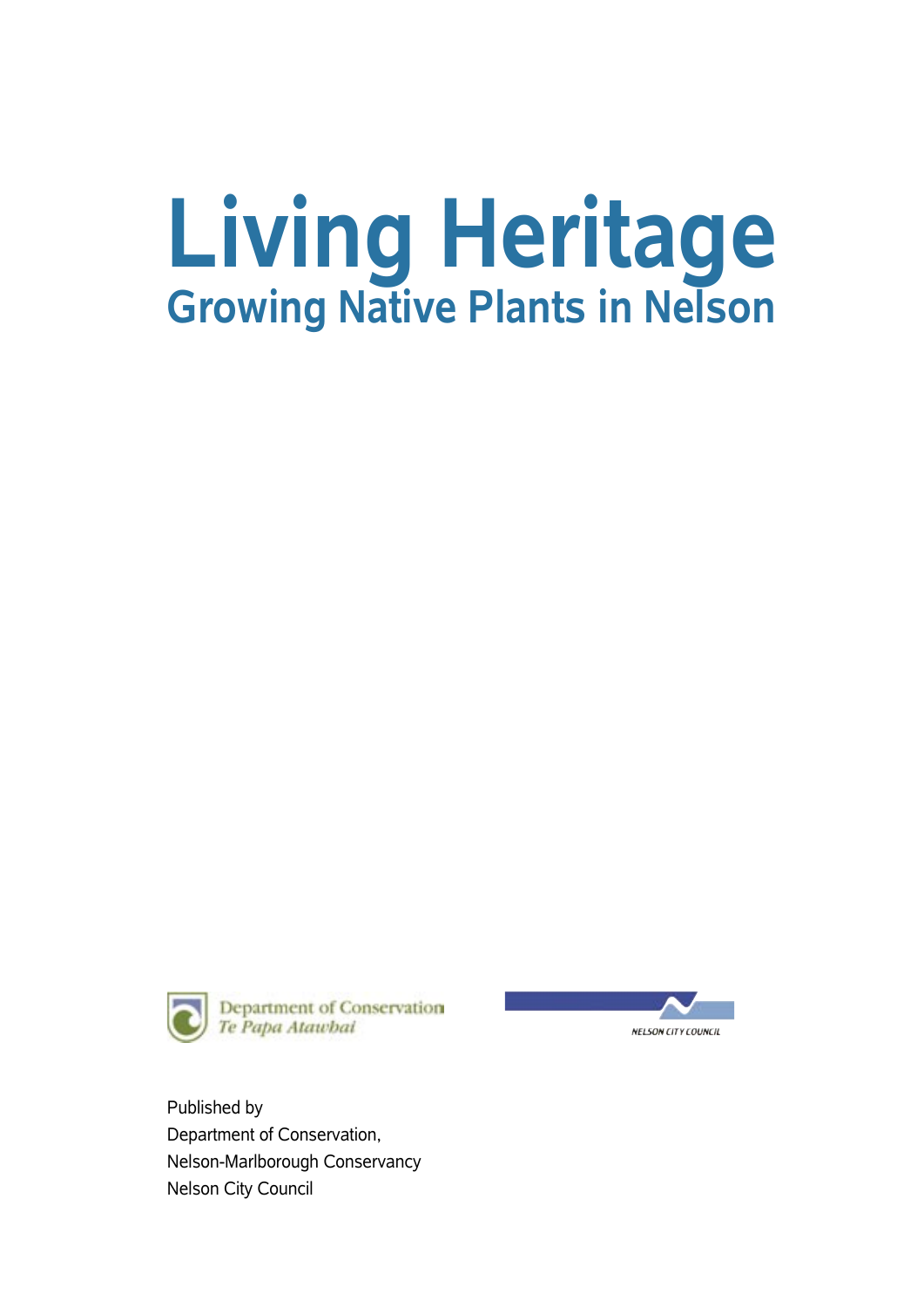

**NELSON CITY COUNCIL** 

Published in August 2003 © Department of Conservation © Nelson City Council

ISBN 0-478-22437-0

Bibliographic Reference: Courtney, S.P., Bradshaw, D.H., Moore, S.H. and Atkinson, M.A. 2003 Living Heritage - Growing Native Plants in Nelson Department of Conservation Nelson-Marlborough Conservancy and Nelson City Council

Cover illustration: black beech, mataï and soft tree fern, a common forest type in the Mäïtai catchment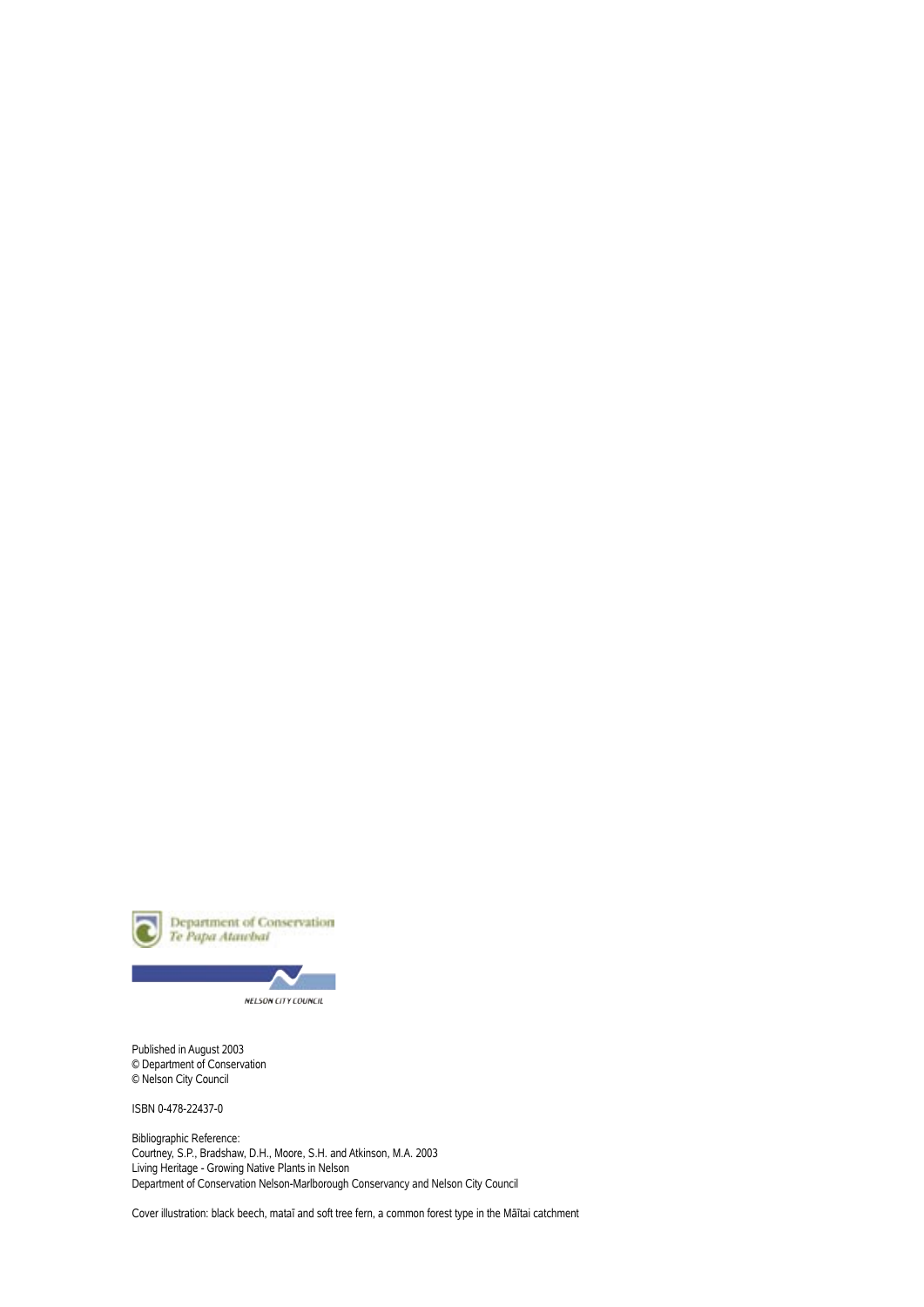## **Contents**

| Acknowledgements            | 4                                                                                                                                                                                                                                                                                  |                                                    |
|-----------------------------|------------------------------------------------------------------------------------------------------------------------------------------------------------------------------------------------------------------------------------------------------------------------------------|----------------------------------------------------|
| Foreword                    | 5                                                                                                                                                                                                                                                                                  |                                                    |
| Introduction                |                                                                                                                                                                                                                                                                                    | 6                                                  |
| Why grow native plants?     |                                                                                                                                                                                                                                                                                    | 7                                                  |
|                             | Nelson's original ecosystems – a vegetation continuum                                                                                                                                                                                                                              | 8                                                  |
|                             | How to use this guide to choose plants                                                                                                                                                                                                                                             | 10                                                 |
| <b>Establishment stages</b> | 12 <sub>2</sub>                                                                                                                                                                                                                                                                    |                                                    |
| Planting advice             |                                                                                                                                                                                                                                                                                    | 13                                                 |
| Nelson ecosystems map       |                                                                                                                                                                                                                                                                                    | 16                                                 |
|                             | The different ecosystems described                                                                                                                                                                                                                                                 | 18                                                 |
| Ecosystem plant lists       | Boulder Bank and islets ecosystem<br>Estuaries ecosystem<br>Dunes ecosystem<br>Freshwater wetlands ecosystem<br>Coastal flats and alluvial terraces ecosystem<br>Coastal hill country ecosystem<br>Lowland flats and alluvial terraces ecosystem<br>Lowland hill country ecosystem | 21<br>21<br>23<br>25<br>27<br>29<br>33<br>37<br>42 |
| Appendix 1                  | Loss of lowland native forest in Nelson                                                                                                                                                                                                                                            | 46                                                 |
| Appendix 2                  | Fire resistant native plants                                                                                                                                                                                                                                                       | 47                                                 |
| Appendix 3                  | Threatened plants of Nelson City                                                                                                                                                                                                                                                   | 48                                                 |
| Appendix 4                  | Cultural uses of native plants                                                                                                                                                                                                                                                     | 50                                                 |
| Appendix 5                  | Useful references                                                                                                                                                                                                                                                                  | 51                                                 |
| Appendix 6                  | Bibliography                                                                                                                                                                                                                                                                       | 52                                                 |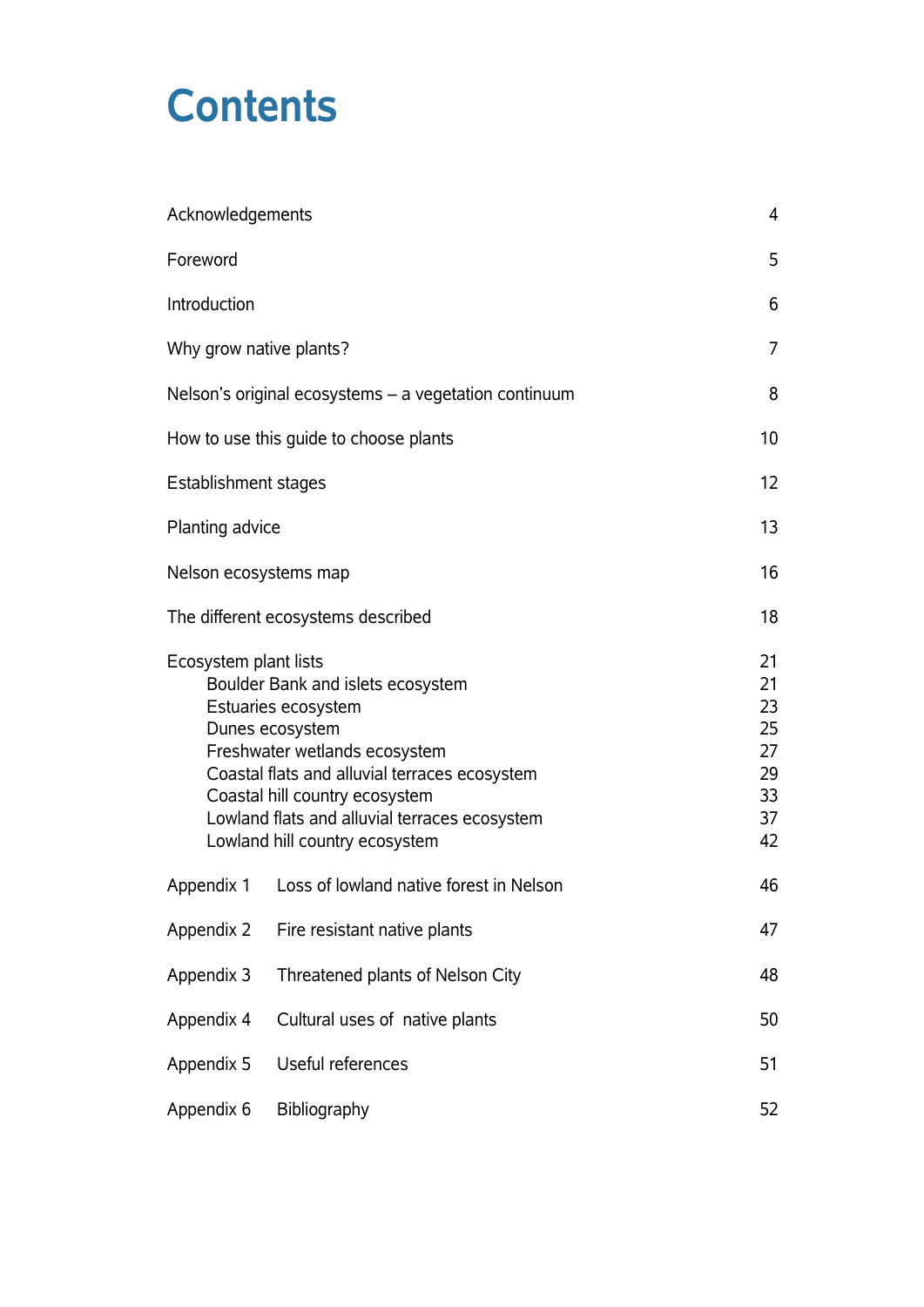## **Acknowledgements**

Debra Bradshaw (Nelson City Council) co-ordinated development of the guide.

Maggie Atkinson (The Illustrated Earth) provided the illustrations and advised on development of the guide.

Shannel Courtney (Department of Conservation) reviewed the document and provided the plant lists, original ecosystems map and forest cover map, the ecosourcing information, cover photograph and photographs of the ecosystem types, and the watermark.

Simon Moore (Department of Conservation) provided the explanations of the different ecosystems and provided comment on the document.

Frances Woodhead (Department of Conservation) provided comment on the document and provided photographs of the ecosystem types.

Ian Tyler (Nelson City Council) and Alan Price (Department of Conservation) provided the mapping technology.

Barney Thomas (Iwi Resource Management Advisory Komiti) provided the information on cultural uses of native plants.

Documents prepared by Di Lucas (Lucas Associates) for Waitakere, Lyttelton and Christchurch provided the basis for the content and style of this guide. She kindly gave her permission for use of her work.

Geoff Park (Te Papa) gave his permission for quotations from his book *Nga Uruora: The Groves of Life.*

Robbie Burton (Craig Potton Publishing) provided design services free of charge.

Tina Delceg provided layout services.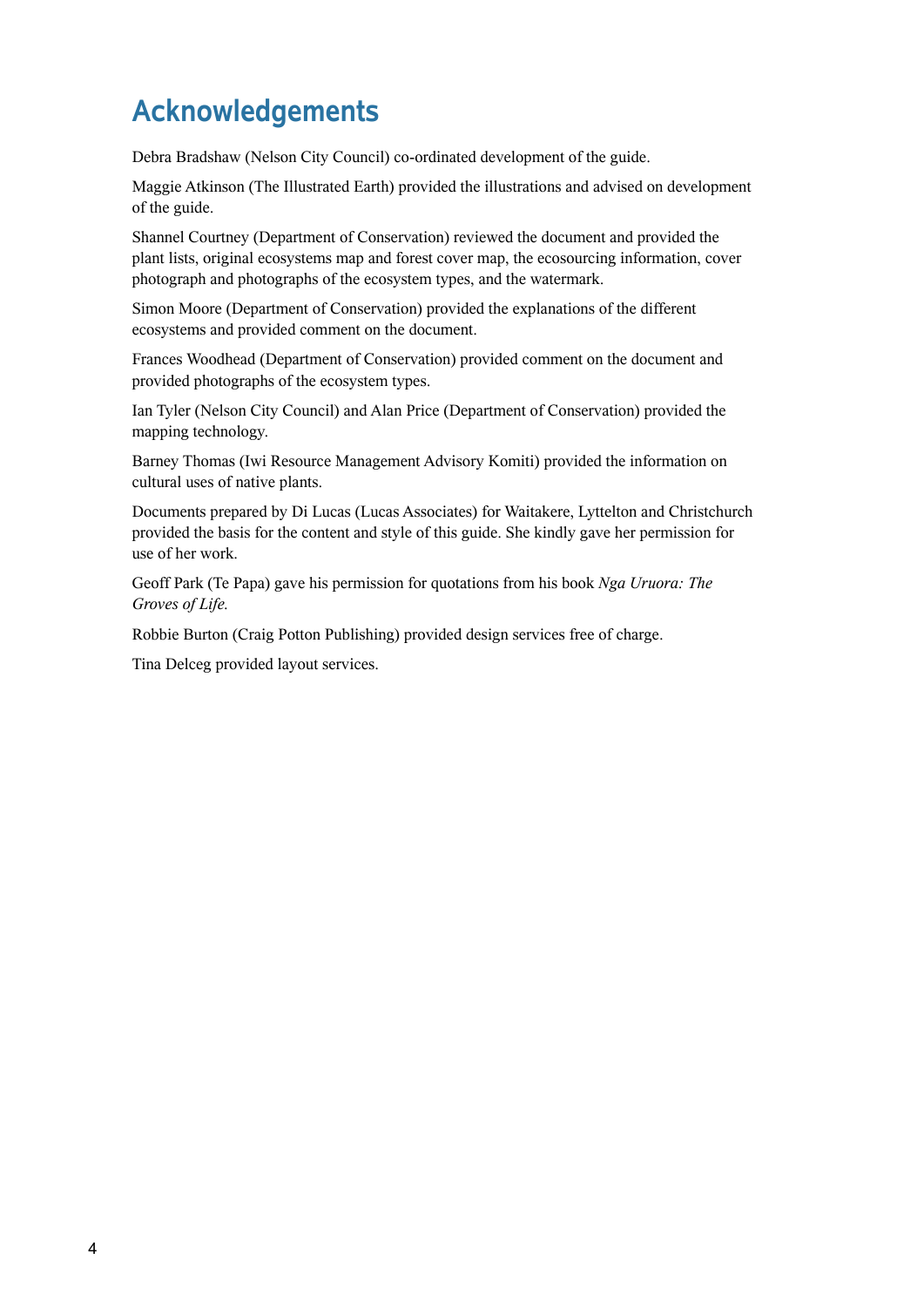## **Foreword**

Looking at our lush city, it is easy to see that Nelson people have a passion for gardening. We know what it takes to prepare the soil, to sow the seed, to nourish and nurture.

This enthusiasm will need to be harnessed if Nelson is to protect, enhance and care for the variety of plant and animal life that naturally occurs in this area.

Our biodiversity is precious, but the plant and animal species which would naturally live on land close to the coast are particularly vulnerable because there are so few remaining undeveloped places where they are free to flourish.

Success depends on the active involvement of people and their organisations. It relies on people understanding and valuing our biodiversity. This guide can help us to understand the different aspects of Nelson's biodiversity from the coast to the hill country.

This guide is a tool for all of us to use when we make our planting choices in our gardens and larger areas. Both Nelson City Council and Department of Conservation will be using it in their roles as landowners and conservation advocates. The information contained in this guide needs to be used alongside access to locally-sourced plants, and control of weeds and other pests. Then Nelson will be able to express pride in its own character through its vegetation and its animals.

If we can do that, we will be able to identify more closely with our natural heritage and our environment will flourish.

Mini lein

Neil Clifton

Conservator Nelson/Marlborough

Devele Man

Derek Shaw

Chair, Environment and Planning Committee Nelson City Council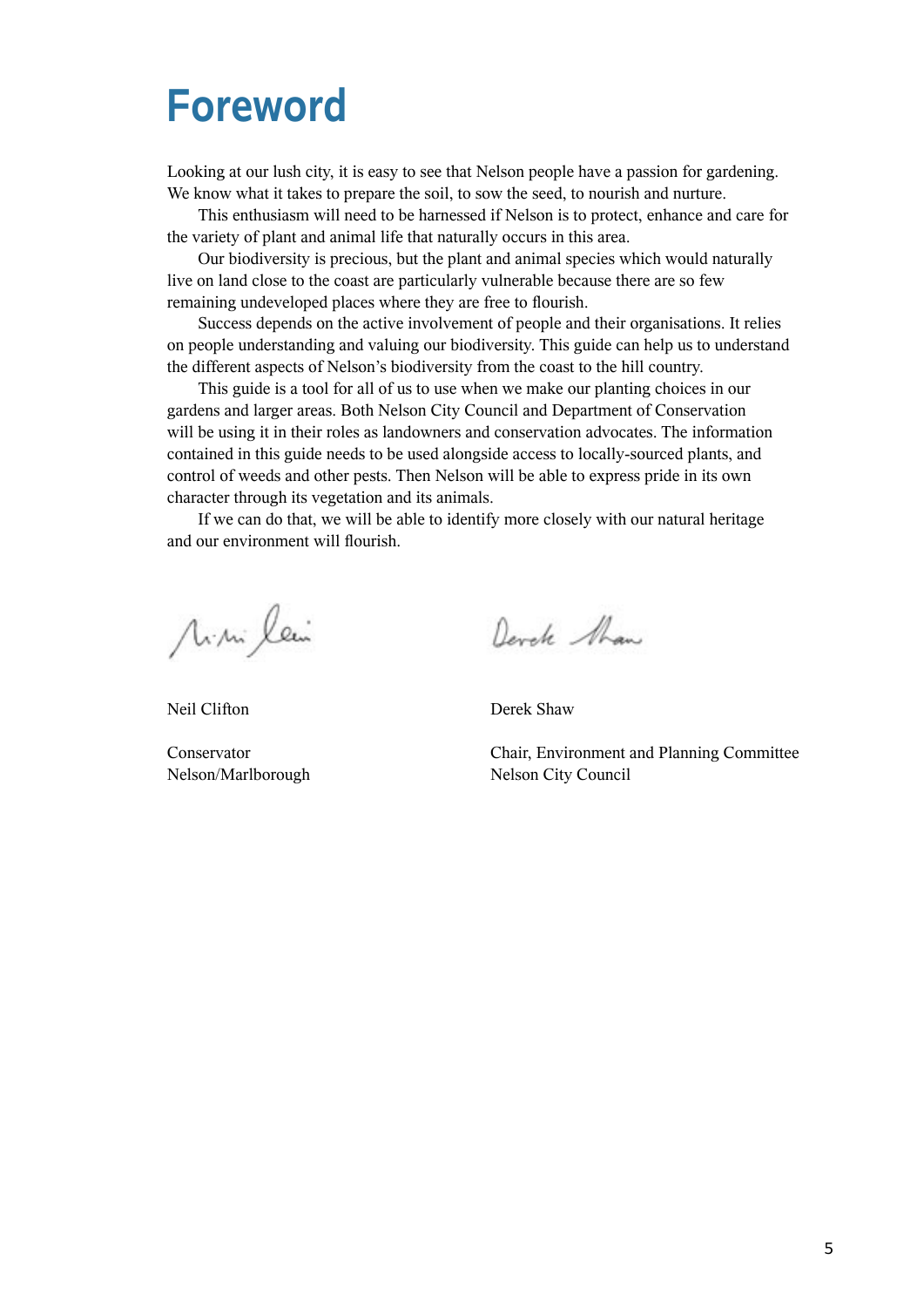## **Introduction**

There is very little lowland and coastal vegetation remaining in Nelson. The small remnants that are left are generally isolated from each other by pasture, exotic forests, urban areas and roads. It is only in the colder uplands of the Bryant Range behind Nelson that larger areas of native vegetation are still found. But most of the species and habitats of the warmer lower altitudes cannot survive in these uplands.

The loss and fragmentation of the lowlands  $-$  illustrated in Appendix  $1 -$  has resulted in habitats that are too small to function healthily and maintain their integrity and viability. Animal and plant populations are often too small for long-term survival – many native species have already become extinct in Nelson. By linking and expanding the remaining natural areas and by creating new ones, we can provide suitable habitat for the re-establishment of our lost fauna and flora, as well as improve the chances of survival of what remains of Nelson's own natural ecosystems and their native inhabitants.

The purpose of this guide is to encourage gardeners, owners of larger properties, community groups, iwi, schools, landscape professionals and nurseries to help restore the native vegetation that is unique to Nelson. This guide concentrates on the Nelson lowland, coastal and wetland ecosystems – those most in need of restoration.

'New Zealand's most low lying country, estuaries and tidal inlets, has become its most altered ... it is our destiny as a country to continually revisit the past. And keep alive a sense of native plants, soils, climatic cycles and life forces as necessary ingredients of how we actually live.' (Geoff Park)

#### **Area covered by the guide**

The area mapped by this guide only covers land for which Nelson City Council is responsible. This extends from Champion Road northwards to Cape Soucis and inland to the lower slopes of the Bryant Range in Mount Richmond Forest Park. This is the area shown on the maps. The plant lists do not include any of the mineral belt or upland plants of the Bryant Range.

A separate vegetation guide is being prepared for the Tasman District Council area, which covers Richmond, Tasman Bay, Golden Bay and Buller.

Please note that all woody plants naturally occurring in Nelson have been listed, but the only ferns and non-woody plants (grasses, rushes, sedges and herbs) listed are those that are suitable for restoration planting.



The watermark appearing throughout the guide is a sprig of fruiting mataï (*Prumnopitys taxifolia*). This conifer belongs to the ancient podocarp family which it shares with some of our largest native trees. Originally, mataī would have been very common in the Nelson City area, and it is still found occasionally in the hinterland.

The name Mäïtai, referring to the river which flows through Nelson City, was originally given to one particular mataï which once grew on the bank of the river.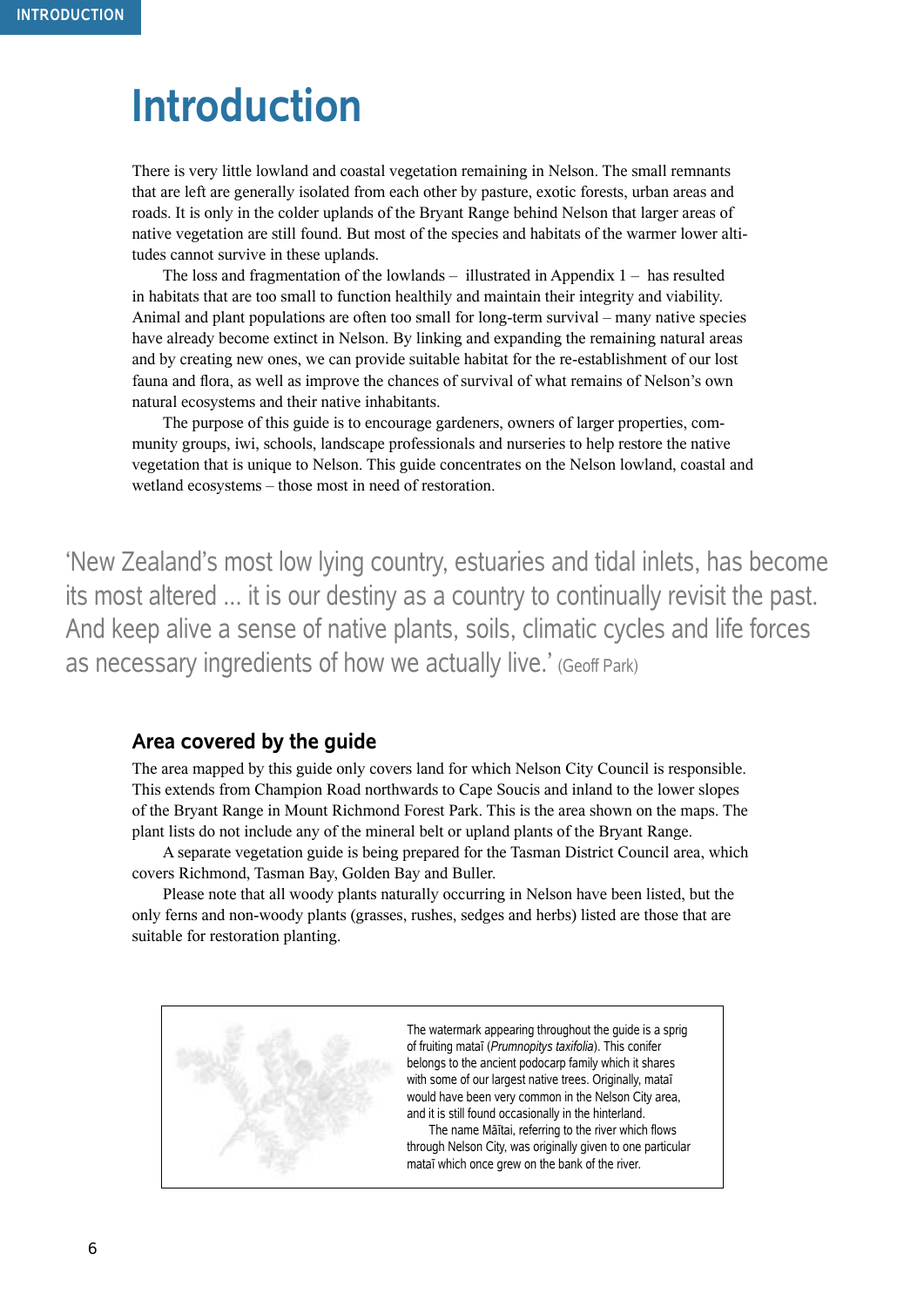# **Why Grow Native Plants?**

#### **Enjoyment**

- To make gardening easy. The plants native to this area have already adapted to Nelson's climate and soils so they grow well here.
- To attract native birds to your place.
- To ensure our largest and slowest growing native trees such as mataï and kahikatea are perpetuated for future generations to enjoy. By planting them now, future generations can experience the mana and the special qualities that old trees have.
- To improve the appearance and interest of gardens as there are many attractive native plants.
- To have the satisfaction of knowing you are doing your bit to ensure a wide variety of plants that are native to Nelson, and their habitats, continue to thrive here.

#### **Appreciation**

- To learn about and appreciate the seasonal and life cycles of native plants such as their flowers, fruits, and the wildlife they attract.
- To get to know the range of native plants that gave Nelson its original natural character.
- To let those plants and animals that belong in this place live here again.
- To increase our own sense of belonging by being involved with the plants and animals that evolved here.

'A sense of place is a fundamental human need. When poets, painters and novelists compress a sense of place into its essence, it is inevitably that connection between people and the land's non-human life.' (Geoff Park)

#### **Conservation**

- To enrich Nelson's natural ecosystems of plants and animals.
- To provide shelter and food for native birds and other animals as well as creating habitats in which other native plants naturally grow and perpetuate themselves.
- To retain and regain Nelson's unique and distinctive natural character.
- To protect the unique qualities of Nelson plants by growing from local seed sources.
- To help save rare species from extinction and re-establish those species that are locally extinct.
- To help recreate natural vegetation patterns in the landscape.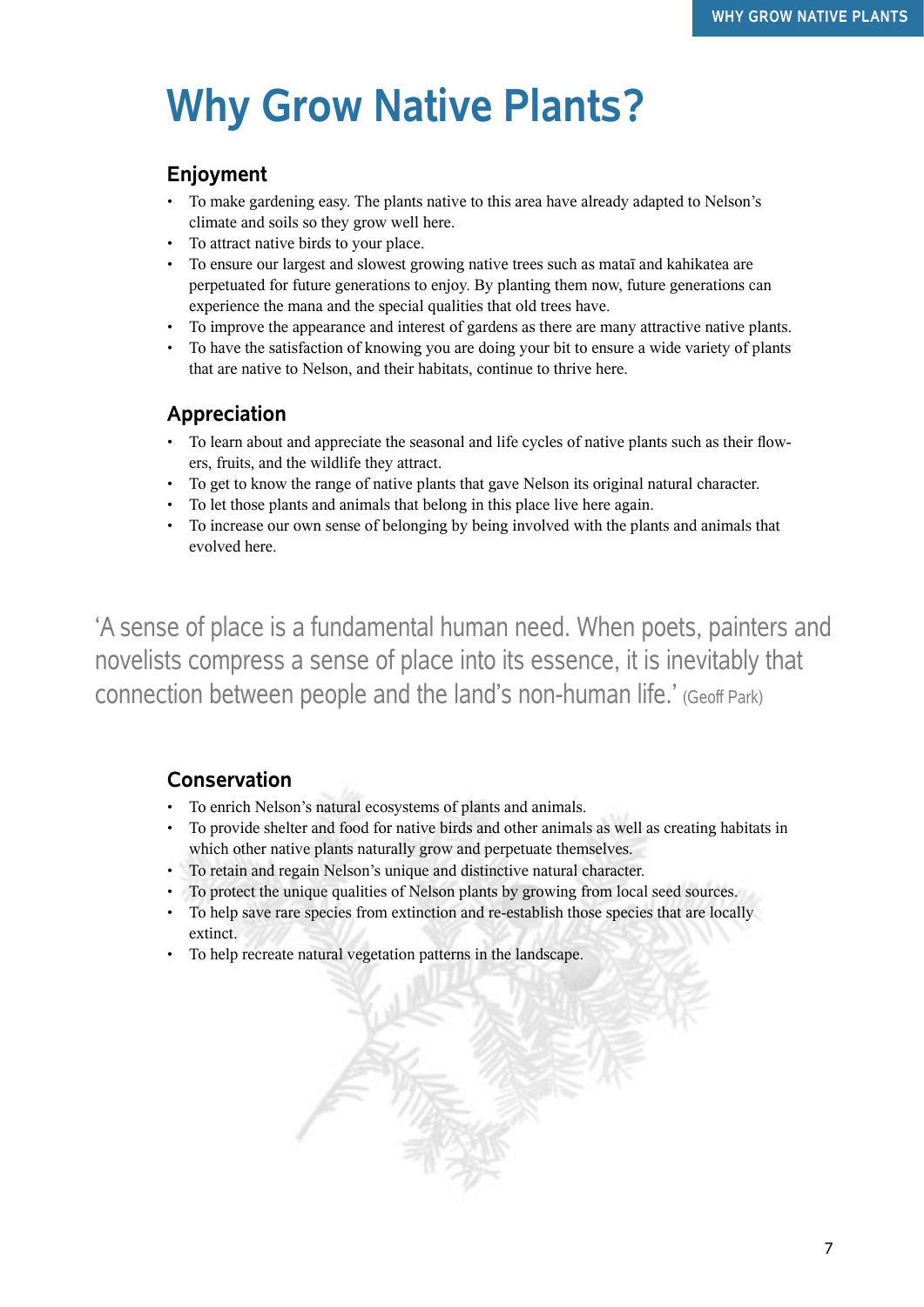# **Nelson's Original Ecosystems – A Vegetation Continuum**



#### **BOULDER BANK AND ISLETS ECOSYSTEM**

The Nelson Boulder Bank is a unique feature of the Nelson coastline. The shrub and tussock vegetation growing there must tolerate the dry and exposed maritime nature of this habitat.



**DUNES ECOSYSTEM** Native sand dune communities are now extinct within the Nelson City Council area but a handful of individual native plants remain. These are being used to restore the dunes at Tahunanui.



**FRESHWATER WETLANDS ECOSYSTEM** Fertile swamps have largely disappeared from the Nelson City Council area due to drainage. Swamps support a variety of ferns, grasses, sedges, rushes, reeds and flax and provide an important habitat for wildlife.



**ESTUARIES ECOSYSTEM** Estuaries extend from Nelson city to the Whangamoa River mouth. A variety of specialised shrubs, grasses, sedges, rushes and herbs live in the salt marshes that fringe these estuaries and must tolerate variable amounts of tidal inundation and saltwater concentrations.



**COASTAL FLATS ECOSYSTEM** This is another ecosystem that is almost extinct in Nelson. The fertile flats of the Central Nelson City and Tahunanui-Stoke areas used to be covered with these types of forest as well as the terraces around the Nelson Haven, Wakapuaka, Delaware Bay and Whangamoa River mouth. Paramata Flats reserve at Delaware Bay is an example of this vegetation type.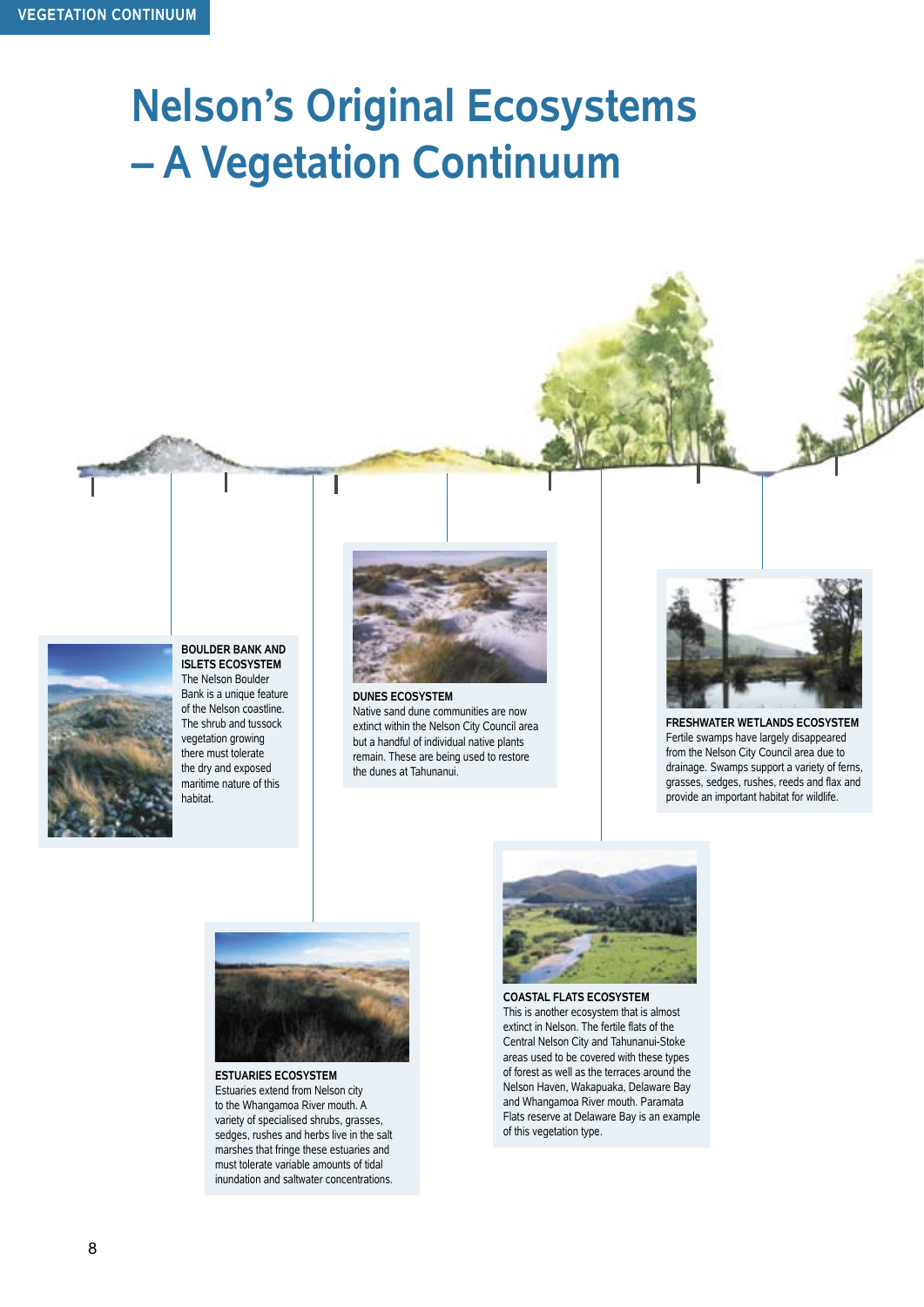

**LOWLAND HILL COUNTRY ECOSYSTEM** These vegetation types occur on inland hill slopes sheltered from coastal influences and below 600 metres. It is the largest ecosystem in the Nelson City Council area and is mainly beech forest with podocarps and broadleaved trees such as rimu and tawa. Examples exist at Gentle Annie, Whangamoa Saddle and within or adjoining lowland parts of Mt Richmond Forest Park. **LOWLAND FLATS ECOSYSTEM**



This ecosystem includes forests on flats and terraces associated with river systems away from the coast. They are often sheltered and subject to winter frosts. Parts of the Mäïtai Valley are representative of these vegetation types, of podocarps such as kahikatea, tötara and mataï emergent over a canopy of beeches and broadleaved species. Distinctive forest and shrubland communities occur along the margins of waterways which include hebes and southern rätä.

#### **FLOODPLAIN ECOSYSTEM**

This is a special part of the lowland flats ecosystem. These flats are lower lying and more prone to flooding than higher river terraces, and generally have deep silty soils that have been deposited by rivers. As well as podocarps, and instead of beech, these forests support köwhai, lowland ribbonwood and narrow leaved lacebark. These forests are now extinct in Nelson.



**COASTAL HILL COUNTRY ECOSYSTEM** Coastal hill country has a maritime influence and is defined as seaward-facing slopes up to the first major ridgeline. The vegetation it supports is exposed to salt spray but enjoys a mild climate. The best remaining examples lie between Delaware Bay and Cape Soucis.

'Animals and plants are part of a country's heritage; they are the result of millions of years of evolution in a particular place; they are at least as valuable as language or culture.' (Edward O. Wilson)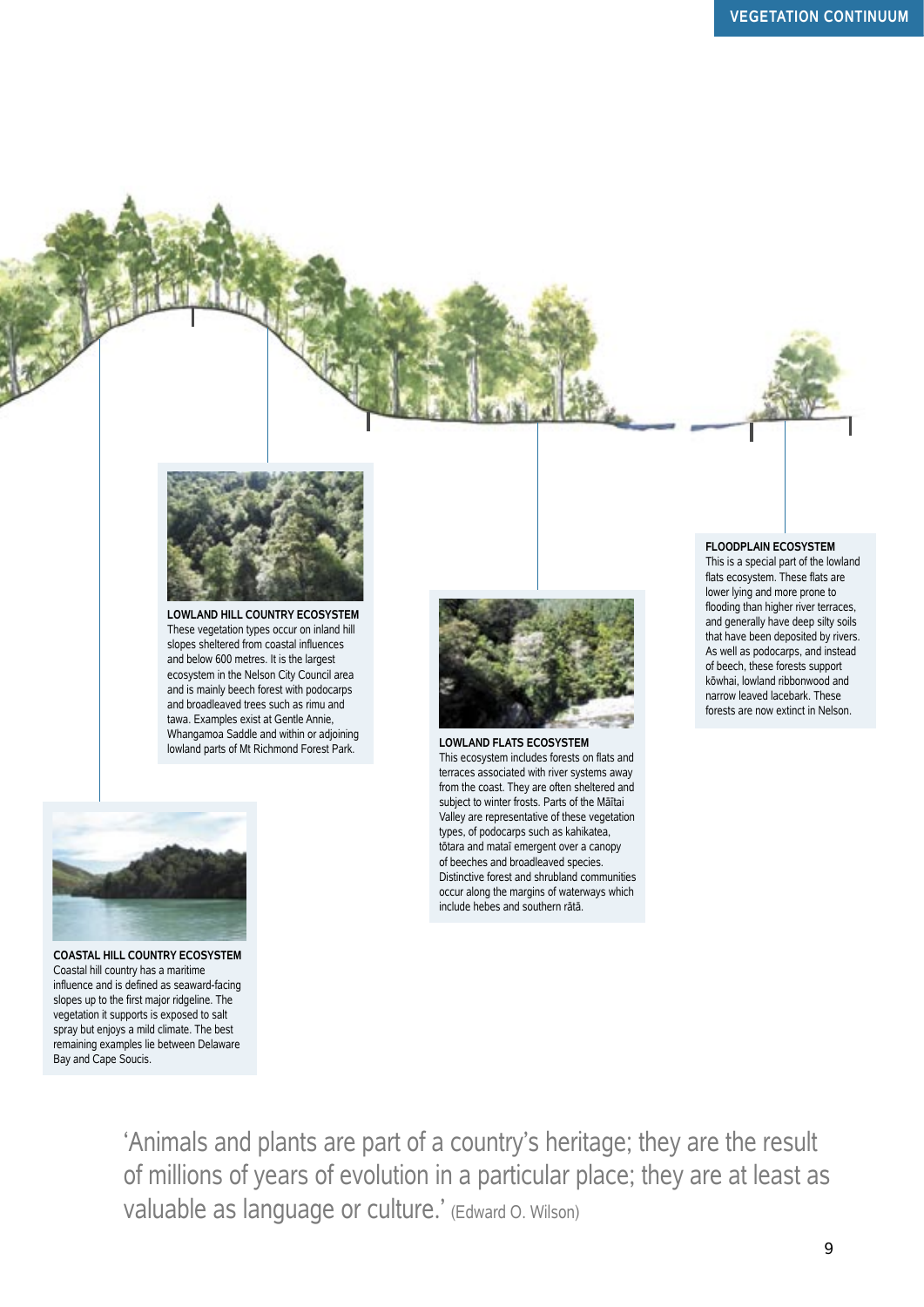## **How to use this guide to choose plants**

For the purposes of this guide the Nelson landscape has been divided into eight main ecosystems. These are shown on the ecosystem map (pages 16-17). These ecosystems reflect the natural patterns of the various types of natural vegetation that originally covered Nelson City and the surrounding area. Each ecosystem is home to a particular set and mix of native plants that is unique to Nelson.

The first step in choosing the right native plants is to find on the ecosystem map the place where you will be planting (pages 16-17).

For example, if your garden is near the beach in Tahunanui, your ecosystem type is characterised as coastal flats and alluvial terraces, coloured on map as teal.

Or, if you lived on the valley floor of Todds Valley, your ecosystem is characterised as lowland flats and alluvial terraces, coloured on map as light green.

Once you have identified which ecosystem your site is part of, you can refer to the plant list for that ecosystem which tells you the range of plants that grew there originally and are potentially suited to

**KEY**

your site. Note that while the maps show well-defined boundaries between ecosystems, in real life the change from one ecosystem to another may be more gradual. Each ecosystem is briefly described on pages 18-20.

When choosing species consider whether you are looking for pioneer plants (for an open site) or for older stage vegetation for an established site. You will also need to know how sunny or shady the site is, and how dry or wet the soil is. Whether you want to attract native birds, or grow plants to heights suitable for your site or garden, may be other considerations.

All of this information about each species is tabulated on each ecosystem list as in the following example:

**PLANTING RATIO** relative proportions of plants  $=$  plant commonly = plant less commonly

#### **PLANT PREFERENCES**  $\blacksquare$  = prefers or tolerates

1/2 = prefers or tolerates some

 $=$  intolerant of

s = some salt water tolerance

1= frost hardy

- 
- $2 =$  semi-frost hardy
- 3 = frost tender

**TYPE OF FOOD PROVIDED FOR BIRDS & LIZARDS**  F = Fruit/seeds N = Nectar B = Buds/foliage I = Insects

#### **Trees**

| What to plant            | Māori and/or<br>common name | <b>Planting</b><br><b>Plant Preferences</b><br>Ratio |     |       |     |     |       | Max<br><b>Heights</b> | Food<br>Type    | <b>Notes</b> |  |
|--------------------------|-----------------------------|------------------------------------------------------|-----|-------|-----|-----|-------|-----------------------|-----------------|--------------|--|
|                          |                             |                                                      | Wet | Moist | Drv | Sun | Shade | Frost                 |                 |              |  |
| <b>Botanical name</b>    |                             | 함을<br>이용하다<br>그래도                                    |     |       |     |     |       |                       |                 |              |  |
| Dacrycarpus dacrydioides | kahikatea, white pine       | 88 E                                                 |     |       |     | 1/2 | 1/2   |                       | 60 <sub>m</sub> | F, I         |  |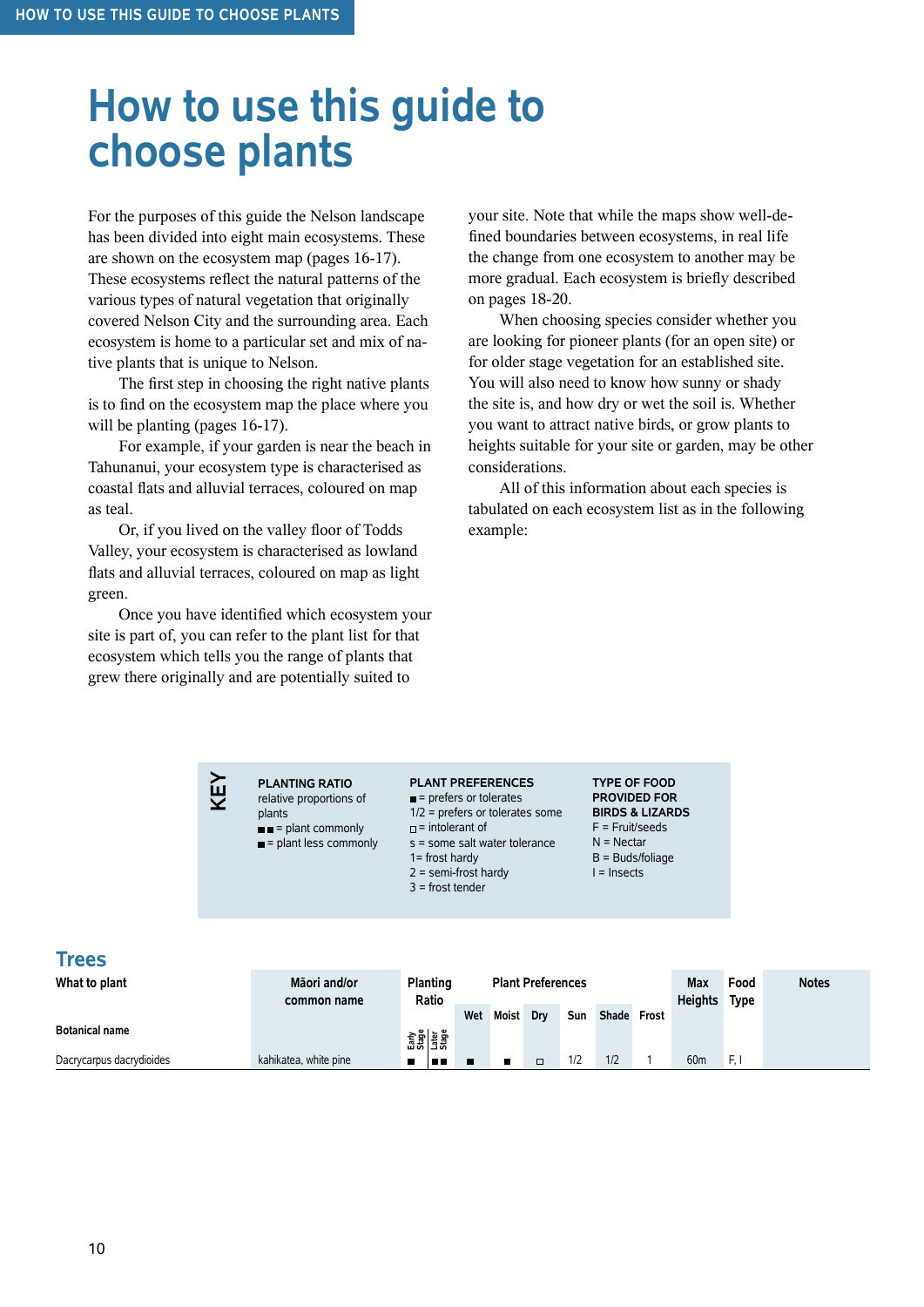#### **Wet/moist/dry requirements**

If you can easily dig a hole as deep as a spade (40cm or so) and the ground is free draining and crumbly (friable) with only a few stones, then you have a good, versatile soil that will allow you to choose from the full range of plants listed for that area. If you strike a lot of large stones or sand then you should be looking at species that are known to tolerate dry conditions. The lists also indicate which plants require or can tolerate permanently or frequently wet areas. Due to the seasonal waterlogging of clay soils, they may not be suitable for plants that cannot tolerate wet conditions.

#### **Sun/shade requirements**

The lists include plants' requirements or tolerance of sun and shade. Give them what they need and they will be more likely to thrive.

Seedlings and saplings of older growth species (planted at the "later" stage) require shade for establishment (hence the "nurse cover" prerequisite), and when the adults of these species are fully established they are canopy trees in full sun.

If planting into full sun, make sure plants are adequately watered until established. If you buy plants from a shady part of a nursery, get them used to sun gradually, and don't plant in full sun until they look leathery and robust.

#### **Heights of trees**

Maximum heights of trees are included on the lists. The beeches: black beech, hard beech, red beech, silver beech; the podocarps: rimu, miro, mataï, kahikatea, tötara; and the broadleaved trees tawa and hinau can get BIG and grow for hundreds of years, so think carefully about what you plant beside your house, your neighbour's house, your boundary or near power lines. They are best suited to larger scale restoration initiatives. Some of these big trees are very slow growing, so while you can admire them in their interesting juvenile forms, it'll be future generations that will enjoy them at maturity. You can plant them in your lifetime for future generations to inherit.

If space is limited it can be far better to plant a small tree or shrub that can grow to its full size and proper shape than plant a larger growing tree that has to be constantly pruned and consequently may become misshapen and prone to disease as well as being a source of friction between neighbours if it overshades their property.

The maximum heights specified are very dependant on local soil and climatic conditions, and if in doubt seek local professional advice. It's a shame to have to cut down a tree in its prime because it has outgrown its site.

#### **Food for birds, insects, lizards**

These lists indicate the type of food provided by each plant species to sustain native birds and lizards. These include fruit, nectar, buds and foliage, and insects. Native vegetation provides cover, breeding and nesting places, and food for native birds, lizards and insects. Our larger native birds such as tüï and bellbird prefer fruit from native plants over exotic plants. They are also the only effective seed dispersers for some of our native trees. Numerous species of native insects can only complete their life cycle on specific kinds of native plants. Insects which are attracted to our native plants are also an important food resource for birds and lizards.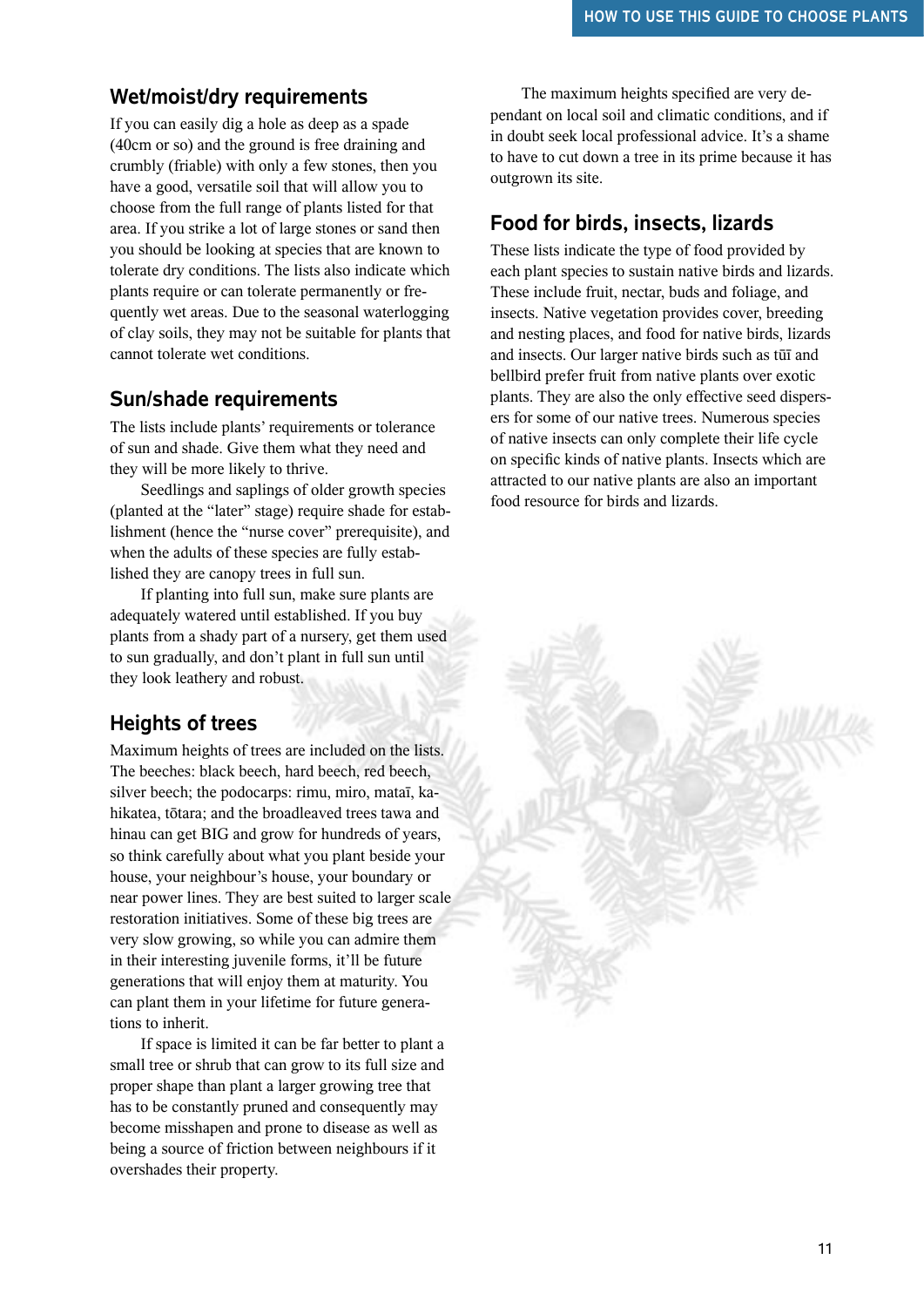## **Establishment Stages**



'...every bit of land, agricultural, urban, suburban, is as the poet Gary Snyder says, part of the same territory – never totally ruined, never completely unnatural. Always restorable ... the survivors are in our hands.' (Geoff Park)

Restoration is a long term process involving several stages. These stages mimic nature. On open ground, start with pioneer species then progress to the species that make up mature forest vegetation.

#### **Early Stage planting**

Pioneer (or early stage) species grow well in the open and their relatively fast growth suppresses weeds upon closure of the canopy. They also act as a "nurse" cover as they create a microclimate suitable for later additions of other, important older stage plants, and attract birds which may further encourage natural seeding of other native species. Some exotic species such as gorse and tree lucerne can also act as a nurse cover.

Native pioneer plants are shown in the lists, in the column headed "Early Stage". The relative proportions of each species are also shown. These vary depending on the ecosystem type and the establishment stage.

#### **Later Stage planting**

Species which are the dominant components of mature forest usually cannot be planted initially. These species need shade to establish and can only be planted once you have established some initial cover using pioneer species, as mentioned above. Later stage species typically include the tallest and longest lived of our forest trees as well as a set of understorey shrubs, ferns and ground cover herbs that need a canopy overhead to thrive.

These species are shown in the lists in the column headed "Later Stage". Again, the relative planting proportions of each species are shown for each ecosystem.

Refer to Tim Porteus' *Native Forest Restoration*  guide for more detail.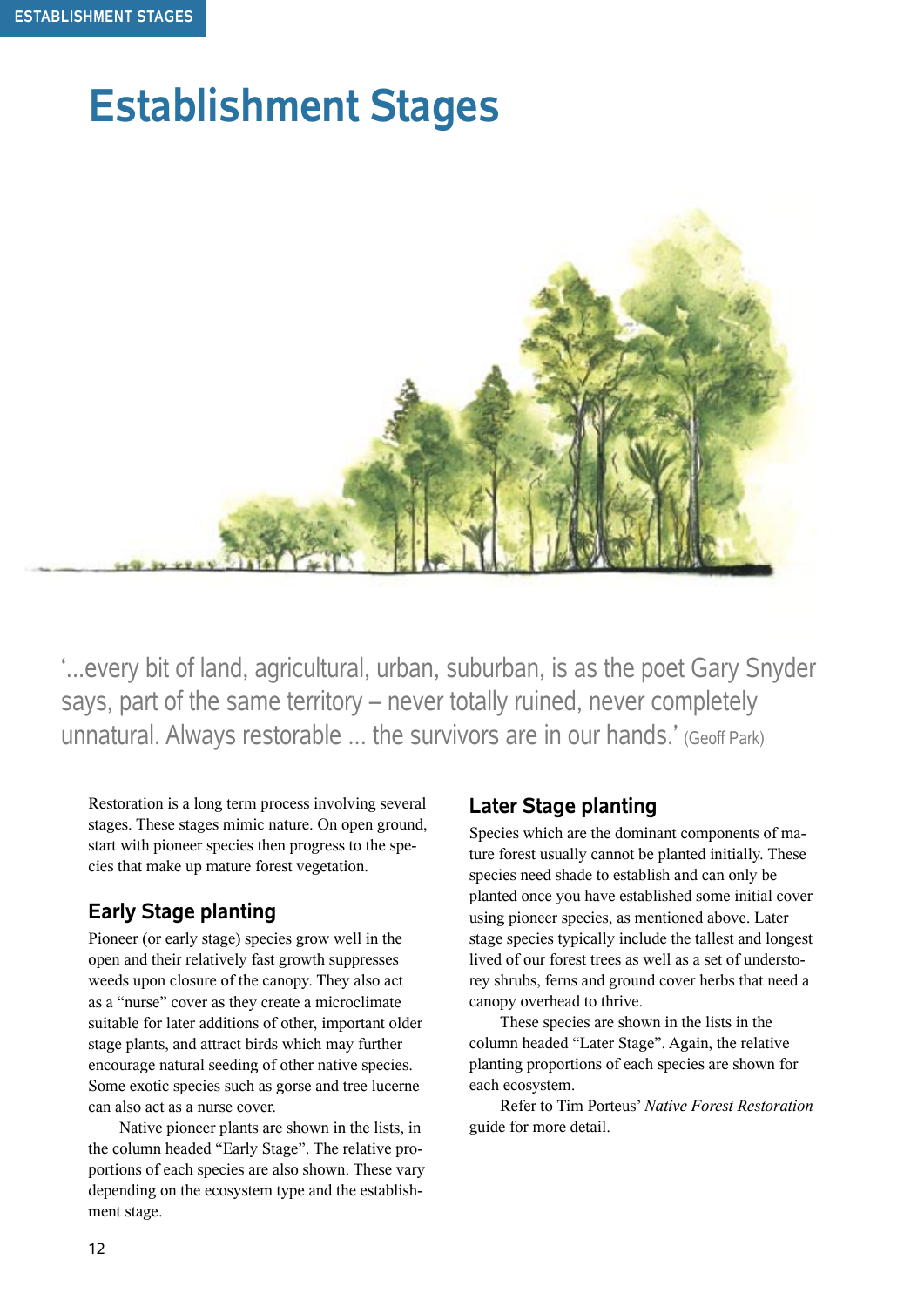# **Planting Advice**

#### **Eco-sourcing**

Ecosourcing is one of the most important principles of native vegetation restoration. It involves the practice of only using native plants that have been sourced locally from the wild for local revegetation plantings. This includes plants grown from seeds or cuttings that have been collected locally from the wild.

It is important to eco-source for three reasons. Firstly, it avoids the risk of planting species which are not native to Nelson City, such as karo, North Island lacebark (*Hoheria populnea*), pöhutukawa\*, rewarewa and northern rätä. Some of these species are invasive and may spread into the wild thereby changing the nature of our indigenous plant communities. Such plants will also seriously undermine the purpose of many native revegetation initiatives – to recreate a piece of original Nelson.

Secondly, it maintains the distinctness of our own local flora. For many species, the appearance, physiology and genetic make-up vary considerably throughout their range in New Zealand. This is true for several commonly used revegetation plants such as köhühü, lemonwood, flax, cabbage tree, köwhai, mänuka, känuka and akeake. Many of the distinct local Nelson forms are confined to this area. Local revegetation initiatives are compromised by using different forms from other parts of New Zealand or from unknown origins as it increases the risk of interbreeding with local populations, thereby watering down Nelson's own distinctive wild forms.

The third reason for using locally sourced stock is that, by virtue of their long lineage in Nelson, our local native wild plants are very well adapted to Nelson's environmental conditions. They are, therefore, the best-suited genetic stock for revegetation plantings as they will perform better in Nelson conditions than stock from other sources.

So, as a general principle, when buying or growing native plants for revegetation purposes, use stock that has been sourced as close to the revegetation area as possible, so as to maintain and restore Nelson's own unique natural heritage.

#### **The best time to plant**

The best time to plant is in autumn/winter after the rain has been about for a while. This lets the ground soak in a bit of water that will help the plants properly establish before the next summer. However, you can plant at anytime as long as the ground is easy to water, the area around the newly planted vegetation is kept moist until the plants establish, and the potted plants are properly "hardened-off" before planting, to minimise planting shock.

At sites where frosts are likely, planting in late winter or spring is best, but you may need to water the plants throughout summer. Mulching, which helps soil to retain moisture, will also help plants to survive at any time of the year, especially on open sites.

#### **How much space to leave between plants?**

The following is a general guide for specimen plantings in gardens or for stage 2 understorey planting once a nurse cover is established. If buying from a nursery also check with the staff.

It is important to get the right spacings between plantings for a variety of reasons. This distance will change depending on the eventual size of the natives being planted, what they are being planted for (revegetation or garden landscaping), and on the stage of the revegetation project.

**Early Stage Plantings** The main purpose of these pioneer species is to quickly create cover to suppress weeds and to allow favourable conditions for the next stage of planting. It is therefore important to plant densely enough so that canopy closure is achieved within 3-5 years. Plants should be planted at between 1-1.5 metres on sites with good growing conditions. On harsher sites, such as those that are dry, exposed or with poor soils, plants should be less than 1 metre apart so as to minimise losses by providing group shelter, as well as to minimise the size of gaps left by any that may die.

A related consideration for early stage plantings of revegetation projects is the minimum size and shape of the area to be planted. It is important that the area is at least 4 metres wide in any direction (i.e. 5 plants wide at 1 metre spacings) to minimise light penetration from the edges. Any narrower, and shading and weed suppression will not be effective.

<sup>\*</sup> Pöhutukawa was brought to the top of the South Island by iwi and they consider it to now be native to this area. There are self-seeding pöhutukawa on islands in the Marlborough Sounds which have obviously been planted by Mäori. There is no such evidence of pöhutukawa plantings by early Mäori in Nelson.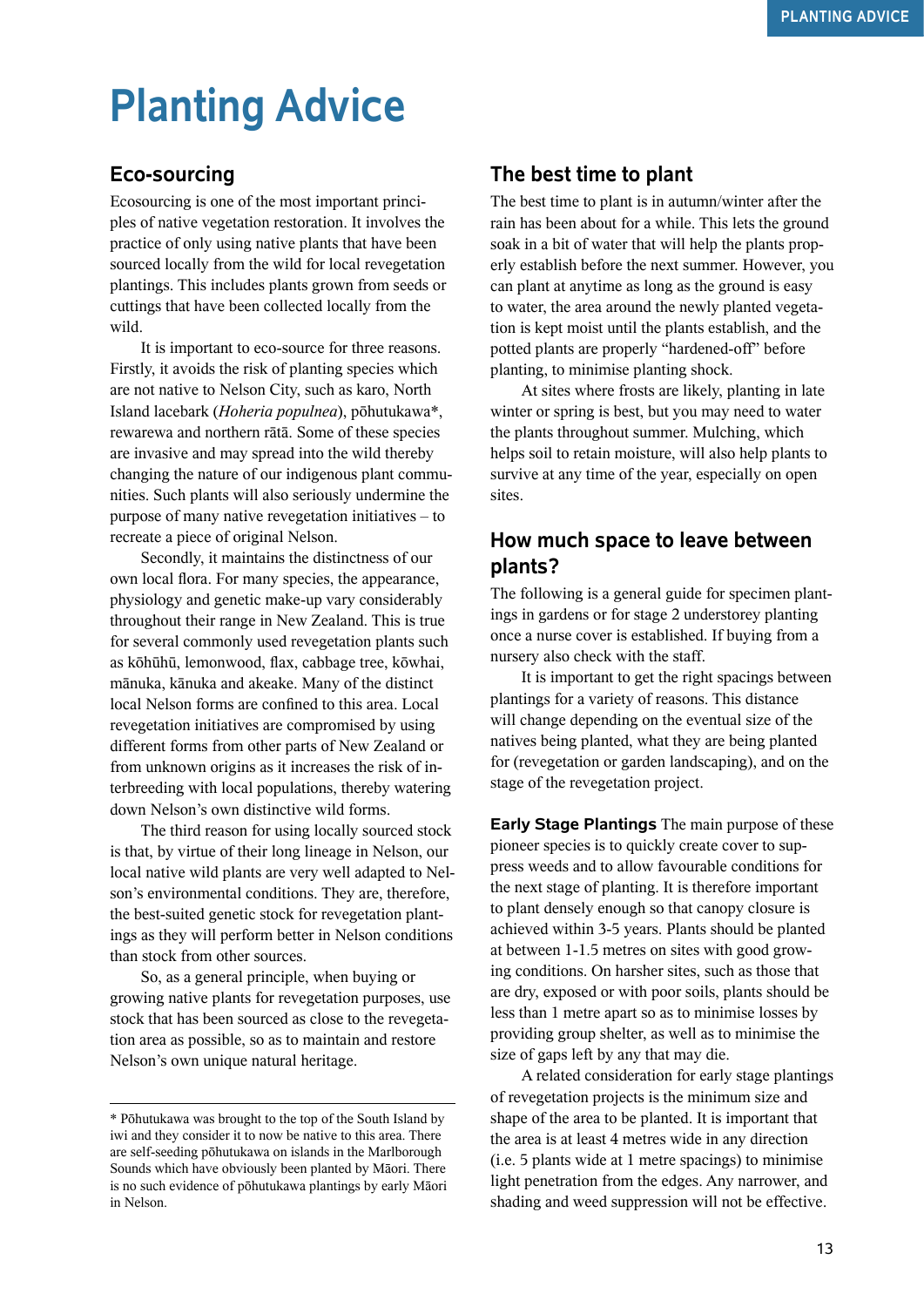**Later Stage Plantings** The main purpose of this stage is to establish what will become the final forest, typically comprising large, long-lived trees. Therefore, these trees should generally be planted at spacings greater than 5 metres, but with a degree of planting randomness, with the aim of trying to imitate the natural spacings of canopy trees in old-growth forests. Understorey shrubs, climbers, ferns and ground covers can be planted at any density under the nurse cover, again with a degree of randomness so as to create a natural appearance. If your nurse cover is providing the right conditions, you may not need to plant a large number of each of these later stage species, as in time they should be seeding and recruiting naturally. They will then create their own spacings!

**Garden Plantings** Landscape design becomes an important factor in deciding spacing of native plantings. Also, the often confined space of home gardens can be a limitation to growing many of the larger native trees. It is in these situations where spacing can be more tailored to personal preference. Useful height and spacing information may be provided with plants purchased from nurseries. Otherwise, as a general guide, the larger specimen trees should be greater than 5 metres apart, shrubs and tree ferns 1-2 metres apart, ferns, grasses, sedges and rushes about 3 per square metre (about 30 cm apart) and ground covers around 1 metre apart.

#### **Where to get your native plants**

The best and cheapest option is to grow your own plants from seeds and cuttings collected locally from the wild.

The following nurseries stock a wide range of plants native to Nelson:

- Nikau Gardens (Nayland Road South, Nelson)
- Titoki Nursery (Palmer Road, Brightwater)
- Mitre 10 (Bridge Street, Nelson)
- Down To Earth (Tahunanui Drive, Nelson)
- Bay Nursery (Bateup Road, Richmond)
- Goldpine Garden Design (Gladstone Road, Richmond)
- Robinsons Garden Centre (Main Road Stoke, Nelson)
- Saxton Road Nursery (Saxton Road, Nelson)
- The Warehouse.

Unfortunately, few nurseries and plant centres sell native plants that have been grown from locally sourced seed or cuttings. Plants which are grown

from wild native plants occurring locally help maintain the genetic integrity of the ecosystem of which they are a part. (See ecosourcing section of the guide, on page 13.) Ask the nursery if your plants have been sourced locally. You may also be able to get nurseries to grow plants from seed or cuttings you have collected locally, to ensure plants are from the right source.

The Nelson Saturday market is a great source of cheap native plants. Again, ask if they've been sourced locally.

#### **Site preparation, planting and maintenance tips**

- 1. Remove from the site all weeds that are likely to prevent growth and establishment of plantings. Often these cannot be removed easily once the site is planted up.
- 2. Avoid planting shock of new plantings by gradually hardening them off to the environmental conditions of the revegetation site a few weeks before planting out.
- 3. Plant at the coolest times of the day, preferably evenings, on overcast days or when there is rainfall predicted.
- 4. Deep-water plants before planting by immersing planter bags to fully wet the potting mix.
- 5. Remove all ground vegetation on the soil surface at least out to the drip zone of the plants to be planted. Your plants will grow faster if there is no competition for water, soil nutrients and light.
- 6. Work the soil in the planting hole well beyond the size of the planter bag to allow good root development.
- 7. Planting holes dug in clay (usually on hillslopes) require side drainage to prevent water ponding and root-rot.
- 8. Don't pull the plant out of the bag by its stem. Cut the bag or turn the plant upside down and carefully remove to minimize root damage.
- 9. Plant deep enough so as to ensure all roots are covered, and avoid burying the stem below the soil line in the pot.
- 10. Water plants in well directly after planting.
- 11. Mulch around the base of your plants out to the drip line to keep the root zone weed-free, and to keep the soil well-conditioned, cool, moist and insulated – especially at hot and dry sites. Good mulch materials include straw, leaves, compost, grass clippings, seaweed and newspaper.
- 12. Stake plants as soon as they are planted so they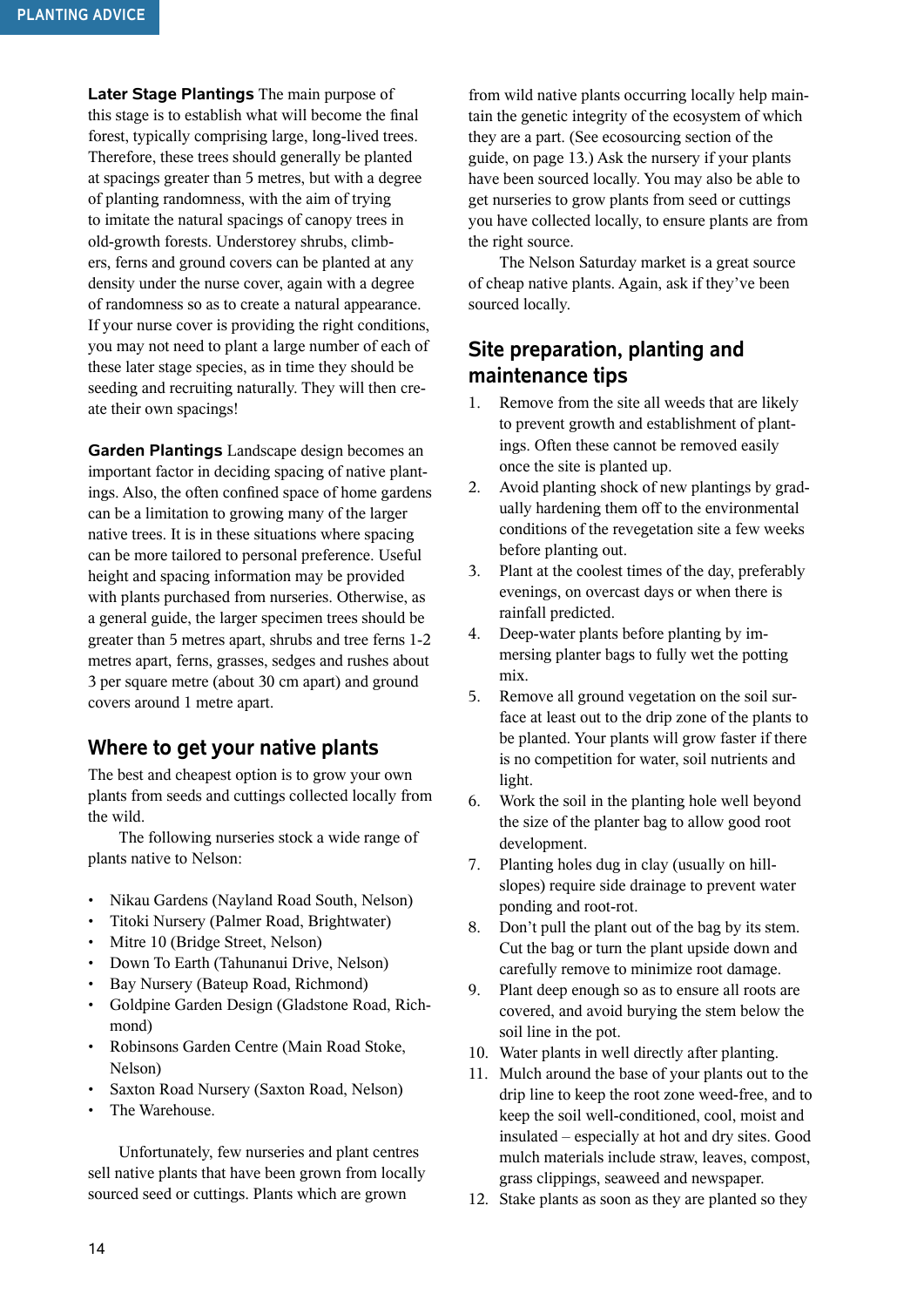are easy to find, especially for weeding maintenance later on.

- 13. Avoid planting on windy days.
- 14. Avoid planting on dry sites during summer.
- 15. Where severe frosts are likely, plant frost-sensitive plants on north-facing slopes or beneath trees.
- 16. For shelter at windy sites, first establish windtolerant plants or construct a wind-break.
- 17. Avoid planting in straight rows this will make the planted area look more natural.
- 18. Plant in clusters so that plants shelter one another as they grow.
- 19. If needed, water plants regularly until they are well-established.
- 20. Keep plants free of weeds until they are able to do this themselves with canopy closure. Ongoing mulching will achieve this.

'Smear a handful of forest soil between your fingers and feel how much of it is organic and how little is clay or silt and sand.

'Then cross back over the fence and feel the pasture's soil. Straightaway you notice how difficult it is to pick up and how compact it is between your fingers.' (Geoff Park)

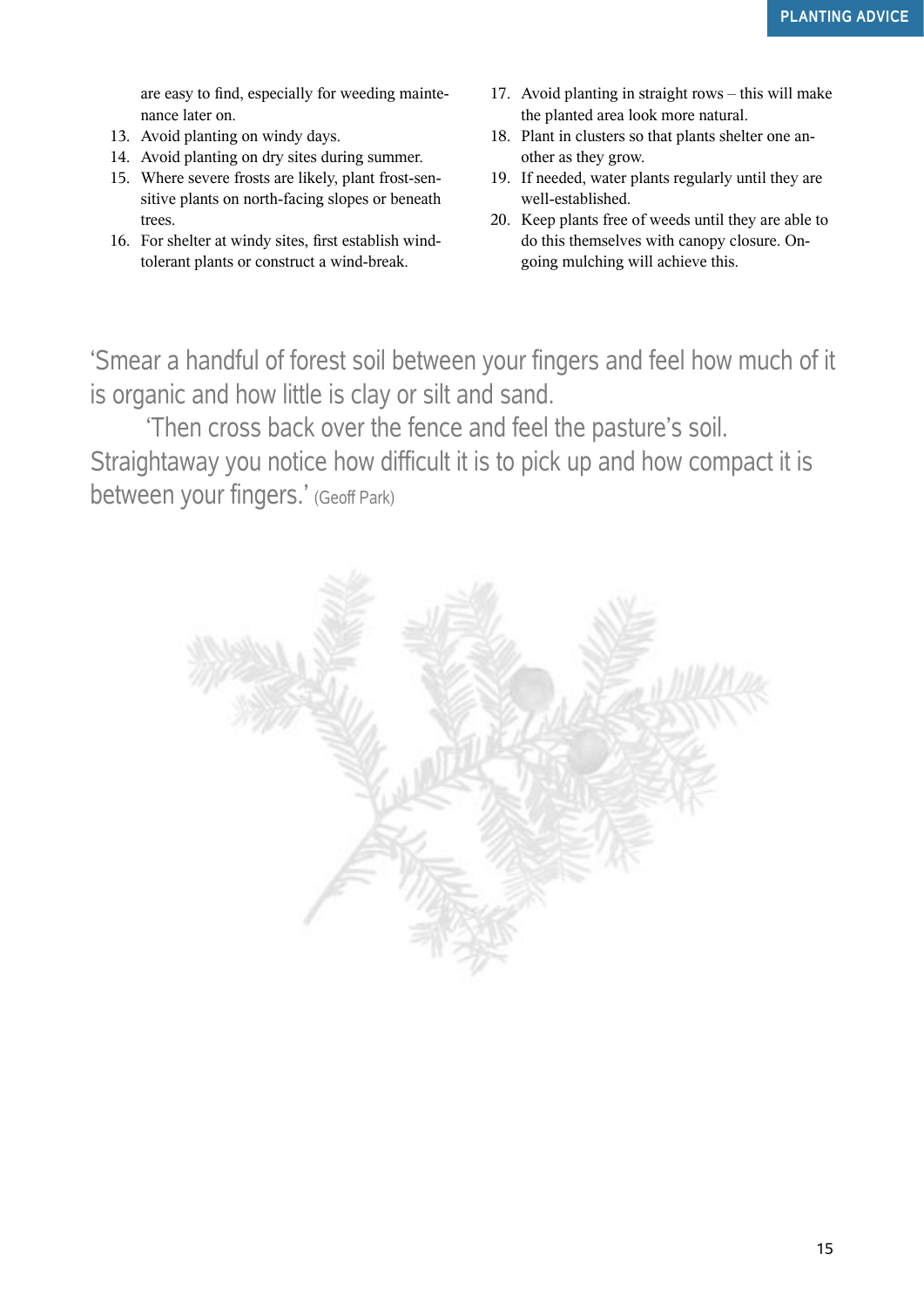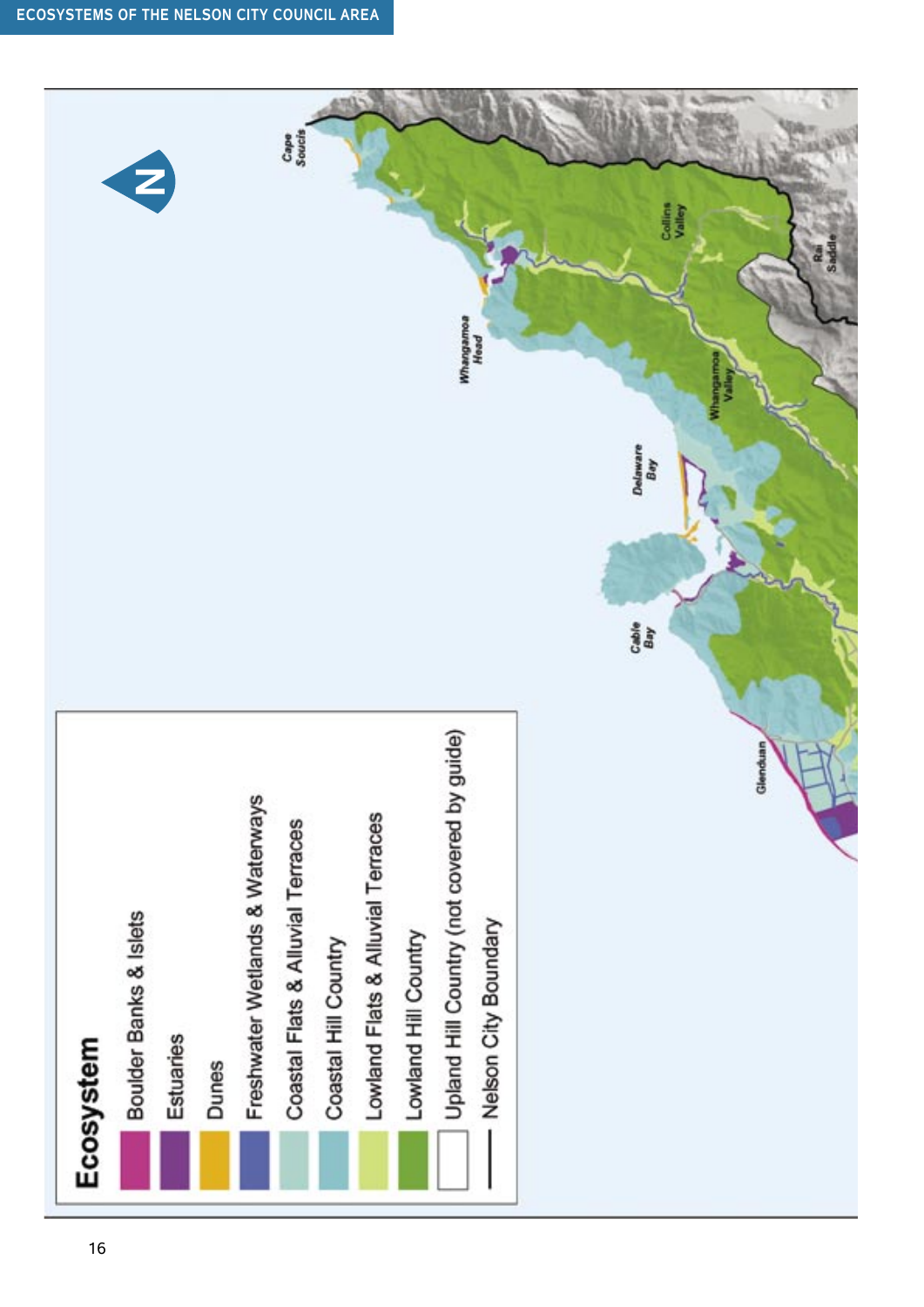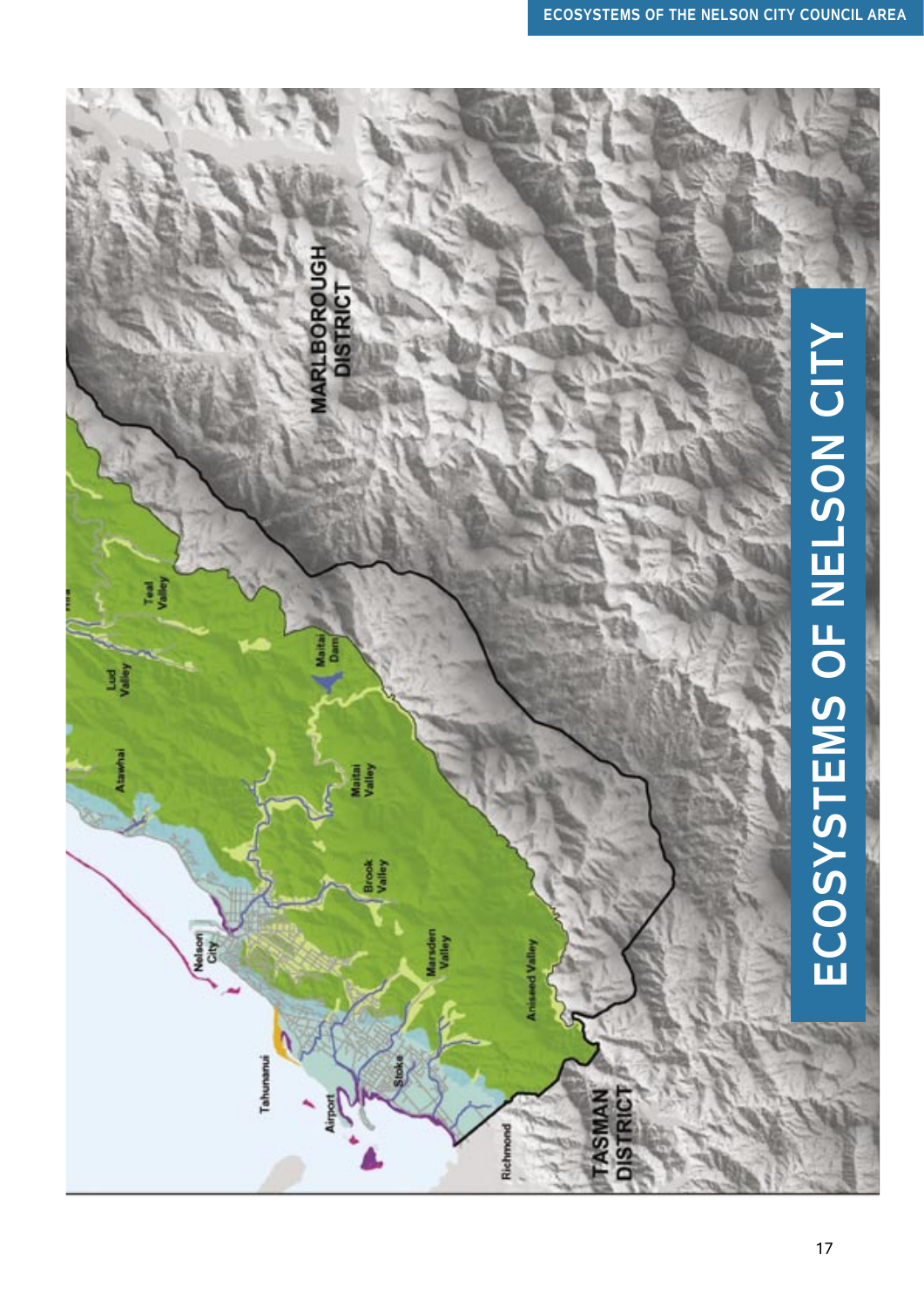## **The different ecosystems described Ecosystems of the Nelson City Council Area**

#### **Boulder Bank and islets ecosystem**

The Nelson Boulder Bank is a unique feature of the Nelson coastline and provides habitat for a distinct ecosystem, which is also typical of offshore islets. Much of the Boulder Bank vegetation is now highly modified with the influx of introduced weeds. The natural components of this low-statured vegetation feature ngaio, coastal porcupine shrubs, tauhinu, scrambling pöhuehue and silver tussock. These are well suited to tolerate the dry and exposed nature of this habitat.



#### **Estuaries ecosystem**

The estuary ecosystem is a prominent feature of the coastal ecology of the inlets between Nelson City and the Whangamoa River mouth. The salt marshes that fringe these estuaries provide a habitat for a variety of shrubs, grasses, sedges, rushes, in particular shore ribbonwood, estuary needle grass, three square sedge, lake clubrush, sea rush, jointed rush, sea celery, coastal buttons, shore primrose and remuremu. These tolerate variable amounts of tidal inundation and saltwater concentrations, some preferring brackish water.



#### **Dunes ecosystem**

Intact sand dune communities are now extinct within the Nelson City Council area. A handful of individual native plants in a few localities is all that remains. Originally species such as spinifex, pïngao, sand sedge and sand tussock dominated the fore dune vegetation prior to the introduction of marram grass. The more stable rear dunes would have had a cover of umbrella sedge, akeake, tauhinu, wharariki, toetoe and scrambling pöhuehue.

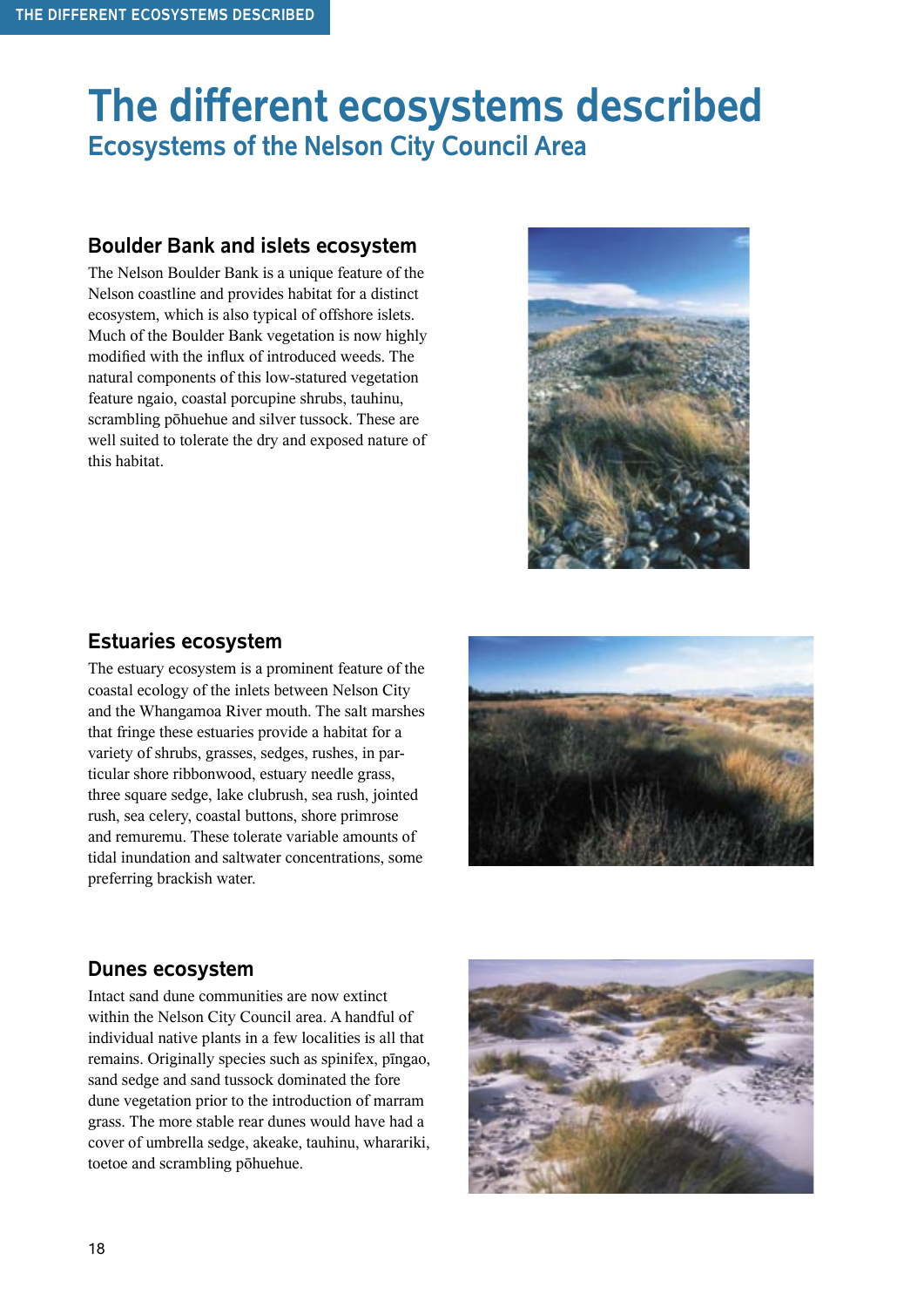#### **Freshwater wetlands & waterways ecosystem**

Lowland and coastal freshwater wetlands, particularly fertile swamps, have largely disappeared from the Nelson City Council area. A variety of ferns (e.g. kiokio and swamp kiokio), grasses (e.g. toetoe), sedges (e.g. pükio*,* pürei and giant cutty sedge), rushes (e.g. giant rush), and reeds (e.g. raupö) are characteristic of this vegetation type. Trees and shrubs are confined to those that can tolerate frequent fresh water inundation. These include kahikatea, pukatea, swamp maire, cabbage tree and mänuka. Swamp forest is one of our most threatened



habitats. This ecosystem includes areas that are frequently flooded along waterways.

#### **Coastal flats ecosystem**

The original localities for this vegetation type include the central Nelson City and Tahunanui areas as well as the terraces around the vicinities of Nelson Haven, Wakapuaka, Delaware Bay and Whangamoa River mouth. Almost no vegetation remains and what is left is highly modified. On freedraining sites such as those in the Tahunanui area where the underlying substrate is sandy, prominent emergent and canopy species include titoki, mäpou, tawa, tötara and mataï. Understorey trees include mähoe, kawakawa, kaikömako and pigeonwood. Karaka is present on frost-free sites close to the coastline. On damper sites where drainage is limited species such as nïkau, pukatea and kahikatea



become abundant. On deltas and floodplains köwhai, lowland ribbonwood and narrow-leaved lacebark would have been common.

#### **Coastal hill country ecosystem**

Coastal hill country forest is generally confined to seaward-facing slopes up to the first major ridgeline, although this is dependent upon the proximity to the coastline, the altitude of the first major ridgeline, and any other topographic barriers which may be present (e.g. coastal cliffs). Common canopy and emergent species on good soils include mataï, kohekohe, tawa, tïtoki and nikau. Understorey trees include kawakawa, pigeonwood, mähoe, mäpou, kaikömako and puka. Nïkau is common on damp, shady sites. On drier ridges with poorer soils black beech, hard beech, rimu, kanuka, akiraho, ngaio and akeake are present. The shrublands on the most extreme coastal slopes are dominated by kanuka, ngaio, akeake, tauhinu, taupata and puka. The best remaining



examples lie between Cable Bay and Cape Soucis although most remnants are reduced and modified compared to their original extent and condition.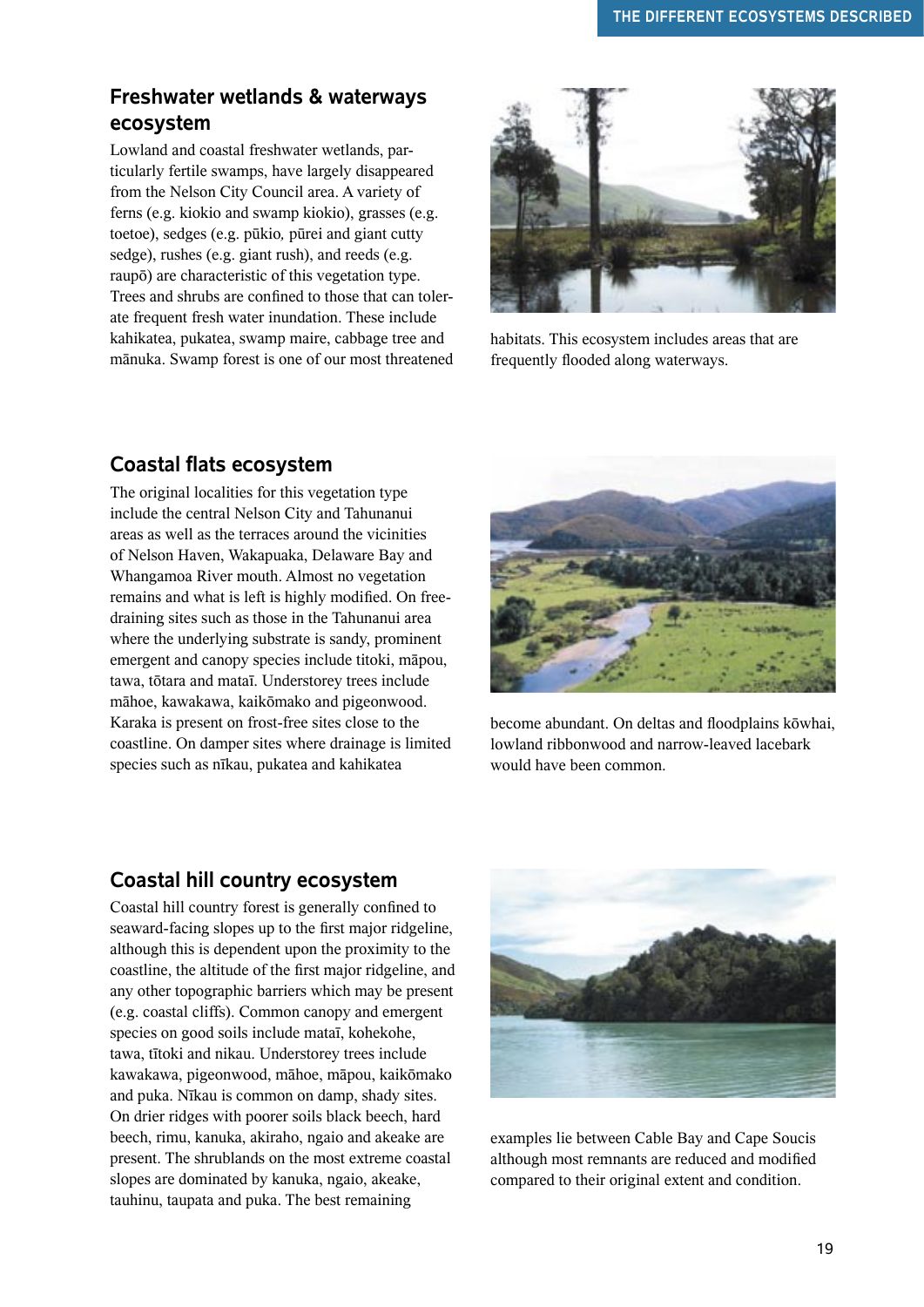#### **Lowland flats ecosystem**

There are very few remaining examples of original old growth forest vegetation on lowland flats and alluvial terraces, and those that do remain are generally small, highly modified fragments of what was once a widespread vegetation type. Podocarp species such as kahikatea, tötara and mataï are often emergent over a canopy which also features black beech, silver beech and broadleaved species such as pukatea, tawa, tïtoki, pökäkä, kaikomako, pigeonwood and mahoe.

In damp shady areas tree fuchsia, nïkau, raurekau and seven finger become common. Species which are more abundant on flood-plains and deltas include lowland ribbonwood, köwhai and narrow-



leaved lacebark. Those that are largely confined to the riparian zone along the main rivers include southern rätä, tänekaha and köwhai.

#### **Lowland hill country ecosystem**

This vegetation type occurs on hill slopes sheltered from coastal influences by aspect, altitude or physical barrier. Natural remnants remain on both conservation land and private land most notably around the Gentle Annie, Whangamoa Saddle and within or adjoining lowland parts of Mt Richmond Forest Park.

Mataï – black beech forest is common on lower slopes, with red beech becoming dominant on upper slopes where there is good soil. Gullies typically have broadleaved forests of tawa, mähoe, pigeonwood and tree fuchsia while ridges are covered in hard beech forest. Trees which are common



associates of these landforms are rimu, miro, thinbarked tötara, hïnau, silver beech and lancewood.

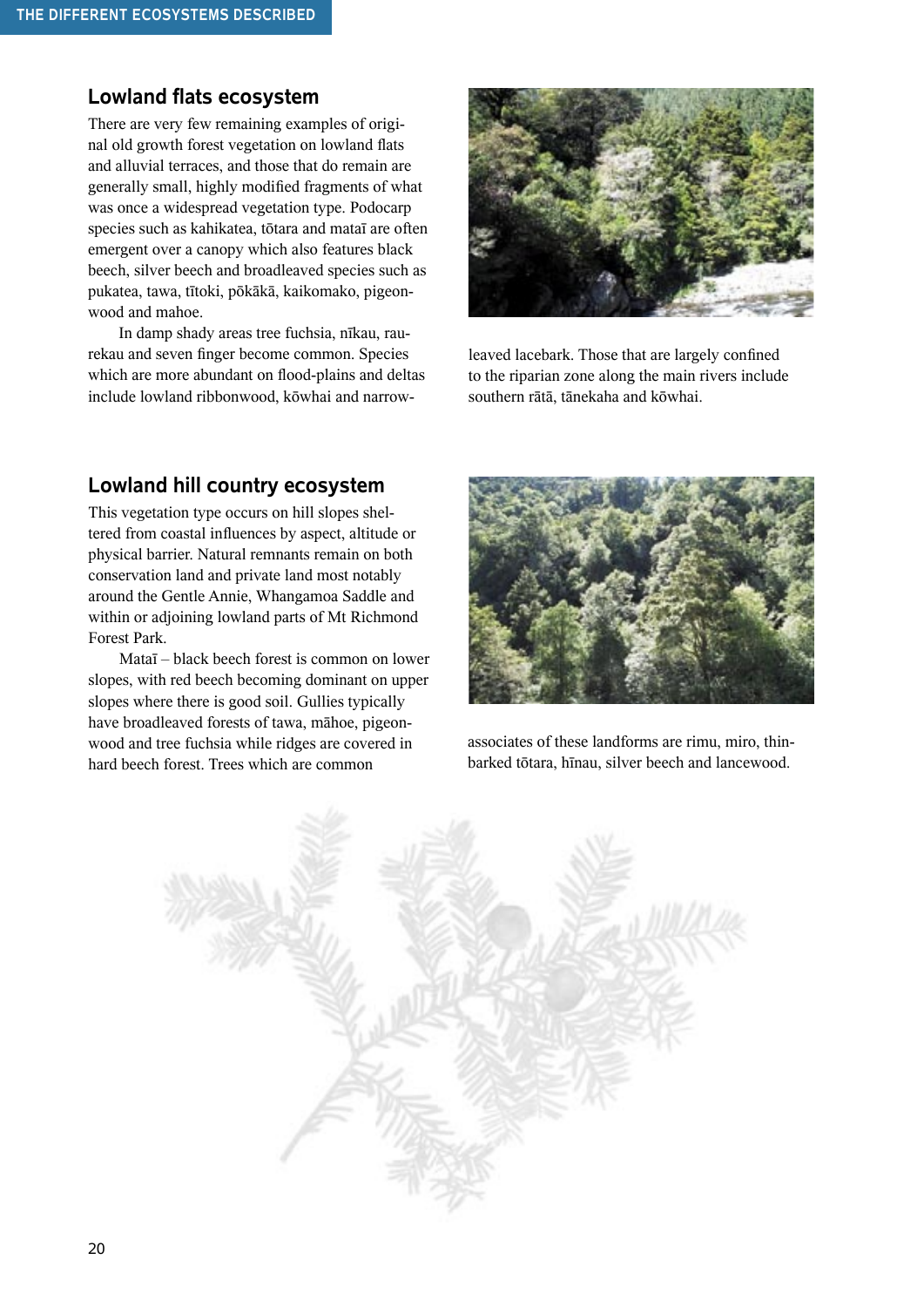# **Ecosystem Plant Lists**

## **Boulder banks & islets**



#### **PLANTING RATIO**

relative proportions of

- plants
- $\blacksquare$  = plant commonly  $\blacksquare$  = plant less commonly
- 

#### **PLANT PREFERENCES**

- $=$  prefers or tolerates
- $=$  intolerant of
- s = some salt water tolerance
- - 1= frost hardy  $2 =$  semi-frost hardy
	- 3 = frost tender

1/2 = prefers or tolerates some **BIRDS & LIZARDS**  F = Fruit/seeds N = Nectar B = Buds/foliage I = Insects

**TYPE OF FOOD PROVIDED FOR** 

#### **Trees**

| What to plant         | Māori and/or<br>common name | Planting<br>Ratio |        |           | <b>Plant Preferences</b> |                |             | <b>Max</b><br><b>Heights</b> | Food<br>Type    | <b>Notes</b> |  |
|-----------------------|-----------------------------|-------------------|--------|-----------|--------------------------|----------------|-------------|------------------------------|-----------------|--------------|--|
| <b>Botanical name</b> |                             |                   | Wet    | Moist Dry |                          | Sun            | Shade Frost |                              |                 |              |  |
| Dodonaea viscosa      | akeake                      |                   | $\Box$ | п         | ×                        | ■              | $\Box$      |                              | 7 <sub>m</sub>  |              |  |
| Myoporum laetum       | ngaio                       | $\blacksquare$    | $\Box$ |           | п                        | $\blacksquare$ | $\Box$      |                              | 10 <sub>m</sub> | F.N          |  |

#### **Shrubs**

\* indicates those that can become small trees, 5-8m

| What to plant                           | Māori and/or<br>common name        | Planting<br>Ratio |                  | <b>Plant Preferences</b> |                |                |             |   | <b>Max</b><br><b>Heights</b> | Food<br><b>Type</b> | <b>Notes</b>                                              |
|-----------------------------------------|------------------------------------|-------------------|------------------|--------------------------|----------------|----------------|-------------|---|------------------------------|---------------------|-----------------------------------------------------------|
| <b>Botanical name</b>                   |                                    |                   | Wet              | <b>Moist</b>             | Dry            | Sun            | Shade Frost |   |                              |                     |                                                           |
| Coprosma propinqua                      | mingimingi, common coprosma        | п                 | п                | п                        | п              | п              | $\Box$      |   | $\ast$                       | F, I                |                                                           |
| Coprosma repens                         | taupata                            | ▬                 | $\Box$           | 1/2                      | п              | п              | $\Box$      | 3 | $*6m$                        | F                   | Strictly coastal                                          |
| Discaria toumatou var. "prostrate"      | tūmatakuru, prostrate<br>matagouri | п                 | $\Box$           | $\Box$                   | п              | п              | $\Box$      | 1 |                              | F, I                | This prostrate variety<br>grows only in this<br>ecosystem |
| Leucopogon fraseri                      | pātōtara, prickle heath            | $\blacksquare$    | $\Box$           | $\Box$                   | п              | $\blacksquare$ | $\Box$      |   |                              | E                   | Not a suitable<br>revegetation species                    |
| Melicytus aff. alpinus (= M. "Waipapa") |                                    | п                 | $\Box$           | 1/2                      | п              | $\blacksquare$ | 1/2         |   |                              | F, N                |                                                           |
| Melicytus crassifolius                  | coastal porcupine shrub            | п                 | $\Box$           | $\Box$                   | п              | п              | $\Box$      | 2 |                              | F, N                |                                                           |
| Ozothamnus leptophyllus (= Cassinia)    | tauhinu                            | n n               | $\Box$           | 1/2                      | п              | п              | $\Box$      |   |                              |                     |                                                           |
| Pimelea urvilleana                      | pinātoro, shore pinātoro           | $\blacksquare$    | $\Box$           | s <sub>1/2</sub>         | $\blacksquare$ | п              | $\Box$      | 3 |                              | F                   |                                                           |
| Plagianthus divaricatus                 | mākaka, shore ribbonwood           | ш                 | s <sub>1/2</sub> | п                        | п              | п              | $\Box$      |   |                              | F                   |                                                           |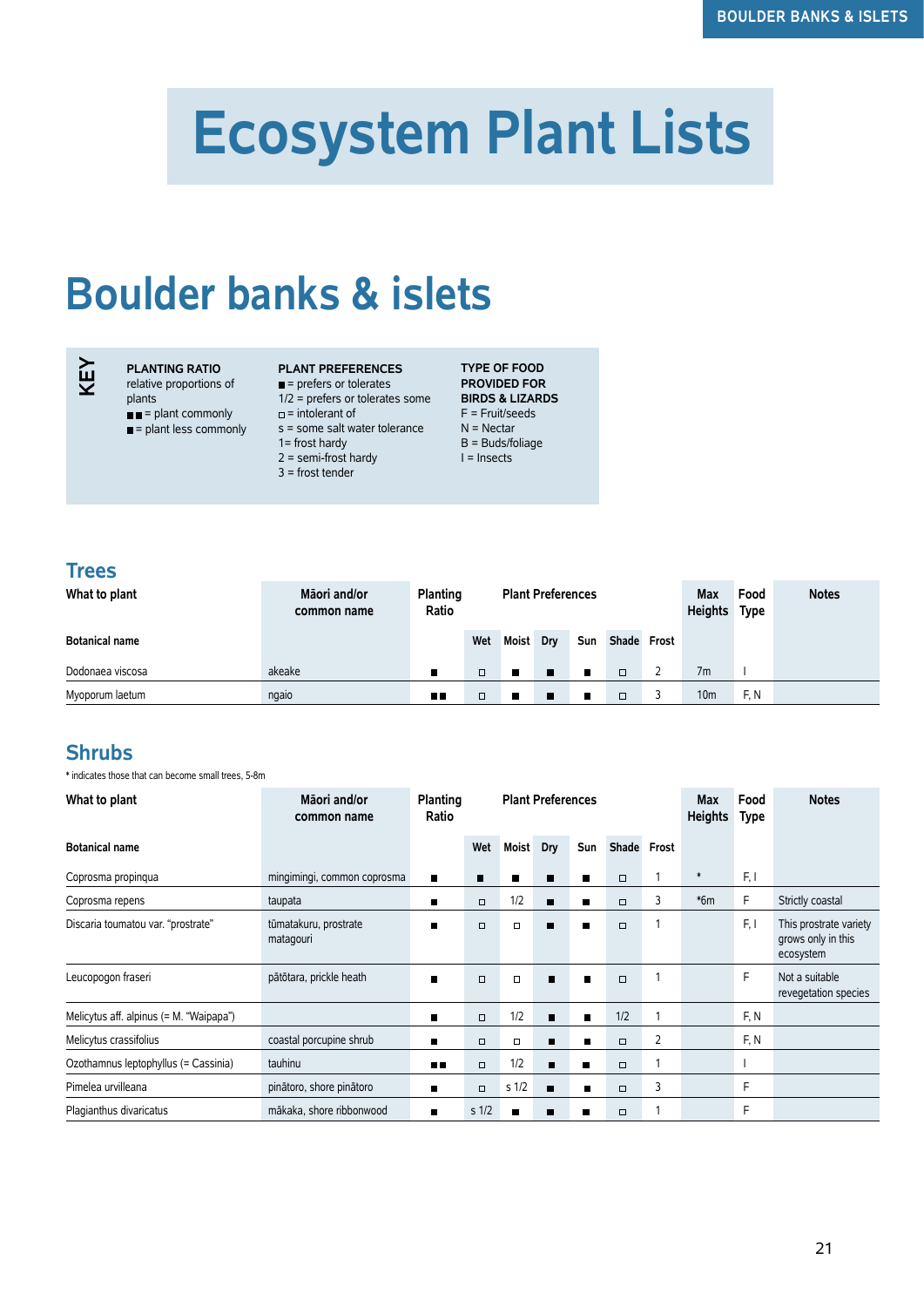### **Climbers**

| What to plant             | Māori and/or<br>common name   | Planting<br>Ratio |        |                  | <b>Plant Preferences</b> |                |             | Food<br><b>Type</b> | <b>Notes</b> |  |
|---------------------------|-------------------------------|-------------------|--------|------------------|--------------------------|----------------|-------------|---------------------|--------------|--|
| <b>Botanical name</b>     |                               |                   | Wet    | <b>Moist</b>     | Dry                      | Sun            | Shade Frost |                     |              |  |
| Calystegia soldanella     | shore convolvulus             | $\blacksquare$    | $\Box$ | s <sub>1/2</sub> | п                        | $\blacksquare$ | $\Box$      |                     |              |  |
| Muehlenbeckia complexa    | põhuehue, scrambling põhuehue | <b>ALC</b>        | $\Box$ | 1/2              | $\blacksquare$           | п              | $\Box$      |                     | F, I, B      |  |
| Muehlenbeckia ephedroides | põhuehue, creeping põhuehue   | п                 | $\Box$ | $\Box$           | $\blacksquare$           | п              | $\Box$      |                     | F            |  |
| Parsonsia capsularis      | kaiwhiria, scrub jasmine      | п                 | $\Box$ | $\blacksquare$   | п                        | $\blacksquare$ | 1/2         |                     |              |  |

## **Ground covers, grasses, sedges and rushes**

| What to plant         | Māori and/or<br><b>Plant Preferences</b><br>Planting<br>Ratio<br>common name |                |                  |                  |                |                | Food<br><b>Type</b> | <b>Notes</b>   |   |                                         |
|-----------------------|------------------------------------------------------------------------------|----------------|------------------|------------------|----------------|----------------|---------------------|----------------|---|-----------------------------------------|
| <b>Botanical name</b> |                                                                              |                | Wet              | <b>Moist</b>     | Dry            | Sun            | Shade Frost         |                |   |                                         |
| Apium prostratum      | sea celery                                                                   | $\blacksquare$ | s <sub>1/2</sub> | $\blacksquare$   | 1/2            | $\blacksquare$ | $\Box$              | $\overline{2}$ |   |                                         |
| Atriplex cinerea      | grey saltbush                                                                | m m            | $\Box$           | s <sub>1/2</sub> | $\blacksquare$ |                | $\Box$              | 3              |   | Sub-shrub; nationally rare              |
| Austrostipa stipoides | estuary needle grass                                                         | $\blacksquare$ | s <sub>1/2</sub> | п                | п              | ш              | $\Box$              | 2              |   |                                         |
| Cortaderia richardii  | toetoe                                                                       | $\blacksquare$ | п                | п                | п              | п              | $\Box$              |                |   |                                         |
| Isolepis nodosa       | knobby clubrush                                                              | п              | $\Box$           | 1/2              | п              | п              | $\Box$              | 2              |   |                                         |
| Leptocarpus similis   | oioi, jointed rush                                                           | $\blacksquare$ | s <sub>1/2</sub> | $\blacksquare$   | $\Box$         | $\blacksquare$ | $\Box$              |                |   | Prefers mouths of<br>freshwater courses |
| Linum monogynum       | rauhuia                                                                      | ш              | $\Box$           | 1/2              | п              | $\blacksquare$ | $\Box$              |                |   |                                         |
| Lobelia anceps        | shore lobelia                                                                | П              | $\Box$           | п                | п              |                | 1/2                 | 3              |   |                                         |
| Phormium cookianum    | wharariki, coastal flax                                                      | П              | $\Box$           | ■                | п              | ■              | $\Box$              |                | N |                                         |
| Poa cita              | wī, silver tussock                                                           | пπ             | $\Box$           | п                | п              | $\blacksquare$ | 1/2                 |                | F |                                         |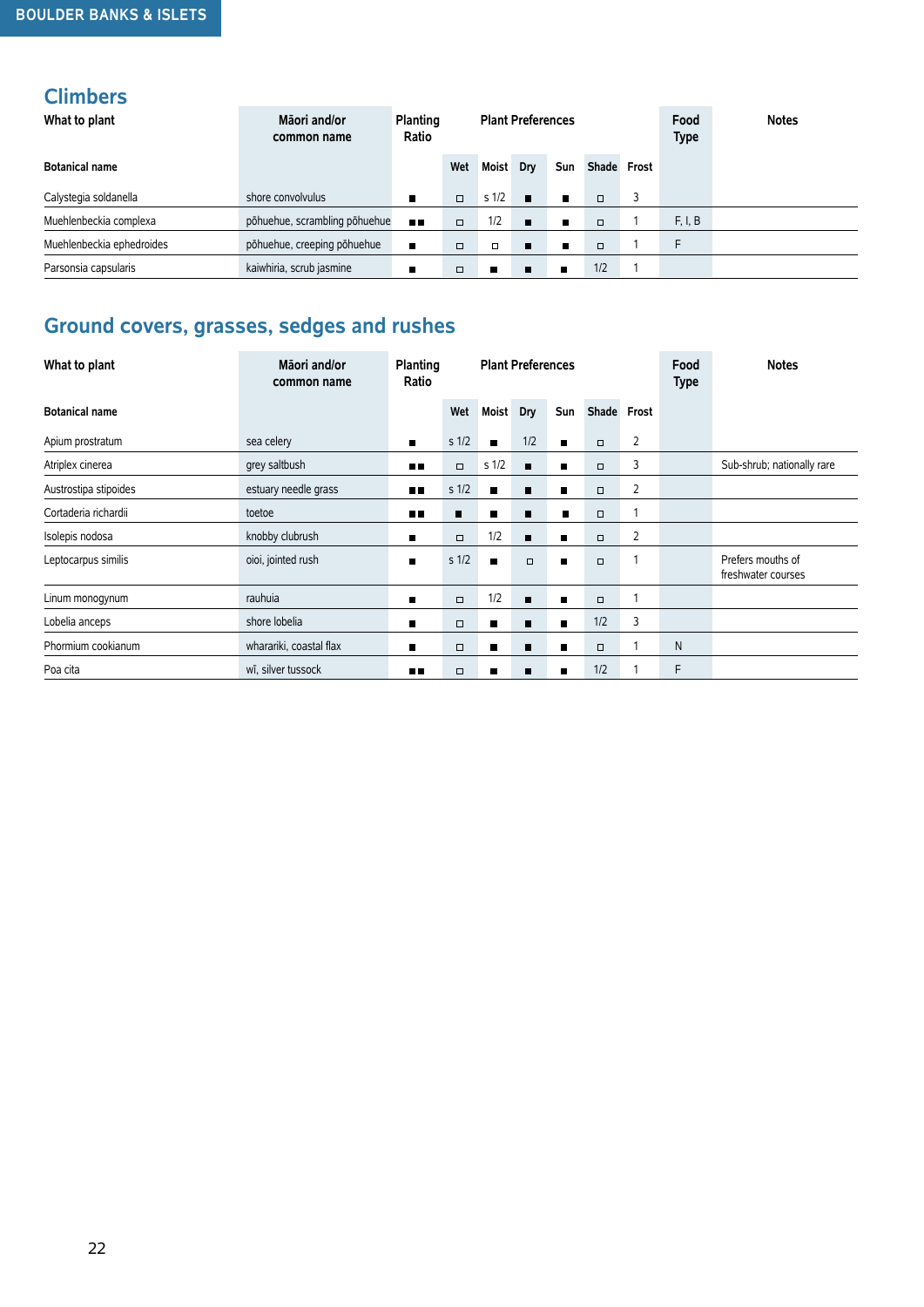# **Estuaries**

## **KEY**

#### **PLANTING RATIO**

relative proportions of plants

- = plant commonly = plant less commonly
- **PLANT PREFERENCES**  $=$  prefers or tolerates
- 
- $\Box$  = intolerant of
- s = some salt water tolerance N = Nectar
- 1= frost hardy
- $2 =$  semi-frost hardy
- 3 = frost tender

1/2 = prefers or tolerates some **BIRDS & LIZARDS TYPE OF FOOD PROVIDED FOR**  F = Fruit/seeds B = Buds/foliage I = Insects

#### **Shrubs**

| What to plant           | Māori and/or<br>common name | <b>Planting</b><br>Ratio | <b>Plant Preferences</b> |              |             |     | Food<br><b>Type</b> | <b>Notes</b> |   |  |
|-------------------------|-----------------------------|--------------------------|--------------------------|--------------|-------------|-----|---------------------|--------------|---|--|
| <b>Botanical name</b>   |                             |                          | Wet                      | <b>Moist</b> | Drv         | Sun | Shade Frost         |              |   |  |
| Plagianthus divaricatus | mākaka, shore ribbonwood    | 8 H                      | s <sub>1/2</sub>         | п            | <b>TEMP</b> |     | $\Box$              |              | F |  |

#### **Ground covers, grasses, sedges and rushes**

| What to plant                     | Māori and/or<br>common name | <b>Planting</b><br>Ratio |                  |                  | <b>Plant Preferences</b> |                |             |                | Food<br><b>Type</b> | <b>Notes</b>                            |
|-----------------------------------|-----------------------------|--------------------------|------------------|------------------|--------------------------|----------------|-------------|----------------|---------------------|-----------------------------------------|
| <b>Botanical name</b>             |                             |                          | Wet              | Moist            | Dry                      | Sun            | Shade Frost |                |                     |                                         |
| Apium prostratum                  | sea celery                  | <b>D D</b>               | s <sub>1/2</sub> | $\blacksquare$   | 1/2                      | $\blacksquare$ | $\Box$      | 2              |                     |                                         |
| Austrostipa stipoides             | estuary needle grass        | 8 E                      | s <sub>1/2</sub> | $\blacksquare$   | п                        | п              | $\Box$      | 2              |                     |                                         |
| Centella uniflora                 | centella                    | п                        | s <sub>1/2</sub> | $\blacksquare$   | 1/2                      | п              | 1/2         | $\overline{2}$ |                     |                                         |
| Chenopodium glaucum var. ambiguum | glaucous goosefoot          |                          | s <sub>1/2</sub> | $\blacksquare$   | п                        | $\blacksquare$ | $\Box$      | $\overline{2}$ |                     |                                         |
| Isolepis nodosa                   | knobby clubrush             | п                        | $\Box$           | s <sub>1/2</sub> | $\blacksquare$           | $\blacksquare$ | $\Box$      | $\overline{2}$ |                     |                                         |
| Juncus krausii ssp. australiensis | sea rush                    | 8 E                      | $S \blacksquare$ | п                | $\Box$                   | п              | $\Box$      | 2              |                     |                                         |
| Leptinella dioica                 | coastal button              | <b>ALC</b>               | s <sub>1/2</sub> | $\blacksquare$   | 1/2                      | $\blacksquare$ | 1/2         | 2              |                     |                                         |
| Leptocarpus similis               | oioi, jointed rush          | п.                       | s <sub>1/2</sub> | $\blacksquare$   | $\Box$                   | $\blacksquare$ | $\Box$      | 1              |                     | Prefers mouths of freshwater<br>courses |
| Lobelia anceps                    | shore lobelia               | п                        | $\Box$           | $S \blacksquare$ | п                        | $\blacksquare$ | 1/2         | 3              |                     |                                         |
| Samolus repens                    | shore primrose              | o۵                       | s <sub>1/2</sub> | п                | 1/2                      | п              | $\Box$      | 2              |                     |                                         |
| Schoenoplectus pungens            | three square                | <b>HI</b>                | $S =$            | 1/2              | $\Box$                   | $\blacksquare$ | $\Box$      |                |                     |                                         |
| Schoenoplectus tabernaemontani    | lake clubrush               | <b>ALC</b>               | $\blacksquare$   | 1/2              | $\Box$                   | $\blacksquare$ | $\Box$      | 2              |                     | Prefers brackish water                  |
| Selliera radicans                 | remuremu                    | m m                      | s <sub>1/2</sub> | $\blacksquare$   | п                        | ■              | $\Box$      | $\overline{2}$ |                     |                                         |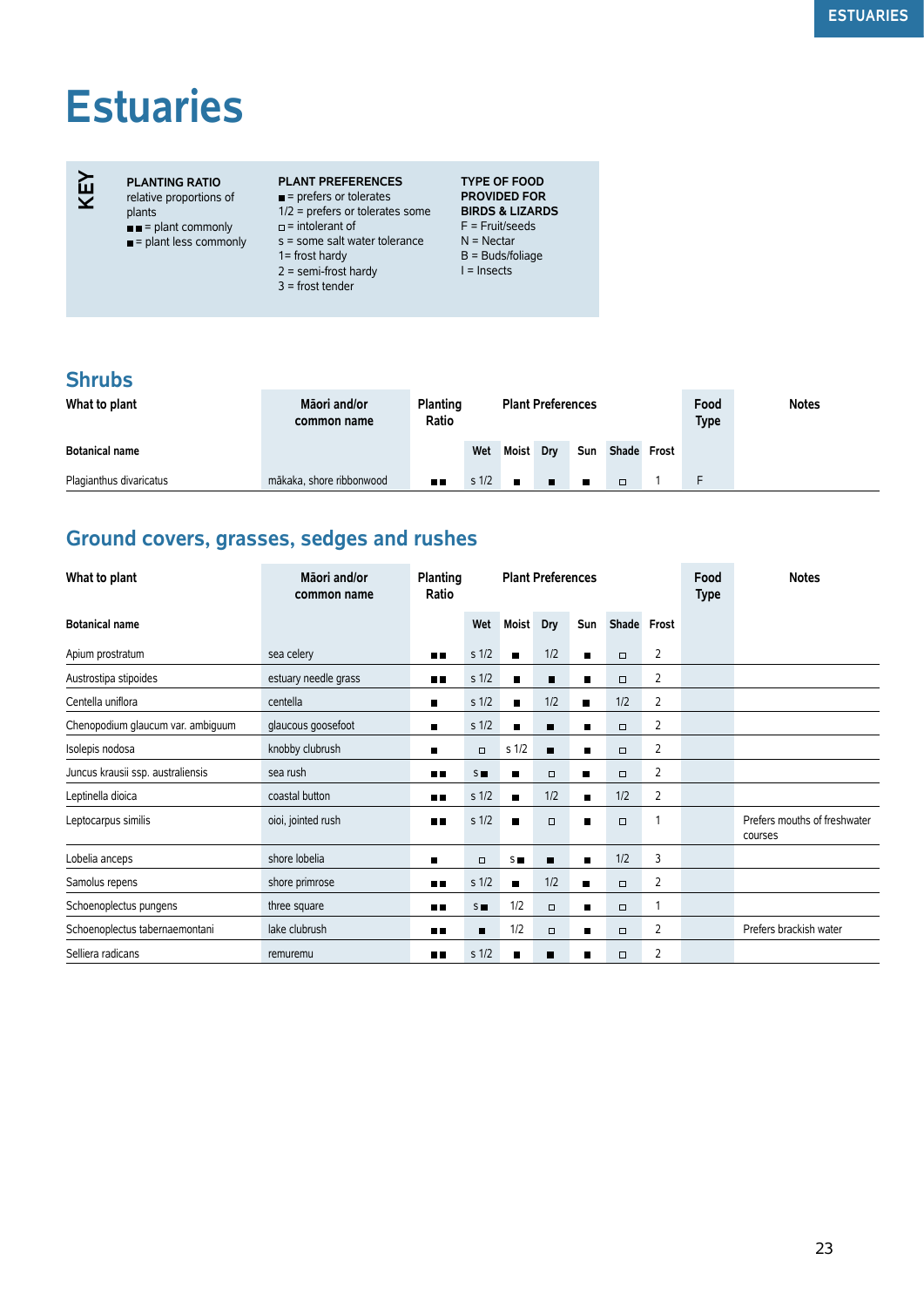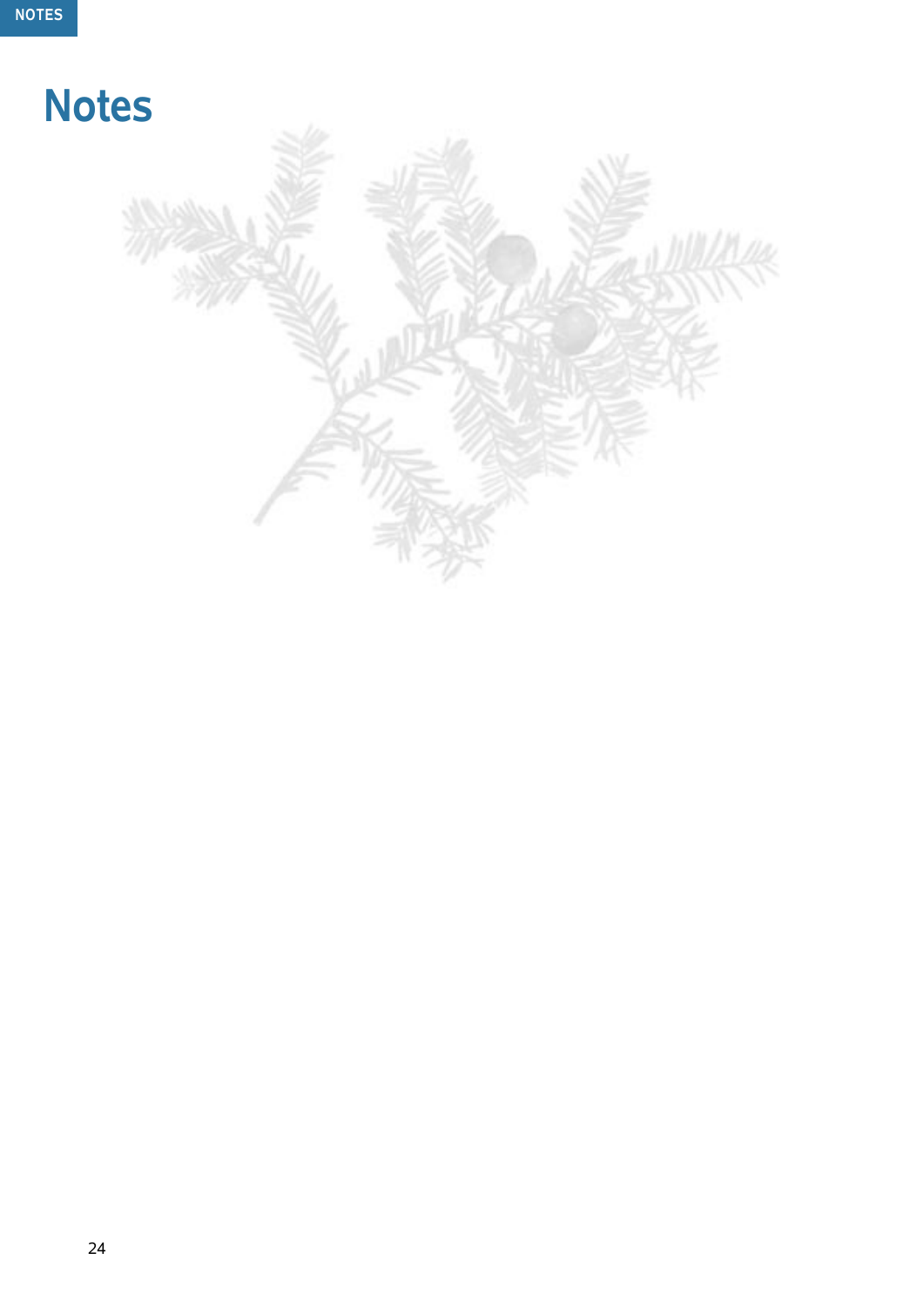# **Dunes**

**PLANTING RATIO** relative proportions of

plants

 $\blacksquare$  = plant commonly = plant less commonly

#### **PLANT PREFERENCES**

- $=$  prefers or tolerates 1/2 = prefers or tolerates some
- $\Box$  = intolerant of
- s = some salt water tolerance
- 1= frost hardy  $2 =$  semi-frost hardy
- 3 = frost tender

**TYPE OF FOOD PROVIDED FOR BIRDS & LIZARDS**  F = Fruit/seeds N = Nectar B = Buds/foliage I = Insects

#### **Trees**

**KEY**

| What to plant         | Māori and/or<br>Planting<br><b>Plant Preferences</b><br>Ratio<br>common name |                |        |                |        |                |                | <b>Max</b><br><b>Heights</b> | Food<br>Type    | <b>Notes</b> |                                              |
|-----------------------|------------------------------------------------------------------------------|----------------|--------|----------------|--------|----------------|----------------|------------------------------|-----------------|--------------|----------------------------------------------|
| <b>Botanical name</b> |                                                                              |                | Wet    | <b>Moist</b>   | Dry    | Sun            |                | Shade Frost                  |                 |              |                                              |
| Dodonaea viscosa      | akeake                                                                       | п              | $\Box$ | $\blacksquare$ | п      | п              | $\Box$         | $\overline{2}$               | 7 <sub>m</sub>  |              |                                              |
| Kunzea ericoides      | kānuka                                                                       | $\blacksquare$ | $\Box$ | 1/2            | п      | п              | $\Box$         |                              | 15m             | N, I         |                                              |
| Melicytus ramiflorus  | māhoe, whiteywood                                                            | $\blacksquare$ | $\Box$ | 1/2            | $\Box$ | 1/2            | $\blacksquare$ | 2                            | 10 <sub>m</sub> | N, B, I      |                                              |
| Myoporum laetum       | ngaio                                                                        | п              | $\Box$ | $\blacksquare$ | п      | $\blacksquare$ | $\Box$         | 3                            | 10 <sub>m</sub> | F.N          |                                              |
| Olearia paniculata    | akiraho, golden akeake                                                       | п              | $\Box$ | $\Box$         | п      | П              | $\Box$         | $\overline{2}$               | 6 <sub>m</sub>  |              | Mainly riparian, dry<br>and rocky substrates |

#### **Shrubs**

| What to plant                                | Māori and/or<br>common name           | Planting<br>Ratio |        |              | <b>Plant Preferences</b> |                |             |                | Food<br><b>Type</b> | <b>Notes</b>                                               |
|----------------------------------------------|---------------------------------------|-------------------|--------|--------------|--------------------------|----------------|-------------|----------------|---------------------|------------------------------------------------------------|
| <b>Botanical name</b>                        |                                       |                   | Wet    | <b>Moist</b> | Dry                      | Sun            | Shade Frost |                |                     |                                                            |
| Carmichaelia australis var. "flagelliformis" | whip broom                            | $\blacksquare$    | 1/2    | п            | п                        | п              | 1/2         |                | B                   |                                                            |
| Coprosma acerosa                             | sand coprosma                         | п                 | $\Box$ | 1/2          | $\blacksquare$           | $\blacksquare$ | $\Box$      |                | L                   | Locally extinct                                            |
| Korthalsella salicornioides                  | coral mistletoe                       |                   |        |              |                          | $\blacksquare$ | 1/2         | $\overline{2}$ |                     | Not a suitable<br>revegetation species;<br>nationally rare |
| Ozothamnus leptophyllus (=Cassinia)          | tauhinu                               | $\blacksquare$    | $\Box$ | 1/2          | $\blacksquare$           | $\blacksquare$ | $\Box$      |                |                     |                                                            |
| Pimelea aff. arenaria                        | aute taranga, southern<br>sand daphne | $\blacksquare$    | $\Box$ | 1/2          | $\blacksquare$           | $\blacksquare$ | $\Box$      | 3              | F                   | Nationally rare; locally<br>extinct                        |

#### **Climbers**

| What to plant          | Māori and/or<br>common name | <b>Planting</b><br>Ratio |        |                  | <b>Plant Preferences</b> |                |             | Food<br><b>Type</b> | <b>Notes</b> |
|------------------------|-----------------------------|--------------------------|--------|------------------|--------------------------|----------------|-------------|---------------------|--------------|
| <b>Botanical name</b>  |                             |                          | Wet    | <b>Moist</b>     | Drv                      | Sun            | Shade Frost |                     |              |
| Calystegia soldanella  | panahi, shore convolvulus   | $\blacksquare$           | $\Box$ | s <sub>1/2</sub> | $\blacksquare$           | $\blacksquare$ | $\Box$      |                     |              |
| Muehlenbeckia complexa | scrambling põhuehue         | $\blacksquare$           | $\Box$ | 1/2              | $\blacksquare$           |                | $\Box$      | F, I, B             |              |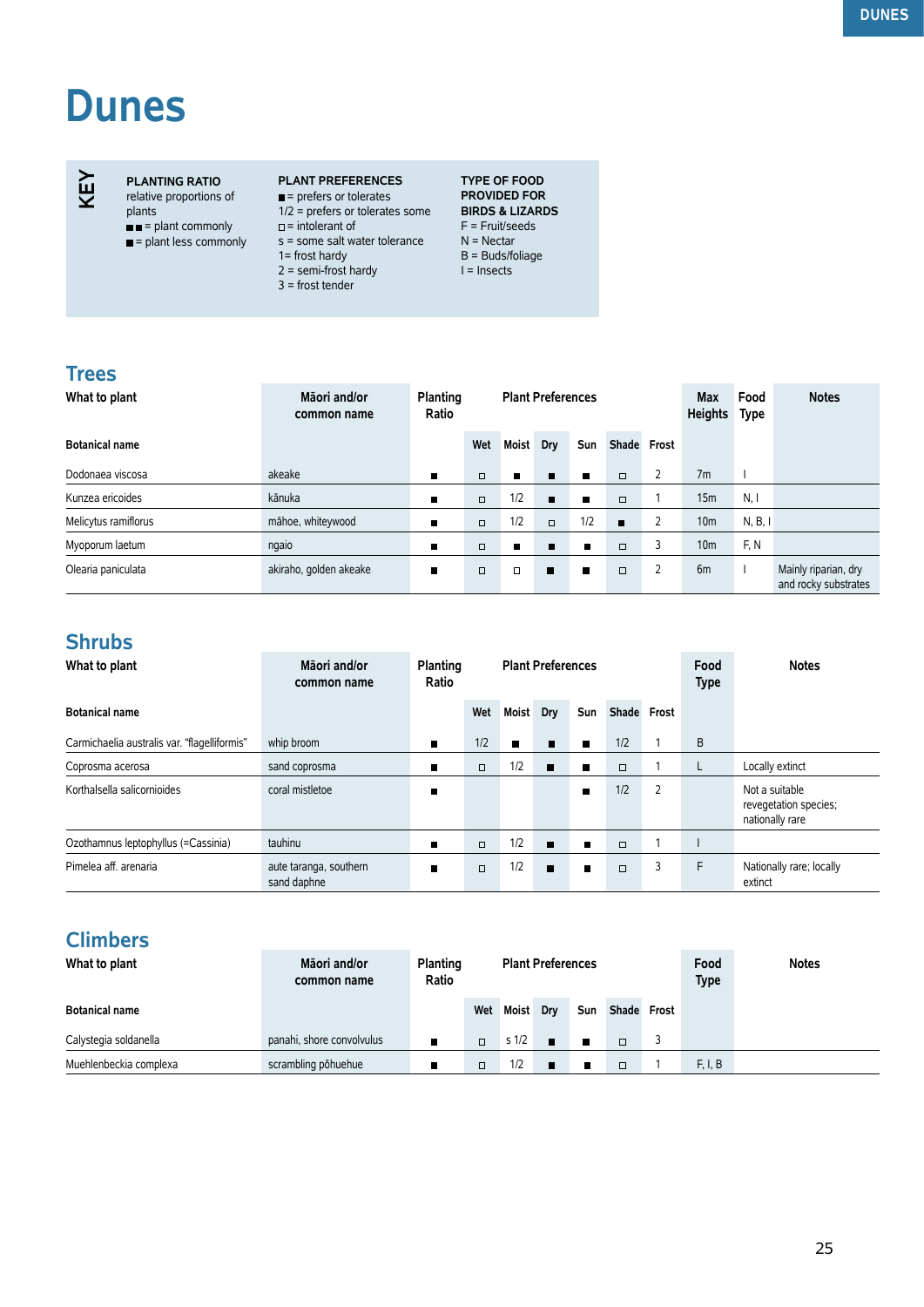## **Ground covers, grasses, sedges and rushes**

| What to plant             | Māori and/or<br>common name   | <b>Planting</b><br>Ratio |                | <b>Plant Preferences</b> |        |                |             | Food<br><b>Type</b> | <b>Notes</b> |                                            |
|---------------------------|-------------------------------|--------------------------|----------------|--------------------------|--------|----------------|-------------|---------------------|--------------|--------------------------------------------|
| <b>Botanical name</b>     |                               |                          | Wet            | <b>Moist</b>             | Dry    | Sun            | Shade Frost |                     |              |                                            |
| Austrofestuca littoralis  | sand tussock                  | m m                      | $\Box$         | п                        | п      | $\blacksquare$ | $\Box$      | 2                   |              | Locally extinct                            |
| Bolboschoenus medianus    |                               | ПΠ                       | $\blacksquare$ | 1/2                      | $\Box$ | п              | $\Box$      | 2                   |              | Prefers brackish water                     |
| Carex pumila              | sand sedge                    | mп                       | $\Box$         | 1/2                      | п      | $\blacksquare$ | $\Box$      | $\overline{2}$      |              |                                            |
| Cortaderia richardii      | South Island toetoe           | ■                        |                | п                        | п      | п              | $\Box$      |                     |              | Mainly riparian                            |
| Cyperus ustulatus         | ūpoko tāngata, umbrella sedge | <b>HR</b>                | 1/2            | п                        | 1/2    | $\blacksquare$ | $\Box$      | 2                   | F            |                                            |
| Desmoschoenus spiralis    | pīngao, golden sand sedge     | <b>HR</b>                | $\Box$         | п                        | п      | $\blacksquare$ | п           | 2                   |              |                                            |
| Euphorbia glauca          | waiūatua, coastal milk spurge | $\blacksquare$           | $\Box$         | п                        | п      | $\blacksquare$ | $\Box$      | 2                   |              | Nationally rare; locally extinct           |
| Isolepis nodosa           | knobby clubrush               | ш                        | $\Box$         | 1/2                      | п      | $\blacksquare$ | $\Box$      | 2                   |              |                                            |
| Phormium cookianum        | wharariki, coastal flax       | ■                        | $\Box$         | п                        | п      | $\blacksquare$ | $\Box$      |                     | N            |                                            |
| Spinifex sericeus         | spinifex                      | m m                      | $\Box$         | $\blacksquare$           | п      | $\blacksquare$ | $\Box$      | $\overline{2}$      |              |                                            |
| Tetragonia tetragonioides | NZ spinach                    |                          |                |                          |        |                |             | $\overline{2}$      |              | Dunes and stony beaches<br>along shoreline |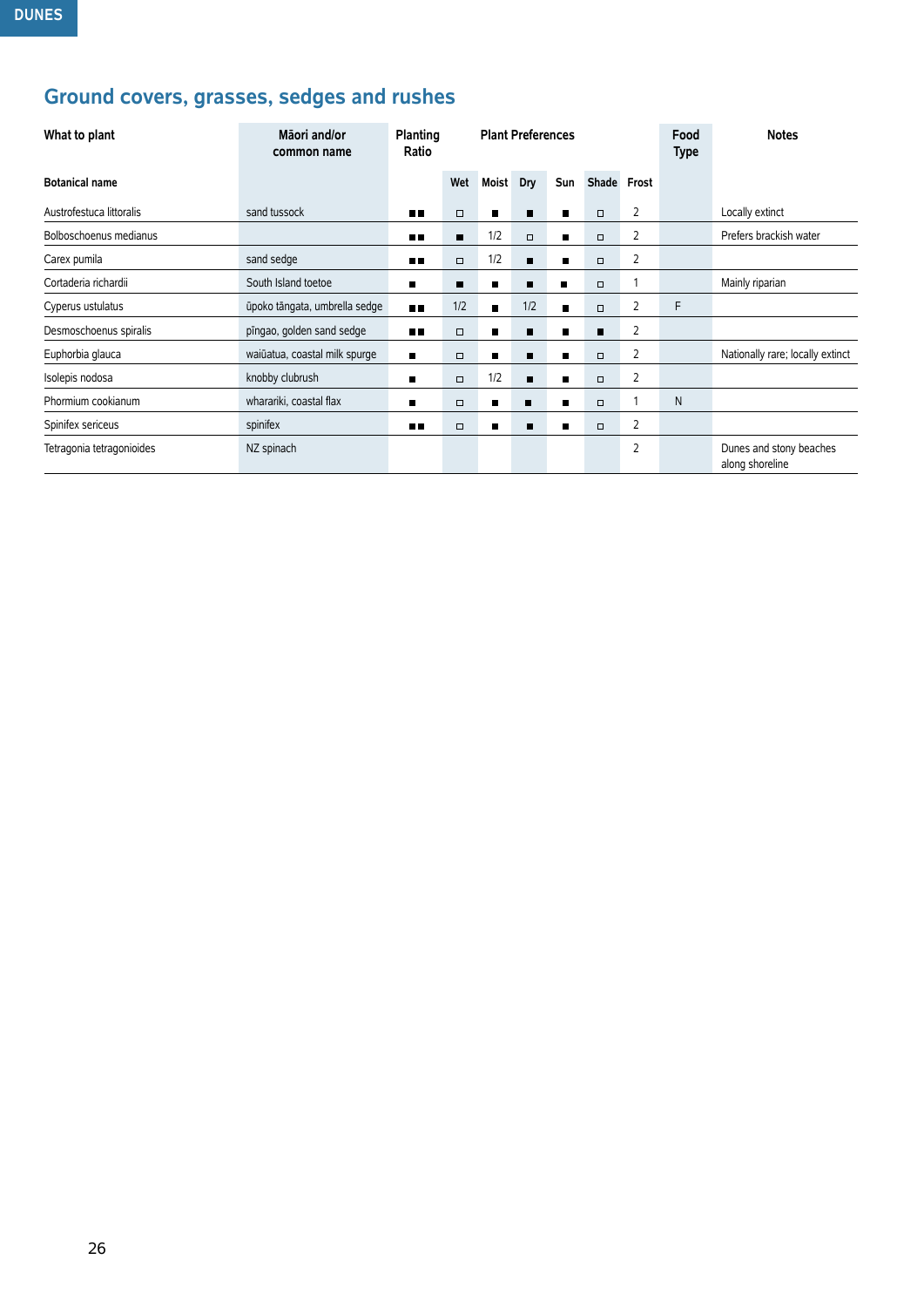# **Freshwater wetlands & waterways**



**PLANTING RATIO** relative proportions of

- plants  $\blacksquare$  = plant commonly
- $\blacksquare$  = plant less commonly
- **PLANT PREFERENCES**  $\blacksquare$  = prefers or tolerates
- 1/2 = prefers or tolerates some
- $\Box$  = intolerant of
- s = some salt water tolerance
- 1= frost hardy  $2 =$  semi-frost hardy
- 3 = frost tender

**TYPE OF FOOD PROVIDED FOR BIRDS & LIZARDS**  F = Fruit/seeds N = Nectar B = Buds/foliage I = Insects

#### **Trees**

| What to plant                | Māori and/or<br>common name | Planting<br>Ratio |     |                |                | <b>Plant Preferences</b> |                |                | Max<br><b>Heights</b> | Food<br><b>Type</b> | <b>Notes</b> |                                             |
|------------------------------|-----------------------------|-------------------|-----|----------------|----------------|--------------------------|----------------|----------------|-----------------------|---------------------|--------------|---------------------------------------------|
| <b>Botanical name</b>        |                             |                   |     | Wet            | <b>Moist</b>   | Dry                      | Sun            | Shade Frost    |                       |                     |              |                                             |
|                              |                             | 함을<br>대한민국<br>고래  |     |                |                |                          |                |                |                       |                     |              |                                             |
| Cordyline australis          | tī kouka, cabbage tree      | $\blacksquare$    |     |                | П              | $\blacksquare$           | $\blacksquare$ | $\Box$         |                       | 5m                  | F.I          |                                             |
| Dacrycarpus dacrydioides     | kahikatea, white pine       | $\blacksquare$    | 6 H | п              | $\blacksquare$ | $\Box$                   | 1/2            | 1/2            |                       | 60 <sub>m</sub>     | F, I         |                                             |
| Laurelia novae-zelandiae     | pukatea                     |                   | mп  | $\blacksquare$ | 1/2            |                          |                | $\blacksquare$ | 3                     | 35m                 |              |                                             |
| Leptospermum scoparium       | mānuka, teatree             | n n               |     |                | П              | п                        | п              | $\Box$         |                       | 8m                  | N, I         |                                             |
| Syzygium maire<br>freshwater | swamp maire                 | $\blacksquare$    |     | $\blacksquare$ | 1/2            | $\Box$                   | $\Box$         | $\blacksquare$ | 3                     | 15m                 | F, N,<br>B   | Coastal<br>wetland only;<br>locally extinct |

#### **Shrubs**

| What to plant                | Māori and/or<br>common name |                | <b>Planting</b>        |     |                | <b>Plant Preferences</b> |                |                |                | Food<br><b>Type</b> | <b>Notes</b> |
|------------------------------|-----------------------------|----------------|------------------------|-----|----------------|--------------------------|----------------|----------------|----------------|---------------------|--------------|
|                              |                             |                | Ratio                  |     | Moist          | Dry                      | Sun            | Shade Frost    |                |                     |              |
| <b>Botanical name</b>        |                             |                | 아이 이 사람<br>도시<br>도시 도시 |     |                |                          |                |                |                |                     |              |
| Coprosma propingua           | mingimingi, common coprosma | <b>THE</b>     |                        | п   | П              | п                        | п              | $\Box$         |                | F, I                |              |
| Coprosma robusta             | karamū                      | <b>ALC</b>     |                        | 1/2 | $\blacksquare$ | п                        | $\blacksquare$ | 1/2            | $\overline{2}$ | F.                  |              |
| Hebe stricta var. atkinsonii |                             | n n            |                        | 1/2 | $\blacksquare$ | 1/2                      | П              | 1/2            |                | N, I, B             |              |
| Melicytus micranthus         | manakura, swamp māhoe       | $\blacksquare$ | m                      | п   | $\blacksquare$ | $\Box$                   | 1/2            | $\blacksquare$ |                | F, I                |              |
| Neomyrtus pedunculata        | rōhutu                      | п              |                        | 1/2 | п              | $\Box$                   | 1/2            | п              |                | F.I                 |              |

#### **Climbers**

| What to plant         | Māori and/or<br>common name | Ratio                        | <b>Planting</b> |     | <b>Plant Preferences</b> |        |        |                |  | Food<br><b>Type</b> | <b>Notes</b> |
|-----------------------|-----------------------------|------------------------------|-----------------|-----|--------------------------|--------|--------|----------------|--|---------------------|--------------|
| <b>Botanical name</b> |                             | emer<br>1988<br>Esta<br>1988 |                 | Wet | <b>Moist</b>             | Dry    | Sun    | Shade Frost    |  |                     |              |
| Freycinetia banksii   | kiekie                      |                              | п               | 1/2 | $\blacksquare$           | 1/2    | $\Box$ | $\blacksquare$ |  | F. N.               | Semi-coastal |
| Ripogonum scandens    | kareao, supplejack          |                              | Е               |     | П                        | $\Box$ | 1/2    | $\blacksquare$ |  |                     |              |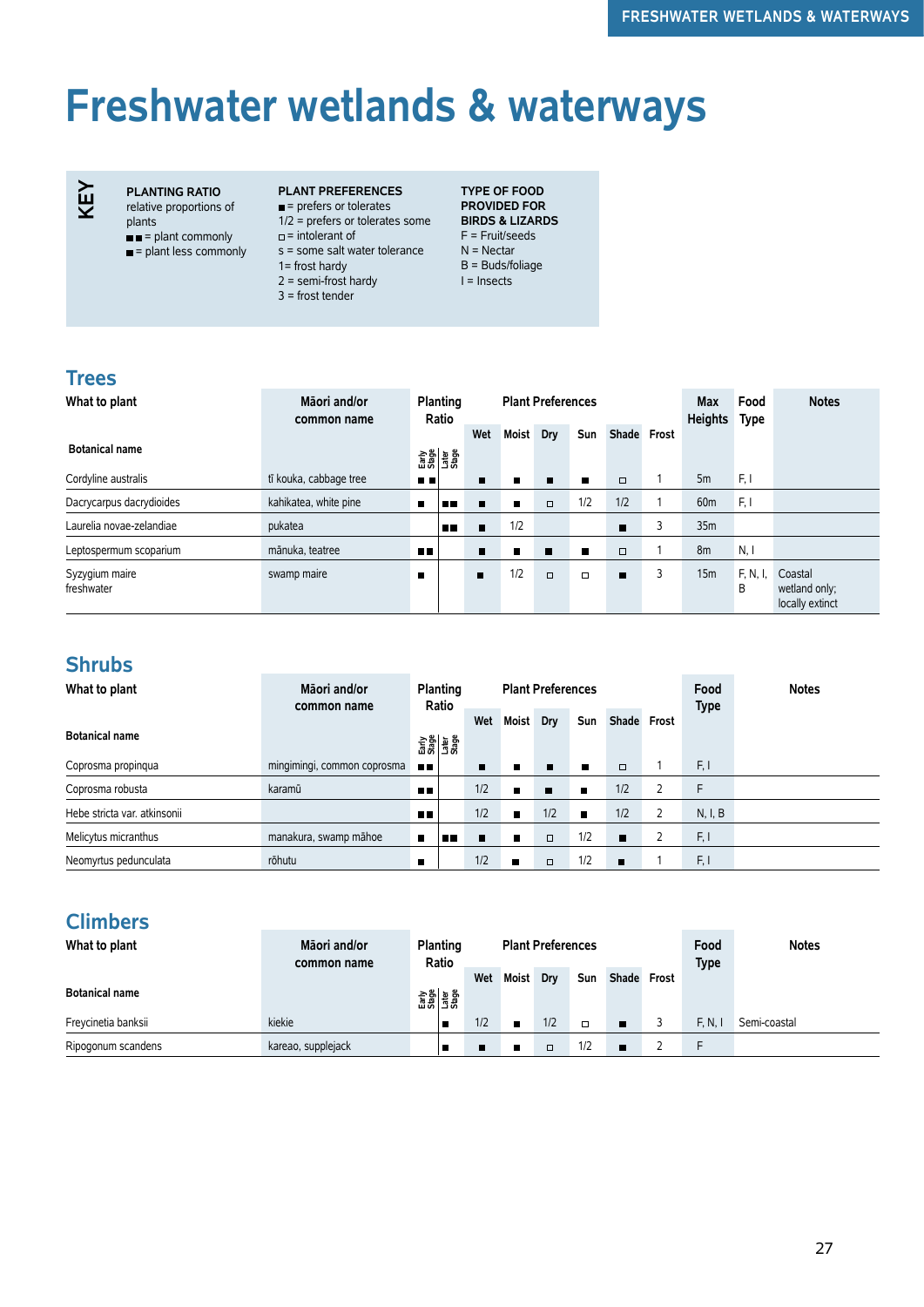#### **Ferns**

| What to plant            | Māori and/or<br>common name | <b>Planting</b><br>Ratio |     | <b>Plant Preferences</b>   |        |             |     |  |  | <b>Notes</b> |
|--------------------------|-----------------------------|--------------------------|-----|----------------------------|--------|-------------|-----|--|--|--------------|
| <b>Botanical name</b>    |                             |                          | Wet | <b>Moist</b><br>Sun<br>Dry |        | Shade Frost |     |  |  |              |
| Blechnum minus           | kiokio, swamp kiokio        | $\blacksquare$           | п   | $\blacksquare$             | $\Box$ | 1/2         | 1/2 |  |  |              |
| Blechnum novae-zelandiae | kiokio                      | пπ                       | п   | 1/2<br>п<br>п<br>п         |        |             |     |  |  |              |

## **Ground covers, grasses, sedges and rushes**

| What to plant                  | Māori and/or<br>common name   | Planting<br>Ratio |                  |                | <b>Plant Preferences</b> |                |             |                | Food<br><b>Type</b> | <b>Notes</b>                            |
|--------------------------------|-------------------------------|-------------------|------------------|----------------|--------------------------|----------------|-------------|----------------|---------------------|-----------------------------------------|
| <b>Botanical name</b>          |                               |                   | Wet              | <b>Moist</b>   | Dry                      | Sun            | Shade Frost |                |                     |                                         |
| Baumea articulata              | jointed twig-rush             | 66 O              | п                | $\Box$         | $\Box$                   | $\blacksquare$ | $\Box$      | 2              |                     | Prefers standing water                  |
| Bolboschoenusw caldwellii      |                               | пπ                |                  | 1/2            | $\Box$                   | П              | $\Box$      | $\overline{2}$ |                     | Prefers brackish water                  |
| Carex dissita                  |                               | . .               | $\blacksquare$   | $\blacksquare$ | $\Box$                   | 1/2            | 1/2         | 1              | F                   |                                         |
| Carex geminata                 | swarding sedge                | ■■                | п                | п              | $\Box$                   | П              | $\Box$      | 1              | F                   |                                         |
| Carex secta                    | pūkio                         | . .               | п                | 1/2            | $\Box$                   | $\blacksquare$ | 1/2         | 1              | F                   |                                         |
| Carex virgata                  | pūrei                         | . .               | п                | 1/2            | $\Box$                   | п              | 1/2         | 1              | F                   |                                         |
| Cortaderia richardii           | South Island toetoe           | ■■                | $\blacksquare$   | $\blacksquare$ | $\blacksquare$           | $\blacksquare$ | $\Box$      | 1              |                     | Mainly riparian                         |
| Cyperus ustulatus              | ūpoko tāngata, umbrella sedge | п                 | 1/2              | $\blacksquare$ | 1/2                      | $\blacksquare$ | $\Box$      | 2              | F                   | Mainly coastal                          |
| Gahnia xanthocarpa             | giant cutty sedge             | 8 B               | п                | $\blacksquare$ | $\Box$                   | $\blacksquare$ | 1/2         | 2              | F                   |                                         |
| Hierochloe redolens            | kāretu, holy grass            | ∎∎                | $\blacksquare$   | $\blacksquare$ | $\Box$                   | $\blacksquare$ | 1/2         | 1              |                     |                                         |
| Juncus australis               | rush                          | . .               | 1/2              | $\blacksquare$ | $\Box$                   | п              | $\Box$      | 2              |                     |                                         |
| Juncus edgariae                | common rush                   | $\blacksquare$    | 1/2              | $\blacksquare$ | $\Box$                   | п              | $\Box$      | 3              |                     |                                         |
| Juncus pallidus                | giant rush                    | ∎∎                | п                | п              | $\Box$                   | $\blacksquare$ | $\Box$      | 2              |                     |                                         |
| Juncus sarophorus              | blue rush                     | 8 B               | 1/2              | $\blacksquare$ | $\Box$                   | ■              | $\Box$      | 3              |                     |                                         |
| Leptocarpus similis            | oioi, jointed rush            | . .               | s <sub>1/2</sub> | $\blacksquare$ | $\Box$                   | п              | $\Box$      | 1              |                     | Prefers mouths of freshwater<br>courses |
| Phormium tenax                 | harakeke, swamp flax          | $\blacksquare$    | $\blacksquare$   | $\blacksquare$ | 1/2                      | $\blacksquare$ | $\Box$      | 1              | N                   | Mainly riparian                         |
| Schoenoplectus tabernaemontani | lake clubrush                 | . .               | п                | 1/2            | $\Box$                   | $\blacksquare$ | $\Box$      | 2              |                     | Prefers brackish water                  |
| Typha orientalis               | raupō                         | ■■                | п                | 1/2            | $\Box$                   | П              | $\Box$      | 1              |                     | Prefers standing water                  |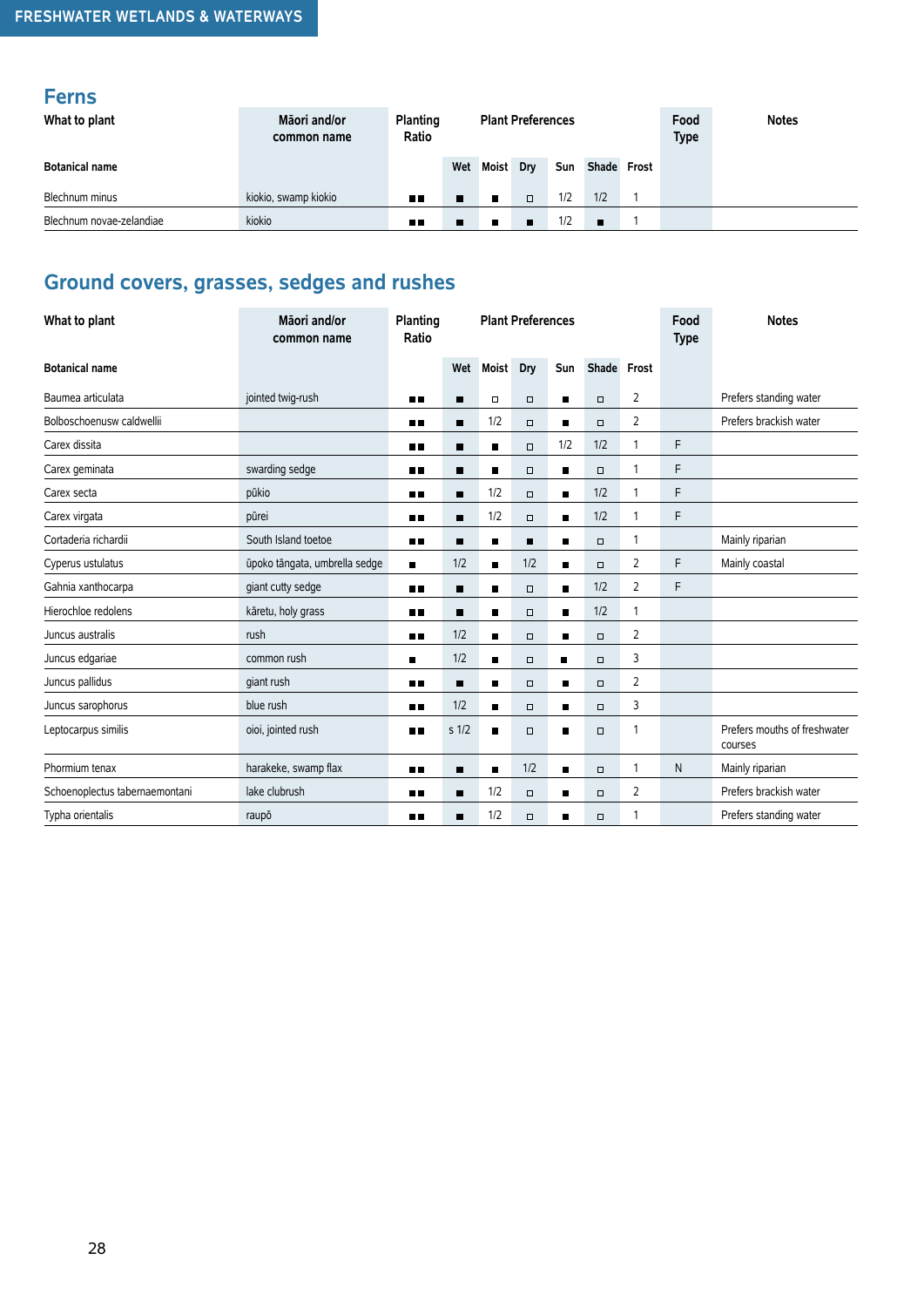## **Coastal flats & alluvial terraces**

## **KEY**

#### **PLANTING RATIO**

relative proportions of plants

- $\blacksquare$  = plant commonly = plant less commonly
	-

#### **PLANT PREFERENCES**

- $\blacksquare$  = prefers or tolerates 1/2 = prefers or tolerates some  $\Box$  = intolerant of
- 1= frost hardy  $2 =$  semi-frost hardy
- 3 = frost tender

**TYPE OF FOOD PROVIDED FOR BIRDS & LIZARDS**  F = Fruit/seeds N = Nectar B = Buds/foliage I = Insects

#### **Trees**

| What to plant            | Māori and/or<br>common name        | Planting<br>Ratio |                 |                | <b>Plant Preferences</b> |                |                |                | <b>Max</b><br><b>Heights</b> | Food<br><b>Type</b> | <b>Notes</b>  |                                             |
|--------------------------|------------------------------------|-------------------|-----------------|----------------|--------------------------|----------------|----------------|----------------|------------------------------|---------------------|---------------|---------------------------------------------|
|                          |                                    |                   |                 | Wet            | <b>Moist</b>             | Dry            | Sun            | Shade Frost    |                              |                     |               |                                             |
| <b>Botanical name</b>    |                                    |                   | 함을<br>그룹<br>그룹을 |                |                          |                |                |                |                              |                     |               |                                             |
| Alectryon excelsus       | tītoki                             |                   | . .             | $\Box$         | п                        | ٠              | $\Box$         | $\blacksquare$ | 3                            | 5m                  | F, I          |                                             |
| Aristotelia serrata      | makomako, wineberry                | 8 E               |                 | 1/2            | $\blacksquare$           | 1/2            | 1/2            | 1/2            | 2                            | 10 <sub>m</sub>     | F, B, I       |                                             |
| Beilschmiedia tawa       | tawa                               |                   | ∎∎              | $\Box$         | п                        | $\Box$         | $\Box$         | п              | 3                            | 20 <sub>m</sub>     |               |                                             |
| Carpodetus serratus      | putaputāwētā, marble leaf          | $\blacksquare$    | п               | ٠              | п                        | $\Box$         | ٠              | 1/2            | 1                            | 10 <sub>m</sub>     | F, B, I       |                                             |
| Cordyline australis      | tī kouka, cabbage tree             | $\blacksquare$    | ■               | $\blacksquare$ | п                        | п              | $\blacksquare$ | $\Box$         | 1                            | 12m                 | F, N, I       |                                             |
| Cordyline banksii        | tī ngahere, forest cabbage tree    | $\blacksquare$    |                 | п              | п                        | $\blacksquare$ | П              | 1/2            | 2                            | 4m                  | F, N          |                                             |
| Corynocarpus laevigatus  | karaka                             | п                 | . .             | $\Box$         | $\blacksquare$           | $\blacksquare$ | 1/2            | Ξ              | 3                            | 15m                 | F, N, I       | Very coastal                                |
| Dacrycarpus dacrydioides | kahikatea                          | $\blacksquare$    | ∎∎              | $\blacksquare$ | п                        | $\Box$         | 1/2            | 1/2            | 1                            | 60 <sub>m</sub>     | F, I          |                                             |
| Dacrydium cupressinum    | rimu                               |                   |                 | ■              | п                        | 1/2            | 1/2            | 1/2            | 1                            | 35m                 | F, I          |                                             |
| Dodonaea viscosa         | akeake                             | ∎∎                |                 | $\Box$         | $\blacksquare$           | п              | $\blacksquare$ | $\Box$         | 2                            | 7m                  | T             |                                             |
| Elaeocarpus dentatus     | hīnau                              |                   | п               |                | п                        | 1/2            | 1/2            | 1/2            | 2                            | 18 <sub>m</sub>     | F, I          |                                             |
| Fuchsia excorticata      | kōtukutuku, tree fuchsia           | п                 | п               | 1/2            | ■                        | $\Box$         | 1/2            | п              | 2                            | 10 <sub>m</sub>     | F, N, B,<br>T |                                             |
| Griselinia lucida        | puka                               | $\blacksquare$    | п.              | $\Box$         | п                        | $\blacksquare$ | $\blacksquare$ | 1/2            | 3                            | 8m                  | F, B, N,<br>T |                                             |
| Hedycarya arborea        | porokaiwhiri, pigeonwood           |                   | П.              | 1/2            | ■                        | 1/2            | $\Box$         | $\blacksquare$ | 3                            | 12m                 | F, I          |                                             |
| Hoheria angustifolia     | houhere, narrow-leaved<br>lacebark | n 11              | п.              | 1/2            | п                        | $\blacksquare$ | ■              | $\Box$         | 1                            | 10 <sub>m</sub>     | L             | <b>Especially floodplains</b><br>and deltas |
| Kunzea ericoides         | kānuka                             | пп                | г               | $\Box$         | 1/2                      | $\blacksquare$ | ■              | $\Box$         | 1                            | 15m                 | N, I          |                                             |
| Laurelia novae-zelandiae | pukatea                            |                   | п п             | ٠              | 1/2                      | $\Box$         | $\Box$         | п              | 3                            | 35m                 |               | Especially floodplains<br>and deltas        |
| Leptospermum scoparium   | mānuka, teatree                    | $\blacksquare$    |                 | ٠              | п                        | ٠              | ٠              | $\Box$         | 1                            | 8m                  | N, I          |                                             |
| Lophomyrtus bullata      | ramarama                           |                   | п               | $\blacksquare$ | п                        |                | 1/2            | П              | 2                            | 5m                  | N, F          |                                             |
| Lophomyrtus obcordata    | rōhutu, NZ myrtle                  | п                 |                 | 1/2            | п                        | п              | π              | П              | 2                            | 6m                  | F, I          |                                             |
| Macropiper excelsum      | kawakawa                           |                   | 8 B             | $\Box$         | п                        | $\blacksquare$ | 1/2            | $\blacksquare$ | 3                            | 6m                  | F, I, B       |                                             |
| Melicope ternata         | whārangi                           | ■                 | п               | $\Box$         | п                        | ٠              | π              | 1/2            | 3                            | 7m                  | N             | Very coastal                                |
| Melicytus ramiflorus     | māhoe, whiteywood                  | ■                 | . .             | $\Box$         | 1/2                      | $\Box$         | 1/2            | П              | 2                            | 10 <sub>m</sub>     | N, B, I       |                                             |
| Myoporum laetum          | ngaio                              | . .               | п               | $\Box$         | п                        | $\blacksquare$ | П              | $\Box$         | 3                            | 10 <sub>m</sub>     | F, N          |                                             |
| Myrsine australis        | māpou                              | . .               | $\blacksquare$  | $\Box$         | п                        | п              | $\blacksquare$ | 1/2            | 1                            | 8m                  | F, I          | Slow growing                                |
| Pennantia corymbosa      | kaikōmako                          | п.                | п.              | п              | п                        | $\blacksquare$ | $\blacksquare$ | Ξ              | 1                            | 12m                 | F, N, I,<br>B | Slow growing                                |
| Pittosporum eugenioides  | tarata, lemonwood                  | 88                | ▎▆              | 1/2            | п                        | ٠              | $\blacksquare$ | 1/2            | 1                            | 12m                 | F, I          |                                             |
| Pittosporum tenuifolium  | kōhūhū, black matipo               | ш.                | $\blacksquare$  | $\Box$         | п                        | $\blacksquare$ | $\blacksquare$ | 1/2            | 1                            | 9m                  | F, I, B       |                                             |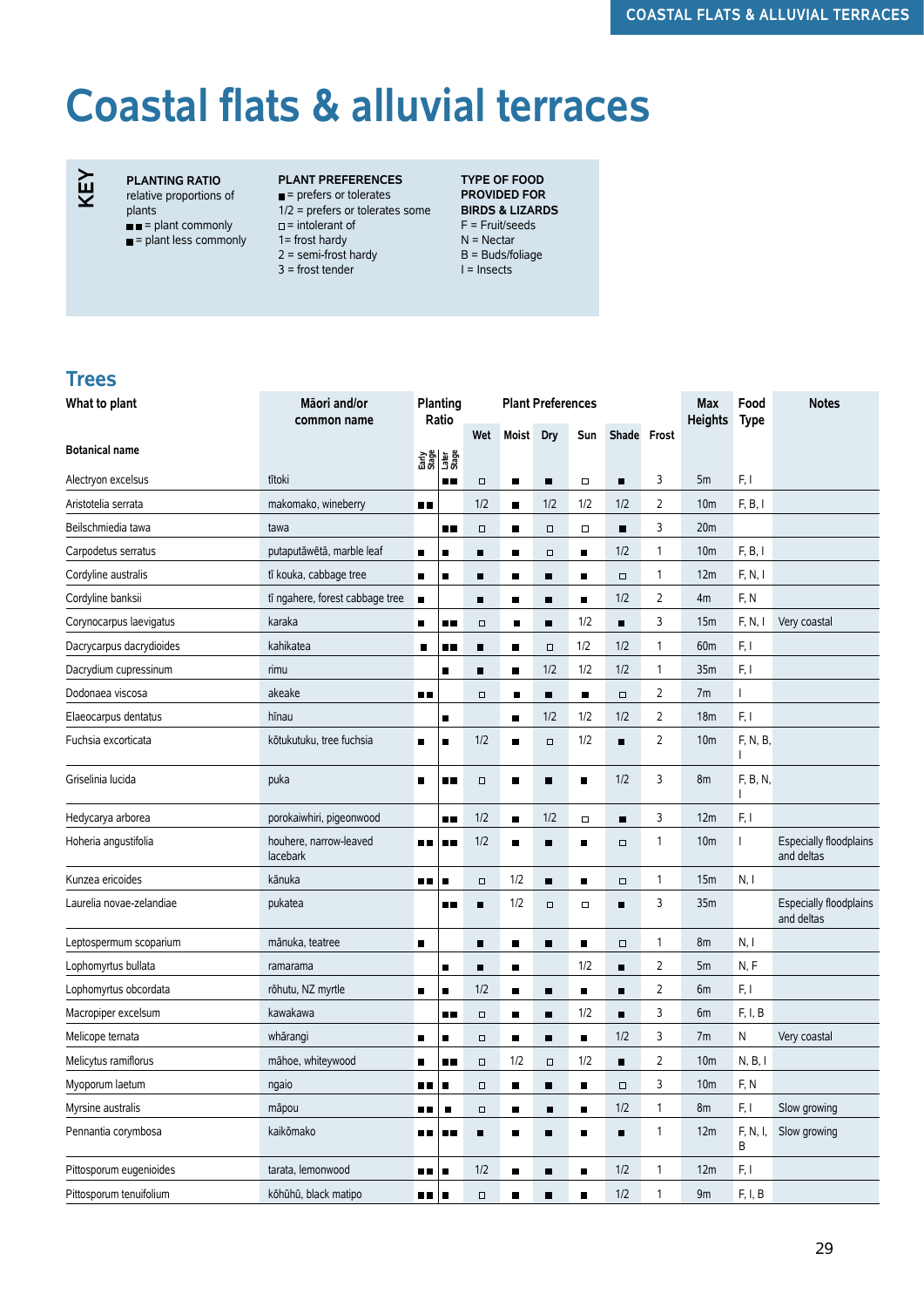#### **COASTAL FLATS & ALLUVIAL TERRACES**

| Plagianthus regius       | manatū, lowland ribbonwood     |                | 88 H H      | 1/2            | $\blacksquare$ | п              | $\blacksquare$ | $\Box$ | 1              | 15m             | F, I, B       | <b>Especially floodplains</b><br>and deltas |
|--------------------------|--------------------------------|----------------|-------------|----------------|----------------|----------------|----------------|--------|----------------|-----------------|---------------|---------------------------------------------|
|                          |                                |                |             |                |                |                |                |        |                |                 |               |                                             |
| Podocarpus totara        | tōtara                         | $\blacksquare$ | п п         | $\Box$         | п              | п              | $\blacksquare$ | 1/2    |                | 30 <sub>m</sub> | F, B, I       |                                             |
| Prumnopitys ferruginea   | miro                           |                | п           | 1/2            | п              | $\Box$         | 1/2            | 1/2    |                | 25m             | F, I          |                                             |
| Prumnopitys taxifolia    | mataī, black pine              | п              | nп          | $\Box$         | п              | п              | п              | 1/2    |                | 25m             | F, I          |                                             |
| Pseudopanax arboreus     | whauwhaupaku, five-finger      | $\blacksquare$ | Г           | $\Box$         | $\blacksquare$ | 1/2            | 1/2            | 1/2    | $\overline{2}$ | 8 <sub>m</sub>  | F, N, I,<br>В |                                             |
| Pseudopanax crassifolius | horoeka, lancewood             |                | 1 m m       |                | $\blacksquare$ | п              | п              | п      |                | 10 <sub>m</sub> | F, N, I       |                                             |
| Rhopalostylis sapida     | nīkau                          |                | <b>A 11</b> | 1/2            | $\blacksquare$ | $\Box$         | $\Box$         | п      | 3              | 10 <sub>m</sub> | F, N, I       |                                             |
| Schefflera digitata      | pate, seven finger             |                | <b>ALC</b>  | 1/2            | $\blacksquare$ | $\Box$         | 1/2            | ▬      | 2              | 8m              |               |                                             |
| Sophora microphylla      | kōwhai                         | ш              | m           | $\Box$         | 1/2            | п              | $\blacksquare$ | 1/2    | 1              | 10 <sub>m</sub> | N, I, B       | Especially floodplains<br>and deltas        |
| Streblus heterophyllus   | tūrepo, small-leaved milk tree | $\blacksquare$ | п           | $\Box$         | п              | $\blacksquare$ | 1/2            | 1/2    | 3              | 10 <sub>m</sub> | F, B          | Slow growing                                |
| Syzygium maire           | maire tawake, swamp maire      |                | п           | $\blacksquare$ | 1/2            | $\Box$         | $\Box$         | п      | 3              | 15m             | F, N, I,<br>B | Permanently wet sites;<br>locally extinct   |

#### **Shrubs**

\* indicates those that can become small trees, 5-8m

| What to plant                       | Māori and/or<br>common name | Planting<br>Ratio     | <b>Plant Preferences</b> |                |                |                |                |                | <b>Max</b><br><b>Heights</b> | Food<br><b>Type</b> | <b>Notes</b>                                               |
|-------------------------------------|-----------------------------|-----------------------|--------------------------|----------------|----------------|----------------|----------------|----------------|------------------------------|---------------------|------------------------------------------------------------|
|                                     |                             |                       | Wet                      | Moist          | Dry            | Sun            | Shade Frost    |                |                              |                     |                                                            |
| <b>Botanical name</b>               |                             | 함을<br>대한 호텔<br>프랑스    |                          |                |                |                |                |                |                              |                     |                                                            |
| Alseuosmia pusilla                  | toropapa                    | <b>. .</b>            | 1/2                      | $\blacksquare$ | $\Box$         | $\Box$         | $\blacksquare$ | 2              |                              | F, N                |                                                            |
| Coprosma areolata                   | thin-leaved coprosma        | 88<br>п               | $\Box$                   | $\blacksquare$ | 1/2            | 1/2            | 1/2            | $\overline{2}$ | $*5m$                        | F, B                |                                                            |
| Coprosma crassifolia                | thick leaved coprosma       | ■■                    | $\Box$                   | 1/2            | $\blacksquare$ | п              | 1/2            | $\mathbf{1}$   | $\ast$                       | F, N                |                                                            |
| Coprosma grandifolia                | raurēkau                    | 8 H                   | 1/2                      | $\blacksquare$ | $\Box$         | 1/2            | $\blacksquare$ | 3              | $*6m$                        | F, B                |                                                            |
| Coprosma propinqua                  | mingimingi, common coprosma | $\blacksquare$        | П                        | П              | Ξ              | $\blacksquare$ | $\Box$         | $\mathbf{1}$   | $\ast$                       | F, I                |                                                            |
| Coprosma repens                     | taupata                     | $\blacksquare$        | $\Box$                   | 1/2            | $\blacksquare$ | $\blacksquare$ | $\Box$         | 3              | $*6m$                        | F                   | Exposed sites only                                         |
| Coprosma rigida                     | a small leaved coprosma     | 8 E                   | 1/2                      | $\blacksquare$ | 1/2            | $\blacksquare$ | 1/2            | $\mathbf{1}$   | $\ast$                       | F                   | Especially riparian                                        |
| Coprosma robusta                    | karamū                      | n n                   | 1/2                      | $\blacksquare$ | П              | ٠              | 1/2            | $\overline{2}$ |                              | F                   |                                                            |
| Coprosma rotundifolia               | round-leaved coprosma       | n n<br>n n            | 1/2                      | $\blacksquare$ | $\Box$         | 1/2            | п              | $\mathbf{1}$   | $*5m$                        | F, I                |                                                            |
| Coriaria arborea                    | tutu                        | n٠                    | 1/2                      | $\blacksquare$ | $\blacksquare$ | $\blacksquare$ | $\Box$         | $\overline{2}$ | $\ast$                       | F                   |                                                            |
| Geniostoma ligustrifolium           | hangehange                  | . .                   | $\Box$                   | $\blacksquare$ | 1/2            | 1/2            | $\blacksquare$ | 3              |                              | N                   |                                                            |
| Hebe stricta var. atkinsonii        | koromiko                    | O٣                    | 1/2                      | П              | 1/2            | $\blacksquare$ | 1/2            | $\overline{2}$ |                              | N, I, B             |                                                            |
| Ileostylus micranthus               | small-flowered mistletoe    | o p<br>n 11           |                          |                |                | ■              | 1/2            | $\overline{2}$ |                              | F, B                | Not a suitable<br>revegetation species;<br>nationally rare |
| Korthalsella lindsayi               | forest coral mistletoe      | m m<br>$\blacksquare$ |                          |                |                | $\blacksquare$ | 1/2            | $\overline{2}$ |                              |                     | Not a suitable<br>revegetation species                     |
| Korthalsella salicornioides         | coral mistletoe             | ПF                    |                          |                |                | п              | 1/2            | $\overline{2}$ |                              |                     | Not a suitable<br>revegetation species;<br>nationally rare |
| Melicope simplex                    | poataniwha                  | ПĦ<br>г               | $\Box$                   | $\Box$         | $\blacksquare$ | $\blacksquare$ | $\Box$         | $\overline{2}$ |                              | F                   |                                                            |
| Melicytus micranthus                | manakura, swamp māhoe       | n 11                  | п                        | г              | $\Box$         | 1/2            | п              | $\overline{2}$ | $\ast$                       | F, I                | Especially wet sites on<br>low-lying floodplains           |
| Ozothamnus leptophyllus (=Cassinia) | tauhinu                     | œ                     | $\Box$                   | 1/2            | $\blacksquare$ | $\blacksquare$ | $\Box$         | $\mathbf{1}$   |                              |                     |                                                            |
| Pseudowintera axillaris             | lowland horopito            | <b>H H</b>            | 1/2                      | $\blacksquare$ | $\Box$         | $\Box$         | п              | 3              | $\ast$                       | F                   |                                                            |
| Solanum laciniatum                  | poroporo, southern poroporo | $\blacksquare$        | $\Box$                   | $\blacksquare$ | $\blacksquare$ | $\blacksquare$ | $\Box$         | 3              |                              | F, N, I             |                                                            |
| Teucridium parvifolium              | native germander            | n n<br>П              | $\Box$                   | П              | $\blacksquare$ | 1/2            | 1/2            | $\overline{2}$ |                              |                     | Nationally rare;<br>riparian only                          |
| Urtica ferox                        | stinging tree nettle        | nп<br>п               | 1/2                      | п              | п              | 1/2            | 1/2            | $\overline{2}$ |                              |                     | Not a suitable<br>revegetation species                     |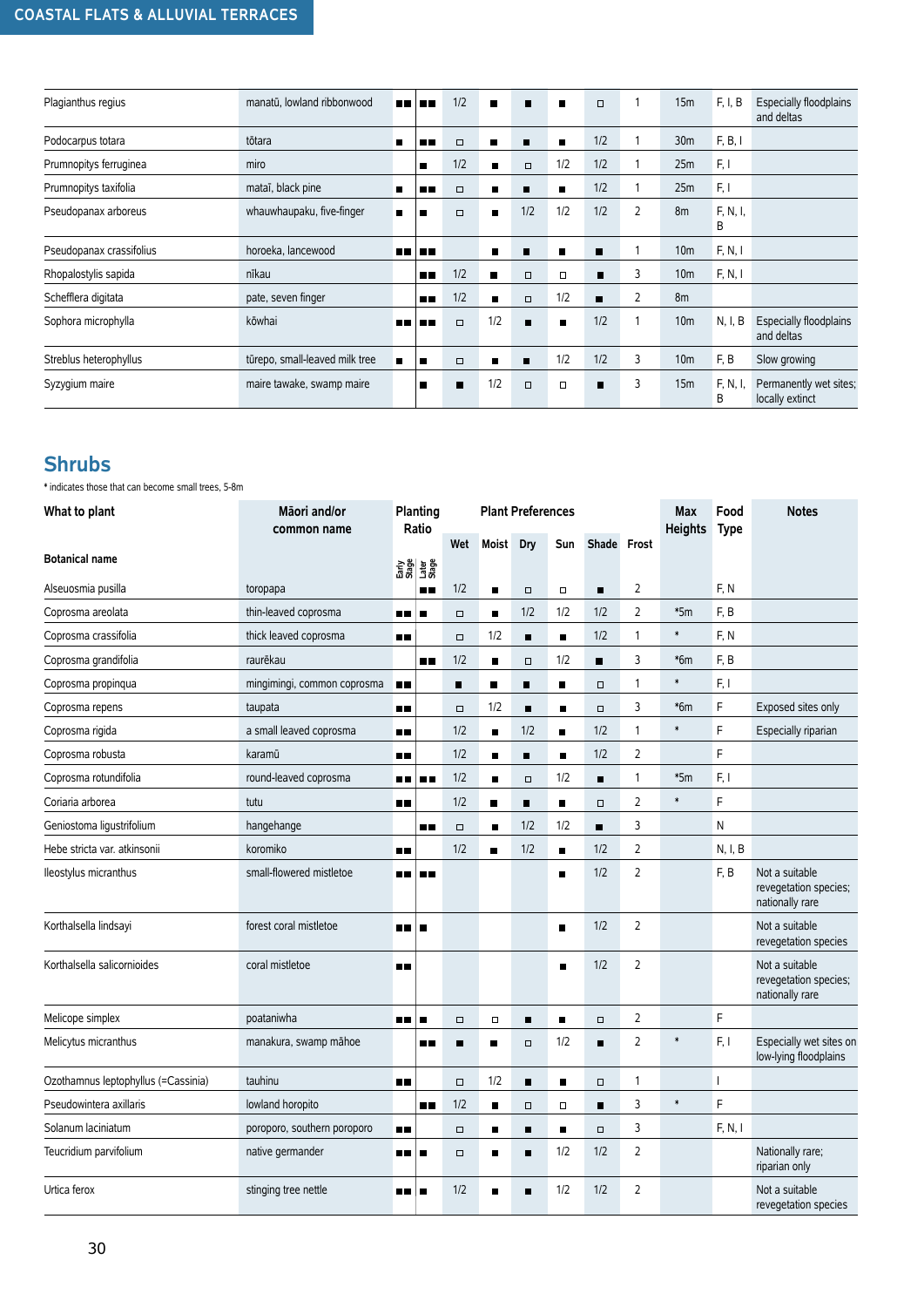#### **Climbers**

| What to plant          | Māori and/or<br>common name    |                | Planting<br>Ratio |        |                | <b>Plant Preferences</b> |                |                |                | Food<br><b>Type</b> | <b>Notes</b> |
|------------------------|--------------------------------|----------------|-------------------|--------|----------------|--------------------------|----------------|----------------|----------------|---------------------|--------------|
|                        |                                |                |                   | Wet    | Moist          | Dry                      | Sun            | Shade Frost    |                |                     |              |
| <b>Botanical name</b>  |                                |                | 요청<br>19일<br>19일  |        |                |                          |                |                |                |                     |              |
| Calystegia tuguriorum  | pōwhiwhi, native convolvulus   | $\blacksquare$ | $\blacksquare$    | 1/2    | $\blacksquare$ | 1/2                      | $\blacksquare$ | 1/2            | 2              |                     | Can be weedy |
| Clematis foetida       | small clematis                 |                | п                 | $\Box$ | п              | п                        | 1/2            | 1/2            | 2              |                     |              |
| Clematis paniculata    | puawānanga, bush clematis      | $\blacksquare$ | г                 | $\Box$ | п              | $\Box$                   | 1/2            | 1/2            | $\overline{2}$ | N                   |              |
| Freycinetia banksii    | kiekie                         |                | <b>BB</b>         | 1/2    | $\blacksquare$ | 1/2                      | $\Box$         | $\blacksquare$ | 3              | F, N, I             |              |
| Fuchsia perscandens    | climbing fuchsia               |                | п                 | 1/2    | $\blacksquare$ | $\Box$                   | 1/2            | 1/2            | 2              | F, N, B             |              |
| Metrosideros diffusa   | climbing rātā                  |                | п                 | 1/2    | $\blacksquare$ | $\Box$                   | 1/2            | п              | 2              | N                   |              |
| Metrosideros fulgens   | akakura, scarlet climbing rātā |                | п                 | $\Box$ | п              | 1/2                      | 1/2            | $\blacksquare$ | 2              | N, I                |              |
| Metrosideros perforata | climbing rātā                  |                | mп                | $\Box$ | $\blacksquare$ | 1/2                      | 1/2            | п              | $\overline{2}$ | N, I                |              |
| Parsonsia heterophylla | kaihua, forest jasmine         |                | п                 | $\Box$ | п              | $\Box$                   | 1/2            |                | $\overline{2}$ |                     |              |
| Passiflora tetrandra   | kōhia, passionvine             |                | <b>HH</b>         | $\Box$ | $\blacksquare$ | $\Box$                   | 1/2            | 1/2            | 3              | F, N                |              |
| Ripogonum scandens     | kareao, supplejack             |                | $\blacksquare$    | п      | $\blacksquare$ | $\Box$                   | 1/2            | $\blacksquare$ | 2              | F                   |              |
| Rubus australis        | tātarāmoa, ground lawyer       |                | п                 | 1/2    | п              | $\Box$                   | 1/2            |                |                | F                   |              |
| Rubus schmidelioides   | scrub lawyer                   |                | г                 | $\Box$ | п              | п                        | п              | 1/2            |                | F                   |              |
| Rubus squarrosus       | tātarāmoa, leafless lawyer     | $\blacksquare$ |                   | $\Box$ | 1/2            | п                        | $\blacksquare$ | 1/2            |                | F                   |              |

#### **Ferns**

| Botanicai name                               |                                                          |                | 함을<br>고급하고<br>고급하고                                                                                                                                                                                                                                                                                                                                                                    |                |                     |                          |                  |                     |                |                          |              |
|----------------------------------------------|----------------------------------------------------------|----------------|---------------------------------------------------------------------------------------------------------------------------------------------------------------------------------------------------------------------------------------------------------------------------------------------------------------------------------------------------------------------------------------|----------------|---------------------|--------------------------|------------------|---------------------|----------------|--------------------------|--------------|
| Calystegia tuguriorum                        | pōwhiwhi, native convolvulus                             | ■              | ۰                                                                                                                                                                                                                                                                                                                                                                                     | 1/2            | $\blacksquare$      | 1/2                      | ■                | 1/2                 | $\overline{2}$ |                          | Can be weedy |
| Clematis foetida                             | small clematis                                           |                | ۳                                                                                                                                                                                                                                                                                                                                                                                     | $\Box$         | п                   | п                        | 1/2              | 1/2                 | 2              |                          |              |
| Clematis paniculata                          | puawānanga, bush clematis                                | ■              | П                                                                                                                                                                                                                                                                                                                                                                                     | $\Box$         | п                   | $\Box$                   | 1/2              | 1/2                 | 2              | N                        |              |
| Freycinetia banksii                          | kiekie                                                   |                | ▖▖                                                                                                                                                                                                                                                                                                                                                                                    | 1/2            | $\blacksquare$      | 1/2                      | $\Box$           | ■                   | 3              | F, N, I                  |              |
| Fuchsia perscandens                          | climbing fuchsia                                         |                | п                                                                                                                                                                                                                                                                                                                                                                                     | 1/2            | $\blacksquare$      | $\Box$                   | 1/2              | 1/2                 | 2              | F, N, B                  |              |
| Metrosideros diffusa                         | climbing rātā                                            |                | П                                                                                                                                                                                                                                                                                                                                                                                     | 1/2            | $\blacksquare$      | $\Box$                   | 1/2              | $\blacksquare$      | 2              | N                        |              |
| Metrosideros fulgens                         | akakura, scarlet climbing rātā                           |                | п                                                                                                                                                                                                                                                                                                                                                                                     | $\Box$         | п                   | 1/2                      | 1/2              | п                   | 2              | N, I                     |              |
| Metrosideros perforata                       | climbing rātā                                            |                | 8 E                                                                                                                                                                                                                                                                                                                                                                                   | $\Box$         | $\blacksquare$      | 1/2                      | 1/2              | п                   | 2              | N, I                     |              |
| Parsonsia heterophylla                       | kaihua, forest jasmine                                   |                | ×                                                                                                                                                                                                                                                                                                                                                                                     | $\Box$         | п                   | $\Box$                   | 1/2              | $\blacksquare$      | 2              |                          |              |
| Passiflora tetrandra                         | kōhia, passionvine                                       |                | ه د                                                                                                                                                                                                                                                                                                                                                                                   | $\Box$         | Ξ                   | $\Box$                   | 1/2              | 1/2                 | 3              | F, N                     |              |
| Ripogonum scandens                           | kareao, supplejack                                       |                | <b>. .</b>                                                                                                                                                                                                                                                                                                                                                                            | $\blacksquare$ | $\blacksquare$      | $\Box$                   | 1/2              | $\blacksquare$      | $\overline{2}$ | F                        |              |
| Rubus australis                              | tātarāmoa, ground lawyer                                 |                | п                                                                                                                                                                                                                                                                                                                                                                                     | 1/2            | $\blacksquare$      | $\Box$                   | 1/2              | п                   | 1              | F                        |              |
| Rubus schmidelioides                         | scrub lawyer                                             |                | ∎                                                                                                                                                                                                                                                                                                                                                                                     | $\Box$         | ■                   | ■                        | ■                | 1/2                 | 1              | F                        |              |
| Rubus squarrosus                             | tātarāmoa, leafless lawyer                               | П              |                                                                                                                                                                                                                                                                                                                                                                                       | $\Box$         | 1/2                 | п                        | $\blacksquare$   | 1/2                 | 1              | F                        |              |
| <b>Ferns</b>                                 |                                                          |                |                                                                                                                                                                                                                                                                                                                                                                                       |                |                     |                          |                  |                     |                |                          |              |
| What to plant                                | Māori and/or                                             |                | Planting                                                                                                                                                                                                                                                                                                                                                                              |                |                     | <b>Plant Preferences</b> |                  |                     |                | Food                     | <b>Notes</b> |
| <b>Botanical name</b>                        | common name                                              |                | Ratio                                                                                                                                                                                                                                                                                                                                                                                 | Wet            | Moist               | Dry                      | Sun              | Shade Frost         |                | <b>Type</b>              |              |
|                                              |                                                          |                | $\frac{1}{2} \sum_{n=1}^{\infty} \frac{1}{2} \sum_{n=1}^{\infty} \frac{1}{2} \sum_{n=1}^{\infty} \frac{1}{2} \sum_{n=1}^{\infty} \frac{1}{2} \sum_{n=1}^{\infty} \frac{1}{2} \sum_{n=1}^{\infty} \frac{1}{2} \sum_{n=1}^{\infty} \frac{1}{2} \sum_{n=1}^{\infty} \frac{1}{2} \sum_{n=1}^{\infty} \frac{1}{2} \sum_{n=1}^{\infty} \frac{1}{2} \sum_{n=1}^{\infty} \frac{1}{2} \sum_{n$ |                |                     |                          |                  |                     |                |                          |              |
| Arthropteris tenella<br>Asplenium bulbiferum | jointed fern<br>mauku, manamana,<br>hen and chicken fern |                | ٠<br>8 B                                                                                                                                                                                                                                                                                                                                                                              | $\Box$<br>1/2  | $\blacksquare$<br>■ | 1/2<br>$\Box$            | $\Box$<br>$\Box$ | ■<br>$\blacksquare$ | 3<br>3         |                          |              |
| Asplenium oblongifolium                      | huruhuruwhenua,<br>shining spleenwort                    |                | . .                                                                                                                                                                                                                                                                                                                                                                                   | $\Box$         | ■                   | $\blacksquare$           | 1/2              | п                   | 3              |                          |              |
| Blechnum filiforme                           | pānako, climbing hardfern                                |                | . .                                                                                                                                                                                                                                                                                                                                                                                   | $\Box$         | п                   | п                        | $\Box$           | п                   | 3              |                          |              |
| <b>Blechnum fluviatile</b>                   | kiwakiwa, terrace hardfern                               |                | π                                                                                                                                                                                                                                                                                                                                                                                     | 1/2            | $\blacksquare$      | $\Box$                   | $\Box$           | ٠                   | $\mathbf{1}$   |                          |              |
| Blechnum minus                               | kiokio, swamp kiokio                                     |                | Ŧ                                                                                                                                                                                                                                                                                                                                                                                     | п              | $\blacksquare$      | $\Box$                   | 1/2              | 1/2                 | $\mathbf{1}$   |                          |              |
| Cyathea dealbata                             | ponga, silver tree fern                                  | $\blacksquare$ | ■                                                                                                                                                                                                                                                                                                                                                                                     | $\Box$         | п                   | 1/2                      | $\Box$           | $\blacksquare$      | $\overline{2}$ |                          |              |
| Cyathea medullaris                           | mamaku                                                   | П              | п                                                                                                                                                                                                                                                                                                                                                                                     | 1/2            | п                   | ο                        | $\Box$           | п                   | 3              |                          |              |
| Dicksonia fibrosa                            | whekī ponga, stout tree fern                             | $\blacksquare$ | $\blacksquare$                                                                                                                                                                                                                                                                                                                                                                        | 1/2            | $\blacksquare$      | $\Box$                   | $\Box$           | ٠                   | 1              | $\overline{\phantom{a}}$ |              |
| Dicksonia squarrosa                          | whekī, rough tree fern                                   | п              | п                                                                                                                                                                                                                                                                                                                                                                                     | 1/2            | ■                   | $\Box$                   | $\Box$           | ٠                   | $\overline{2}$ | $\overline{\phantom{a}}$ |              |
| Lastreopsis microsora                        |                                                          |                | П                                                                                                                                                                                                                                                                                                                                                                                     | 1/2            | $\blacksquare$      | $\Box$                   | $\Box$           | ٠                   | 3              |                          |              |
| Microsorum pustulatum                        | kōwaowao, hound's tongue                                 |                | П                                                                                                                                                                                                                                                                                                                                                                                     | $\Box$         | $\blacksquare$      | $\blacksquare$           | 1/2              | ٠                   | $\overline{2}$ |                          |              |
| Pneumatopteris pennigera                     | pakau, gully fern                                        |                | ∎∎                                                                                                                                                                                                                                                                                                                                                                                    | $\Box$         | $\blacksquare$      | $\Box$                   | $\Box$           | п                   | $\overline{2}$ |                          |              |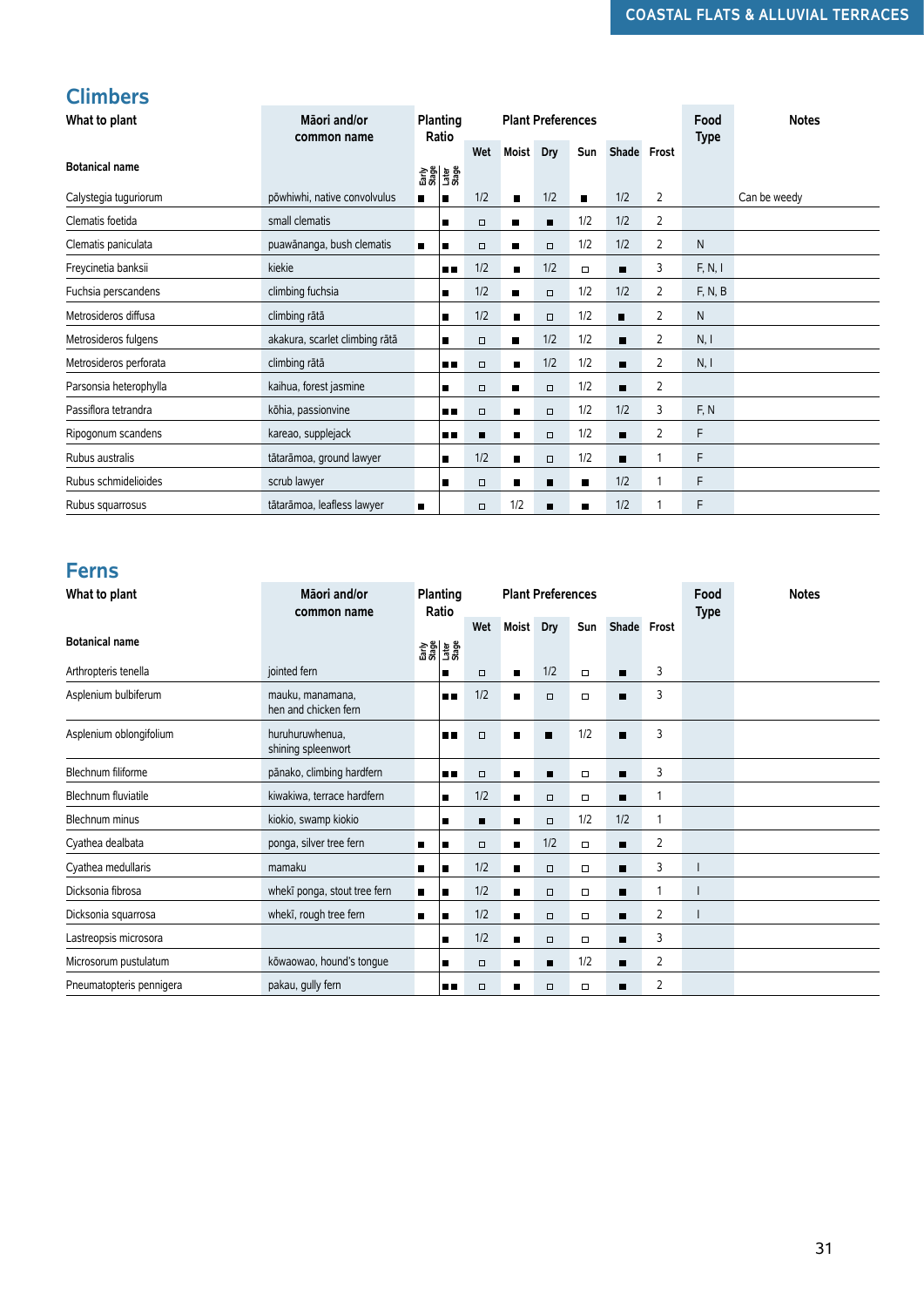## **Ground covers, grasses, sedges and rushes**

| What to plant               | Māori and/or<br>common name   |                | Planting<br>Ratio                          |        |                | <b>Plant Preferences</b> |                |             |                | Food<br><b>Type</b> | <b>Notes</b>                                           |
|-----------------------------|-------------------------------|----------------|--------------------------------------------|--------|----------------|--------------------------|----------------|-------------|----------------|---------------------|--------------------------------------------------------|
|                             |                               |                |                                            | Wet    | <b>Moist</b>   | Dry                      | Sun            | Shade Frost |                |                     |                                                        |
| <b>Botanical name</b>       |                               |                |                                            |        |                |                          |                |             |                |                     |                                                        |
| Acaena anserinifolia        | piripiri                      |                | <b>Early</b><br>■Stage<br>■Later<br>■Stage | 1/2    | п              | п                        | п              | 1/2         | $\mathbf{1}$   |                     |                                                        |
| Anemanthele lessoniana      | gossamer grass                | ■■             |                                            | $\Box$ | $\blacksquare$ | $\blacksquare$           | п              | 1/2         | 2              |                     | Confined to alluvium and<br>limestone; nationally rare |
| Astelia fragrans            | kahakaha, forest lily         |                | ۰.                                         | $\Box$ | п              | $\Box$                   | 1/2            | п           | $\overline{2}$ | F                   |                                                        |
| Carex dissita               | sedge                         |                | ■                                          | п      | $\blacksquare$ | $\Box$                   | 1/2            | 1/2         | 1              | F                   |                                                        |
| Carex forsteri              |                               | п              | a,                                         | $\Box$ | П              | Ξ                        | п              | 1/2         | 2              | F                   |                                                        |
| Carex lambertiana           |                               |                | ٦                                          | $\Box$ | п              | П                        | 1/2            | 1/2         | 2              | F                   |                                                        |
| Carex virgata               | pūrei                         | <b>HH</b>      | E                                          | n,     | 1/2            | $\Box$                   | п              | 1/2         | 1              | F                   | Wet depressions                                        |
| Centella uniflora           | centella                      |                | a,                                         | 1/2    | $\blacksquare$ | 1/2                      | $\blacksquare$ | 1/2         | 2              |                     |                                                        |
| Cortaderia richardii        | toetoe                        | п.             | <b>HR</b>                                  | п      | п              | п                        | ■              | $\Box$      | 1              |                     | Mainly riparian                                        |
| Cyperus ustulatus           | ūpoko tāngata, umbrella sedge | $\blacksquare$ |                                            | 1/2    | п              | 1/2                      | п              | $\Box$      | 2              | F                   |                                                        |
| Dianella nigra              | turutu, blueberry             |                | ٠                                          | $\Box$ | п              | П                        | п              | 1/2         | 2              | F                   |                                                        |
| Juncus edgariae             | common rush                   | $\blacksquare$ |                                            | 1/2    | п              | $\Box$                   | $\blacksquare$ | $\Box$      | 3              |                     |                                                        |
| Juncus sarophorus           | blue rush                     | п              |                                            | 1/2    | П              | $\Box$                   | п              | $\Box$      | 3              |                     |                                                        |
| Libertia mooreae            | mikoikoi, native iris         |                | п                                          |        |                |                          | п              | 1/2         | $\overline{2}$ |                     |                                                        |
| Microlaena avenacea         | bush ricegrass                |                | <b>HR</b>                                  |        | $\blacksquare$ | $\Box$                   | 1/2            | 1/2         | 1              |                     |                                                        |
| Microlaena polynoda         | bamboo ricegrass              |                | 10                                         | $\Box$ | п              | П                        | 1/2            | 1/2         | 3              |                     |                                                        |
| Microlaena stipoides        | meadow ricegrass              | $\blacksquare$ |                                            | $\Box$ | п              | П                        | $\blacksquare$ | 1/2         | $\overline{2}$ |                     |                                                        |
| Phormium tenax              | harakeke, swamp flax          | <b>HD</b>      |                                            | п      | п              | 1/2                      | п              | $\Box$      | 1              | N                   | Especially damp depressions                            |
| Scutellaria novae-zelandiae | shovel mint                   |                | ٠.                                         | $\Box$ | п              | 1/2                      | $\Box$         | п           | $\overline{2}$ |                     | Nationally rare                                        |
| Uncinia banksii             | hookgrass                     |                | ٠                                          | $\Box$ | 1/2            | П                        | 1/2            | 1/2         | $\overline{2}$ |                     | On drier sites                                         |
| Uncinia uncinata            | kamu, hookgrass               |                | ٦.                                         | 1/2    | $\blacksquare$ | $\Box$                   | 1/2            | П           | 1              |                     |                                                        |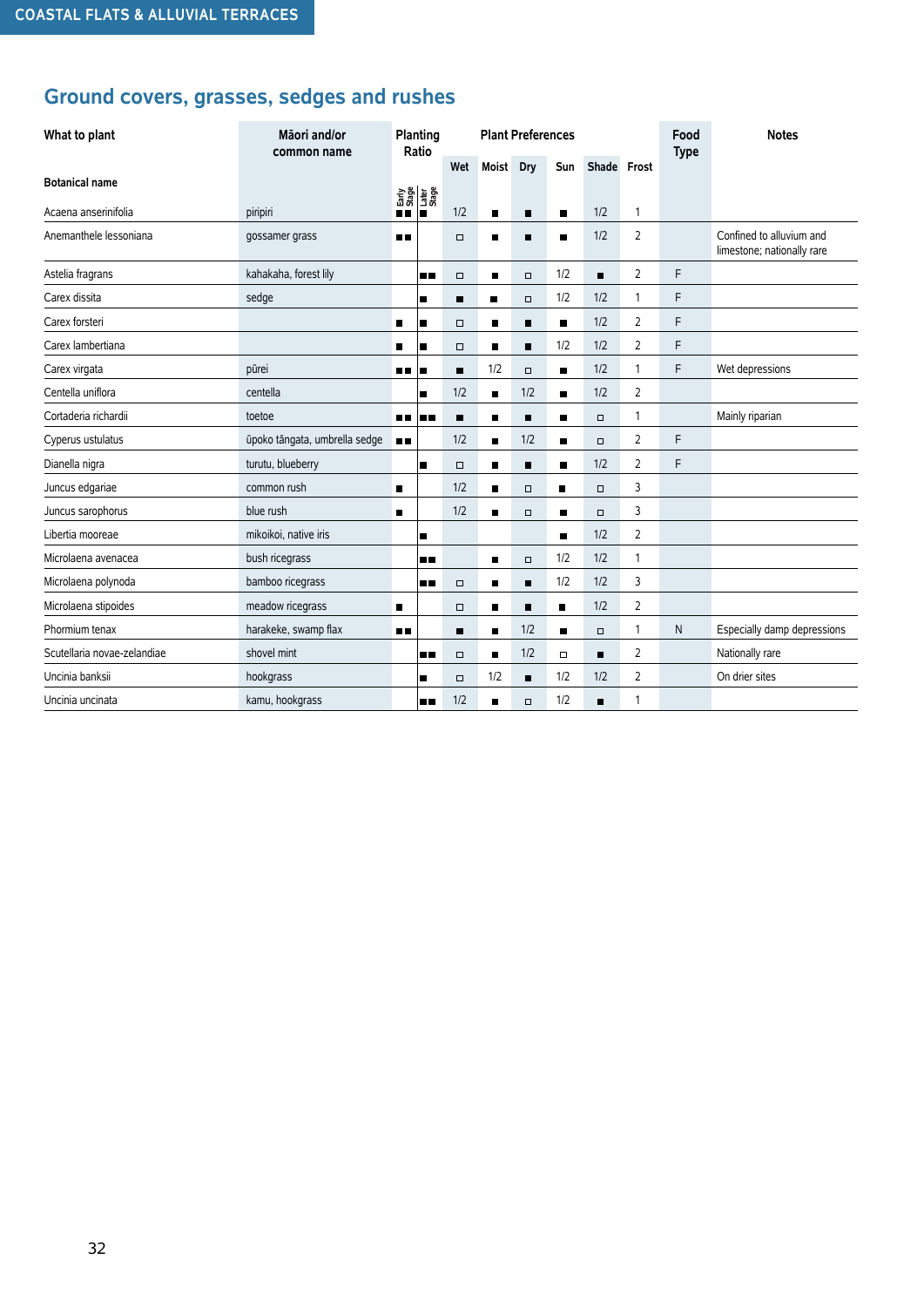# **Coastal hill country**



**PLANTING RATIO** relative proportions of plants

 $\blacksquare$  = plant commonly

- $\blacksquare$  = plant less commonly
- **PLANT PREFERENCES**  $=$  prefers or tolerates 1/2 = prefers or tolerates some **BIRDS & LIZARDS**   $=$  intolerant of 1= frost hardy
- $2 =$  semi-frost hardy
- 3 = frost tender

#### **TYPE OF FOOD PROVIDED FOR**  F = Fruit/seeds N = Nectar B = Buds/foliage  $I = Insects$

#### **Trees**

| What to plant                     | Māori and/or<br>common name |                | <b>Planting</b><br><b>Plant Preferences</b><br>Ratio |                |                |                |                | Max<br><b>Heights</b> | Food<br><b>Type</b> | <b>Notes</b>    |               |                                                         |
|-----------------------------------|-----------------------------|----------------|------------------------------------------------------|----------------|----------------|----------------|----------------|-----------------------|---------------------|-----------------|---------------|---------------------------------------------------------|
|                                   |                             |                |                                                      | Wet            | Moist          | <b>Dry</b>     | Sun            | Shade Frost           |                     |                 |               |                                                         |
| <b>Botanical name</b>             |                             |                | 함을<br>대표<br>그래도                                      |                |                |                |                |                       |                     |                 |               |                                                         |
| Alectryon excelsus                | tītoki                      |                | n n                                                  | $\Box$         | $\blacksquare$ | $\blacksquare$ | $\Box$         | $\blacksquare$        | 3                   | 5m              | F, I          |                                                         |
| Beilschmiedia tawa                | tawa                        |                | п                                                    | $\Box$         | π              | $\Box$         | $\Box$         | $\blacksquare$        | 3                   | 20m             |               |                                                         |
| Cordyline australis               | tī kouka, cabbage tree      | $\blacksquare$ |                                                      | п              | $\blacksquare$ | $\blacksquare$ | $\blacksquare$ | $\Box$                | 1                   | 12m             | F, N, I       |                                                         |
| Corynocarpus laevigatus           | karaka                      | $\blacksquare$ |                                                      | $\Box$         | $\blacksquare$ | $\blacksquare$ | 1/2            | $\blacksquare$        | 3                   | 15m             | F, N, I       | Very coastal                                            |
| Dacrydium cupressinum             | rimu, red pine              |                | п                                                    | п              | $\blacksquare$ | 1/2            | 1/2            | 1/2                   | 1                   | 35m             | F, I          |                                                         |
| Dodonaea viscosa                  | akeake                      | 8 E            |                                                      | $\Box$         | П              | п              | $\blacksquare$ | $\Box$                | 2                   | 7m              | L             |                                                         |
| Dysoxylum spectabile              | kohekohe                    |                | ٠                                                    | $\Box$         | $\blacksquare$ | п              | $\Box$         | $\blacksquare$        | 3                   | 15m             | F, I, N       |                                                         |
| Elaeocarpus dentatus              | hīnau                       |                | $\blacksquare$                                       |                | $\blacksquare$ | 1/2            | 1/2            | 1/2                   | $\overline{2}$      | 18 <sub>m</sub> | F, I          |                                                         |
| Entelea arborescens               | whau                        | $\blacksquare$ |                                                      | $\Box$         | $\blacksquare$ | 1/2            | $\blacksquare$ | 1/2                   | 3                   | 6m              | I, N?         | Very coastal at<br>Delaware Bay;<br>possibly introduced |
| Griselinia lucida                 | puka                        | <b>ALC</b>     | <b>HR</b>                                            | $\Box$         | $\blacksquare$ | П              | $\blacksquare$ | 1/2                   | 3                   | 8m              | F, B, N,<br>T |                                                         |
| Hedycarya arborea                 | porokaiwhiri, pigeonwood    |                | п.                                                   | 1/2            | $\blacksquare$ | 1/2            | $\Box$         | $\blacksquare$        | 3                   | 12m             | F, I          |                                                         |
| Kunzea ericoides                  | kānuka                      | 8 H            | п.                                                   | $\Box$         | 1/2            | п              | $\blacksquare$ | $\Box$                | $\mathbf{1}$        | 15m             | N, I          |                                                         |
| Leptospermum scoparium            | mānuka, teatree             | $\blacksquare$ |                                                      | $\blacksquare$ | $\blacksquare$ | $\blacksquare$ | $\blacksquare$ | $\Box$                | 1                   | 8m              | N, I          |                                                         |
| Macropiper excelsum               | kawakawa                    | П              | . .                                                  | $\Box$         | $\blacksquare$ | π              | 1/2            | $\blacksquare$        | 3                   | 6m              | F, I, B       |                                                         |
| Melicope ternata                  | whārangi                    | $\blacksquare$ | $\blacksquare$                                       | $\Box$         | $\blacksquare$ | п              | $\blacksquare$ | 1/2                   | 3                   | 7m              | Ν             | Very coastal                                            |
| Melicytus ramiflorus              | māhoe, whiteywood           | 88 E           |                                                      | $\Box$         | 1/2            | $\Box$         | 1/2            | $\blacksquare$        | $\overline{2}$      | 10 <sub>m</sub> | N, B, I       |                                                         |
| Myoporum laetum                   | ngaio                       |                | <b></b>                                              | $\Box$         | $\blacksquare$ | $\blacksquare$ | $\blacksquare$ | $\Box$                | 3                   | 10 <sub>m</sub> | F, N          |                                                         |
| Myrsine australis                 | māpou                       |                | <b>H H</b>                                           | $\Box$         | $\blacksquare$ | п              | $\blacksquare$ | 1/2                   | 1                   | 8m              | F, I          | Slow growing                                            |
| Nothofagus solandri var. solandri | tawhairauriki, black beech  | п              | <b>H H</b>                                           | $\Box$         | $\blacksquare$ | п              | $\blacksquare$ | 1/2                   | 1                   | 25m             | F, N, I       |                                                         |
| Nothofagus truncata               | hututawai, hard beech       | $\blacksquare$ | <b></b>                                              | $\Box$         | 1/2            | $\blacksquare$ | п              | 1/2                   | 2                   | 30m             | F, N, I       |                                                         |
| Olearia paniculata                | akiraho, golden akeake      | 88 E           | $\blacksquare$                                       | $\Box$         | $\Box$         | $\blacksquare$ | $\blacksquare$ | $\Box$                | $\overline{2}$      | 6m              | T             | Dry and rocky<br>substrates                             |
| Pennantia corymbosa               | kaikōmako                   | $\blacksquare$ | <b>HR</b>                                            | $\blacksquare$ | $\blacksquare$ | $\blacksquare$ | $\blacksquare$ | $\blacksquare$        | 1                   | 12m             | F, N, I,<br>В | Slow growing                                            |
| Pittosporum eugenioides           | tarata. lemonwood           | 88 E           | п                                                    | 1/2            | $\blacksquare$ | п              | $\blacksquare$ | 1/2                   | 1                   | 12m             | F, I          |                                                         |
| Pittosporum tenuifolium           | kōhūhū                      | ПΠ             | п                                                    | $\Box$         | $\blacksquare$ | $\blacksquare$ | $\blacksquare$ | 1/2                   | 1                   | 9m              | F, I, B       |                                                         |
| Prumnopitys taxifolia             | mataī, black pine           |                | . .                                                  | $\Box$         | $\blacksquare$ | П              | $\blacksquare$ | 1/2                   | 1                   | 25m             | F, I          |                                                         |
| Pseudopanax arboreus              | whauwhaupaku, five-finger   | п              | п                                                    | $\Box$         | п              | 1/2            | 1/2            | 1/2                   | 2                   | 8m              | F, N, I,<br>B |                                                         |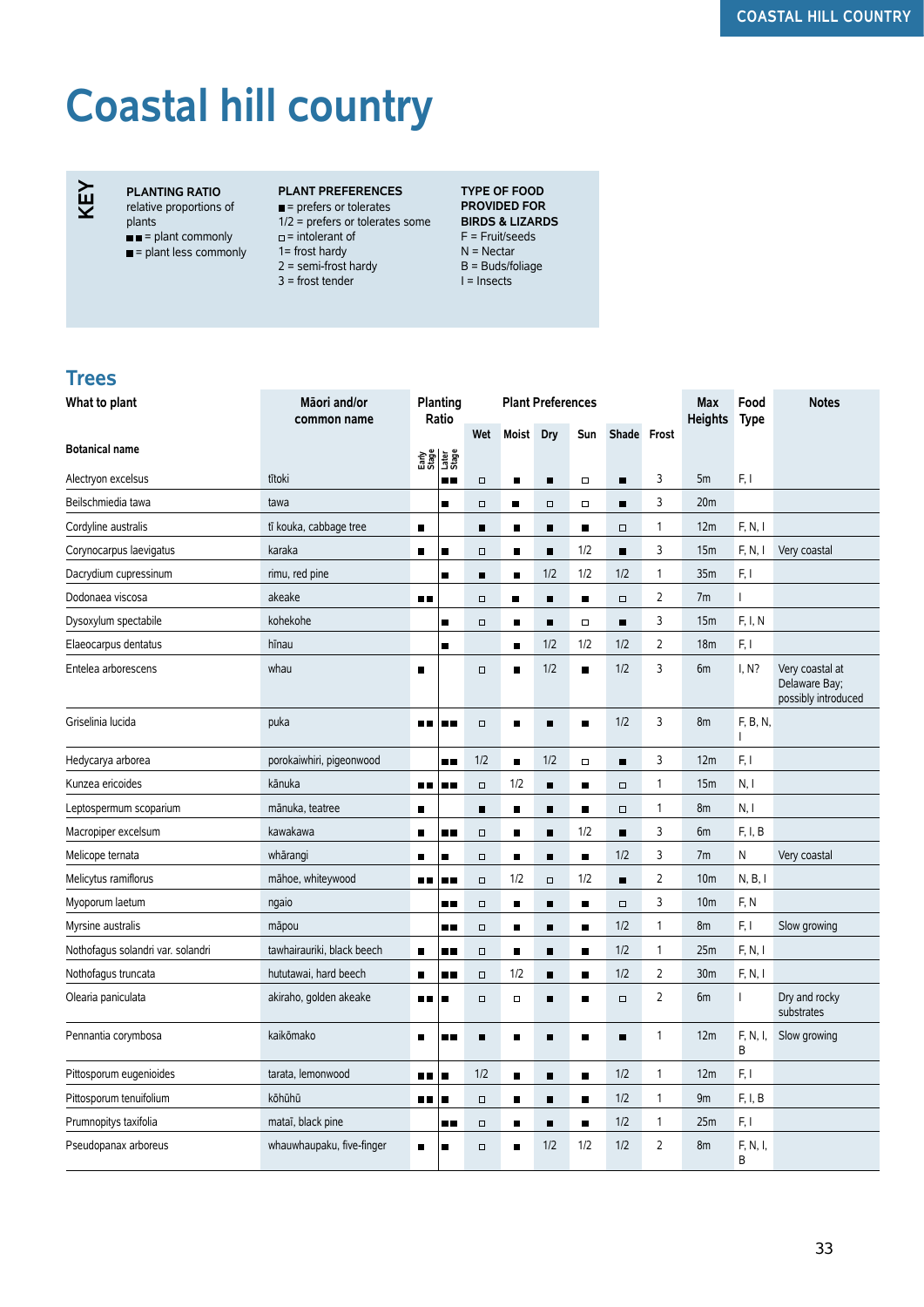#### **COASTAL HILL COUNTRY**

| Pseudopanax crassifolius | horoeka, lancewood              | п     |     | 1/2    | $\blacksquare$ | $\blacksquare$ | <b>D</b> | $\blacksquare$ | 10 <sub>m</sub> | F, N, I |                                                     |
|--------------------------|---------------------------------|-------|-----|--------|----------------|----------------|----------|----------------|-----------------|---------|-----------------------------------------------------|
| Pseudopanax ferox        | fierce lancewood                | na la |     | $\Box$ |                | п              |          | 1/2            | 8m              | F, N,   | Only north of<br>Delaware Inlet;<br>nationally rare |
| Rhopalostylis sapida     | nīkau                           |       | n n | 1/2    | п              | $\Box$         | $\Box$   | $\blacksquare$ | 10 <sub>m</sub> | F, N, I |                                                     |
| Streblus banksii         | ewekurī, large-leaved milk tree |       |     | $\Box$ | $\blacksquare$ | п              | 1/2      | $\blacksquare$ | 12m             |         | Locally extinct;<br>nationally rare                 |

#### **Shrubs**

\* indicates those that can become small trees, 5-8m

| What to plant                                | Māori and/or<br>common name | Planting<br>Ratio |                |        |                | <b>Plant Preferences</b> |                |                |                | Max<br><b>Heights</b> | Food<br><b>Type</b> | <b>Notes</b>                                                |
|----------------------------------------------|-----------------------------|-------------------|----------------|--------|----------------|--------------------------|----------------|----------------|----------------|-----------------------|---------------------|-------------------------------------------------------------|
| Botanical name                               |                             |                   |                | Wet    | Moist          | Dry                      | Sun            | Shade Frost    |                |                       |                     |                                                             |
|                                              |                             |                   | 함을<br>이용<br>문화 |        |                |                          |                |                |                |                       |                     |                                                             |
| Brachyglottis repanda                        | rangiora                    | 88 I B            |                | $\Box$ | ■              | п                        | 1/2            | п              | 3              | $\ast$                |                     | Not a suitable<br>revegetation species                      |
| Carmichaelia australis var. "flagelliformis" | whip broom                  | $\blacksquare$    |                | 1/2    | $\blacksquare$ | $\blacksquare$           | $\blacksquare$ | 1/2            | $\mathbf{1}$   |                       | B                   |                                                             |
| Coprosma crassifolia                         | thick-leaved coprosma       | $\blacksquare$    | п              | $\Box$ | 1/2            | п                        | п              | 1/2            | $\mathbf{1}$   | $\ast$                | F, N                | Especially dry sites                                        |
| Coprosma grandifolia                         | raurēkau                    |                   | п              | 1/2    | $\blacksquare$ | $\Box$                   | 1/2            | $\blacksquare$ | 3              | $*6m$                 | F, B                |                                                             |
| Coprosma lucida                              | shining karamū              | $\blacksquare$    | П              | $\Box$ | $\blacksquare$ | $\blacksquare$           | $\blacksquare$ | 1/2            | $\overline{2}$ | $\ast$                | F                   |                                                             |
| Coprosma propinqua                           | mingimingi, common coprosma | ■                 |                | п      | п              | п                        | п              | $\Box$         | $\mathbf{1}$   | $\ast$                | F, I                |                                                             |
| Coprosma repens                              | taupata                     | 8 E               |                | $\Box$ | 1/2            | п                        | п              | σ              | 3              | $*6m$                 | F                   | Very coastal;<br>exposed sites                              |
| Coprosma rhamnoides                          | scrub coprosma              | $\blacksquare$    | п              | $\Box$ | 1/2            | $\blacksquare$           | $\blacksquare$ | 1/2            | $\mathbf{1}$   |                       | F, I                |                                                             |
| Coprosma robusta                             | karamū                      | <b>HE</b>         | ш              | 1/2    | $\blacksquare$ | п                        | п              | 1/2            | 2              |                       | F                   |                                                             |
| Coriaria arborea                             | tutu                        | $\blacksquare$    |                | 1/2    | $\blacksquare$ | п                        | $\blacksquare$ | $\Box$         | $\overline{2}$ | $\ast$                | F                   |                                                             |
| Corokia cotoneaster                          | korokia                     | ■                 |                | $\Box$ | 1/2            | п                        | п              | $\Box$         | $\mathbf{1}$   |                       | N, F                |                                                             |
| Geniostoma ligustrifolium                    | hangehange                  |                   | п              | $\Box$ | $\blacksquare$ | 1/2                      | 1/2            | $\blacksquare$ | 3              |                       | N                   |                                                             |
| Hebe stricta var. atkinsonii                 | koromiko                    | $\blacksquare$    |                | 1/2    | $\blacksquare$ | 1/2                      | $\blacksquare$ | 1/2            | $\overline{2}$ |                       | N, I, B             |                                                             |
| Helichrysum lanceolatum                      | niniao                      |                   | ∎∎             | $\Box$ | 1/2            | $\blacksquare$           | ٠              | 1/2            | $\overline{2}$ |                       |                     | Mainly riparian                                             |
| Ileostylus micranthus                        | small-flowered mistletoe    |                   | ∎∎             |        |                |                          | ■              | 1/2            | $\overline{2}$ |                       | F, B                | Not a suitable<br>revegetation species;<br>nationally rare  |
| Korthalsella salicornioides                  | coral mistletoe             | 8 E               |                |        |                |                          | П              | 1/2            | $\overline{2}$ |                       |                     | Not a suitable<br>revegetation species;<br>nationally rare  |
| Leptecophylla juniperina (= Cyathodes)       | prickly mingimingi          | П                 | п              | $\Box$ | 1/2            | $\blacksquare$           | п              | 1/2            | $\mathbf{1}$   |                       | F                   |                                                             |
| Leucopogon fasciculatus                      | mingimingi                  |                   | . .            | $\Box$ | $\blacksquare$ | $\blacksquare$           | 1/2            | 1/2            | $\mathbf{1}$   |                       | F, I                |                                                             |
| Leucopogon fraseri                           | pātōtara, prickle heath     | œ                 |                | $\Box$ | $\Box$         | п                        | п              | $\Box$         | $\mathbf{1}$   |                       | F                   | Not a suitable<br>revegetation species                      |
| Melicytus aff. alpinus (=M. "Waipapa")       | lowland porcupine shrub     | <b>DB</b>         |                | $\Box$ | 1/2            | $\blacksquare$           | $\blacksquare$ | 1/2            | $\mathbf{1}$   |                       | F, N                |                                                             |
| Melicytus aff. obovatus (=M. "coast")        | Cook Strait mähoe           | ПΕ                |                | Ω      | $\Box$         | п                        | ■              | $\Box$         | 3              |                       | F, N                |                                                             |
| Melicytus crassifolius                       | coastal porcupine shrub     | ПΠ                |                | $\Box$ | $\Box$         | п                        | г              | $\Box$         | 2              |                       | F, N                |                                                             |
| Ozothamnus leptophyllus (=Cassinia)          | tauhinu                     | $\blacksquare$    |                | $\Box$ | 1/2            | $\blacksquare$           | $\blacksquare$ | $\Box$         | $\mathbf{1}$   |                       | $\mathbf{I}$        |                                                             |
| Pimelea urvilleana                           | pinātoro, shore daphne      | ■■                |                | $\Box$ | 1/2            | $\blacksquare$           | п              | $\Box$         | 3              |                       | $\mathsf F$         |                                                             |
| Solanum laciniatum                           | southern poroporo           | $\blacksquare$    |                | $\Box$ | $\blacksquare$ | $\blacksquare$           | п              | O.             | 3              |                       | F, N, I             |                                                             |
| Tupeia antarctica                            | tāpia, white mistletoe      | $\blacksquare$    | п              |        |                |                          | $\blacksquare$ | 1/2            | $\sqrt{2}$     |                       |                     | Not a suitable<br>revegetation species;<br>locally extinct? |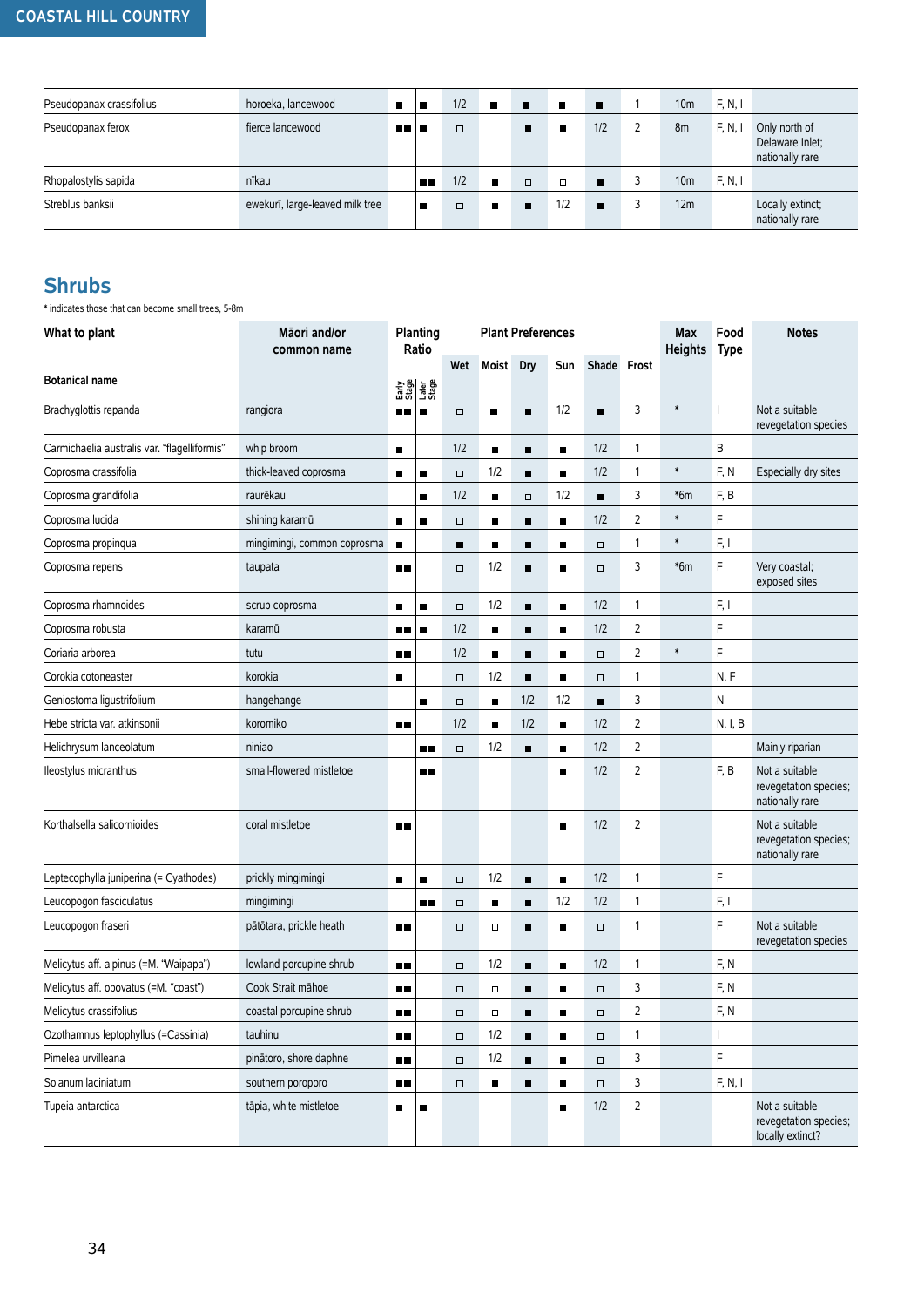#### **Climbers**

| What to plant             | Māori and/or<br>common name           |                | Planting<br>Ratio |        | <b>Plant Preferences</b> |                          |                |                |                | Food<br><b>Type</b> | <b>Notes</b>     |
|---------------------------|---------------------------------------|----------------|-------------------|--------|--------------------------|--------------------------|----------------|----------------|----------------|---------------------|------------------|
|                           |                                       |                |                   | Wet    | Moist Dry                |                          | Sun            | Shade Frost    |                |                     |                  |
| <b>Botanical name</b>     |                                       |                | 음망<br>대학<br>고유명   |        |                          |                          |                |                |                |                     |                  |
| Calystegia tuguriorum     | powhiwhi, native convolvulus          | $\blacksquare$ | $\blacksquare$    | 1/2    | $\blacksquare$           | 1/2                      | п              | 1/2            | 2              |                     | Can be weedy     |
| Freycinetia banksii       | kiekie                                | $\blacksquare$ | . .               | 1/2    | п                        | 1/2                      | $\Box$         | ■              | 3              | F, N, I             |                  |
| Metrosideros fulgens      | akakura, scarlet climbing rātā        |                | n٠                | $\Box$ | $\blacksquare$           | 1/2                      | 1/2            | п              | 2              | N, I                |                  |
| Metrosideros perforata    | climbing rātā                         | $\blacksquare$ | 8 B               | $\Box$ | $\blacksquare$           | 1/2                      | 1/2            | $\blacksquare$ | 2              | N, I                |                  |
| Muehlenbeckia australis   | põhuehue                              | <b>DB</b>      |                   | 1/2    | $\blacksquare$           | Ξ                        | 1/2            | 1/2            | $\mathbf{1}$   | F, I, B             | Can become weedy |
| Muehlenbeckia complexa    | scrambling pōhuehue                   | O٢             |                   | $\Box$ | 1/2                      | $\blacksquare$           | п              | $\Box$         | $\mathbf{1}$   | F, I, B             |                  |
| Muehlenbeckia ephedroides | põhuehue, creeping põhuehue           | $\blacksquare$ |                   | O.     | $\Box$                   | п                        | п              | $\Box$         | $\mathbf{1}$   | F                   |                  |
| Parsonsia heterophylla    | kaihua, forest jasmine                |                | 8 H               | $\Box$ | п                        | $\Box$                   | 1/2            | п              | 2              |                     |                  |
| Parsonsia capsularis      | kaiwhiria, scrub jasmine              | <b>UR</b>      |                   | O.     | п                        | π                        | п              | 1/2            | $\mathbf{1}$   |                     |                  |
| Ripogonum scandens        | kareao, supplejack                    |                | п п               | π      | п                        | $\Box$                   | 1/2            | п              | $\overline{2}$ | F                   |                  |
| Rubus schmidelioides      | scrub lawyer                          | <b>DB</b>      |                   | $\Box$ | $\blacksquare$           | п                        | $\blacksquare$ | 1/2            | $\mathbf{1}$   | F                   |                  |
| Rubus squarrosus          | tātarāmoa, leafless lawyer            | $\blacksquare$ |                   | O.     | 1/2                      | $\blacksquare$           | $\blacksquare$ | 1/2            | $\mathbf{1}$   | F                   |                  |
|                           |                                       |                |                   |        |                          |                          |                |                |                |                     |                  |
| <b>Ferns</b>              |                                       |                |                   |        |                          |                          |                |                |                |                     |                  |
| What to plant             | Māori and/or<br>common name           |                | Planting<br>Ratio |        |                          | <b>Plant Preferences</b> |                |                |                | Food                | <b>Notes</b>     |
|                           |                                       |                |                   | Wet    | Moist Dry                |                          | Sun            | Shade Frost    |                | <b>Type</b>         |                  |
| <b>Botanical name</b>     |                                       |                | $\frac{1}{2}$     |        |                          |                          |                |                |                |                     |                  |
| Asplenium oblongifolium   | huruhuruwhenua,<br>shining spleenwort |                | n 11              | $\Box$ | П                        | п                        | 1/2            | $\blacksquare$ | 3              |                     |                  |
| Blechnum filiforme        | pānako, climbing hardfern             |                | . .               | $\Box$ | $\blacksquare$           | п                        | $\Box$         | п              | 3              |                     |                  |
| Cyathea dealbata          | ponga, silver tree fern               | $\blacksquare$ | п                 | $\Box$ | $\blacksquare$           | 1/2                      | $\Box$         | $\blacksquare$ | $\overline{2}$ |                     |                  |
| Cyathea medullaris        | mamaku, black tree fern               | $\blacksquare$ | п                 | 1/2    | п                        | $\Box$                   | $\Box$         | п              | 3              |                     |                  |
| Microsorum pustulatum     | kōwaowao, hound's tonque              | ■              |                   | $\Box$ |                          | п                        | 1/2            | ٠              | 2              |                     |                  |

#### **Ferns**

| What to plant           | Māori and/or<br>common name           |   | Planting<br>Ratio |        | <b>Plant Preferences</b> |                |            |                |        | Food<br><b>Type</b> | <b>Notes</b> |
|-------------------------|---------------------------------------|---|-------------------|--------|--------------------------|----------------|------------|----------------|--------|---------------------|--------------|
|                         |                                       |   |                   | Wet    | <b>Moist</b>             | Dry            | <b>Sun</b> | Shade Frost    |        |                     |              |
| <b>Botanical name</b>   |                                       |   | 함을<br>대한<br>그래도   |        |                          |                |            |                |        |                     |              |
| Asplenium oblongifolium | huruhuruwhenua,<br>shining spleenwort |   | . .               | $\Box$ | п                        | $\blacksquare$ | 1/2        | $\blacksquare$ | 3      |                     |              |
| Blechnum filiforme      | pānako, climbing hardfern             |   | . .               | $\Box$ | п                        | $\blacksquare$ | $\Box$     | $\blacksquare$ | 3      |                     |              |
| Cyathea dealbata        | ponga, silver tree fern               | п |                   | $\Box$ | $\blacksquare$           | 1/2            | $\Box$     | $\blacksquare$ | 2      |                     |              |
| Cyathea medullaris      | mamaku, black tree fern               | п |                   | 1/2    | $\blacksquare$           | $\Box$         | $\Box$     | п              | 3      |                     |              |
| Microsorum pustulatum   | kōwaowao, hound's tonque              | п | mп                | $\Box$ |                          | п              | 1/2        |                | h<br>∠ |                     |              |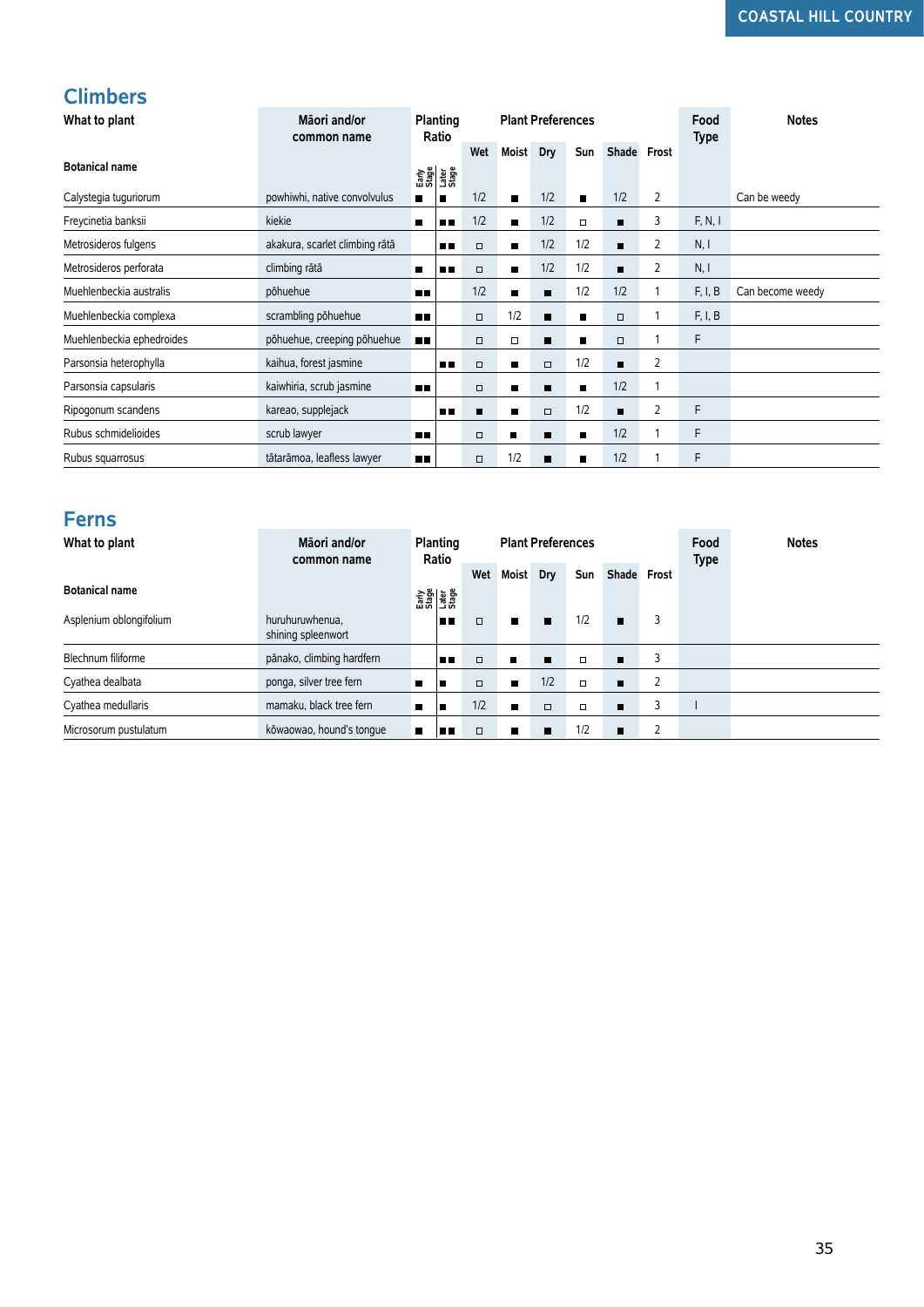## **Ground covers, grasses, sedges and rushes**

| What to plant         | Māori and/or<br>common name   |                | Planting<br>Ratio |                  |                | <b>Plant Preferences</b> |                |                |                | Food<br><b>Type</b> | <b>Notes</b>                     |
|-----------------------|-------------------------------|----------------|-------------------|------------------|----------------|--------------------------|----------------|----------------|----------------|---------------------|----------------------------------|
|                       |                               |                |                   | Wet              | Moist          | Dry                      | Sun            | Shade Frost    |                |                     |                                  |
| <b>Botanical name</b> |                               |                | 함께 표현<br>문화 프랑    |                  |                |                          |                |                |                |                     |                                  |
| Astelia fragrans      | kahakaha, forest lily         |                | ٠                 | $\Box$           | $\blacksquare$ | $\Box$                   | 1/2            | п              | 2              | F                   |                                  |
| Carex forsteri        |                               | $\blacksquare$ | п                 | $\Box$           | п              | п                        | $\blacksquare$ | 1/2            | 2              | F                   |                                  |
| Carex flagellifera    | boot strap sedge              | n n            |                   | $\Box$           | $\blacksquare$ | 1/2                      | $\blacksquare$ | 1/2            | 1              | F                   |                                  |
| Carex lambertiana     |                               | п              | п                 | $\Box$           | $\blacksquare$ | $\blacksquare$           | 1/2            | 1/2            | 2              | F                   |                                  |
| Carex solandri        | sedge                         | п              | п                 | $\Box$           | п              | 1/2                      | 1/2            | 1/2            | 2              | F                   |                                  |
| Centella uniflora     | centella                      | n n            |                   | 1/2              | $\blacksquare$ | 1/2                      | п              | 1/2            | 2              |                     |                                  |
| Cortaderia richardii  | South Island toetoe           | 80 O           |                   | п                | п              | п                        | п              | $\Box$         | 1              |                     | Mainly riparian and seepages     |
| Cyperus ustulatus     | ūpoko tāngata, umbrella sedge | $\blacksquare$ |                   | 1/2              | $\blacksquare$ | 1/2                      | $\blacksquare$ | $\Box$         | 2              | F                   |                                  |
| Dianella nigra        | turutu, blueberry             | $\blacksquare$ | п                 | $\Box$           | $\blacksquare$ | $\blacksquare$           | п              | 1/2            | $\overline{2}$ | F                   |                                  |
| Dichondra repens      | dichondra                     | 80.            |                   | $\Box$           | 1/2            | п                        | п              | 1/2            | 1              |                     |                                  |
| Disphyma australe     | horokaka, native iceplant     | $\blacksquare$ |                   | $\Box$           | $\blacksquare$ | п                        | п              | $\Box$         | 3              | B                   |                                  |
| Euphorbia glauca      | waiūatua, coastal milk spurge | $\blacksquare$ |                   | $\Box$           | $\blacksquare$ | п                        | $\blacksquare$ | $\Box$         | 2              |                     | Nationally rare; locally extinct |
| Gahnia pauciflora     | cutty sedge                   | - -            | п                 | $\Box$           | п              | п                        |                | 1/2            | 3              | F                   |                                  |
| Isolepis nodosa       | knobby clubrush               | . .            |                   | $\Box$           | 1/2            | п                        | п              | $\Box$         | 2              |                     |                                  |
| Libertia ixioides     | mikoikoi, native iris         | п              | п                 | $\Box$           | $\blacksquare$ | п                        | п              | 1/2            | 2              |                     |                                  |
| Linum monogynum       | rauhuia                       | 80.            |                   | $\Box$           | 1/2            | $\blacksquare$           | $\blacksquare$ | $\Box$         | 1              |                     |                                  |
| Lobelia anceps        | shore lobelia                 | . .            |                   | $\Box$           | ■              | $\blacksquare$           | п              | 1/2            | 3              |                     |                                  |
| Microlaena polynoda   | bamboo ricegrass              | $\blacksquare$ | п                 | $\Box$           | ■              | $\blacksquare$           | 1/2            | 1/2            | 3              |                     |                                  |
| Microlaena stipoides  | meadow ricegrass              | П              | $\blacksquare$    | $\Box$           | п              | $\blacksquare$           | $\blacksquare$ | 1/2            | $\overline{2}$ |                     |                                  |
| Phormium cookianum    | wharariki, coastal flax       | <b>HD</b>      |                   | $\Box$           | $\blacksquare$ | $\blacksquare$           | п              | $\Box$         | 1              | N                   |                                  |
| Poa aff. cita         | wī, silver tussock            | œ              |                   | $\Box$           | ■              | п                        | п              | 1/2            | 1              | F                   |                                  |
| Samolus repens        | shore primrose                | nп             |                   | s <sub>1/2</sub> | $\blacksquare$ | 1/2                      | $\blacksquare$ | $\Box$         | 2              |                     |                                  |
| Uncinia banksii       | hookgrass                     |                | . .               | $\Box$           | 1/2            | $\blacksquare$           | 1/2            | 1/2            | 2              |                     |                                  |
| Uncinia uncinata      | kamu, hookgrass               |                | o۵                | 1/2              | $\blacksquare$ | $\Box$                   | 1/2            | $\blacksquare$ | 1              |                     |                                  |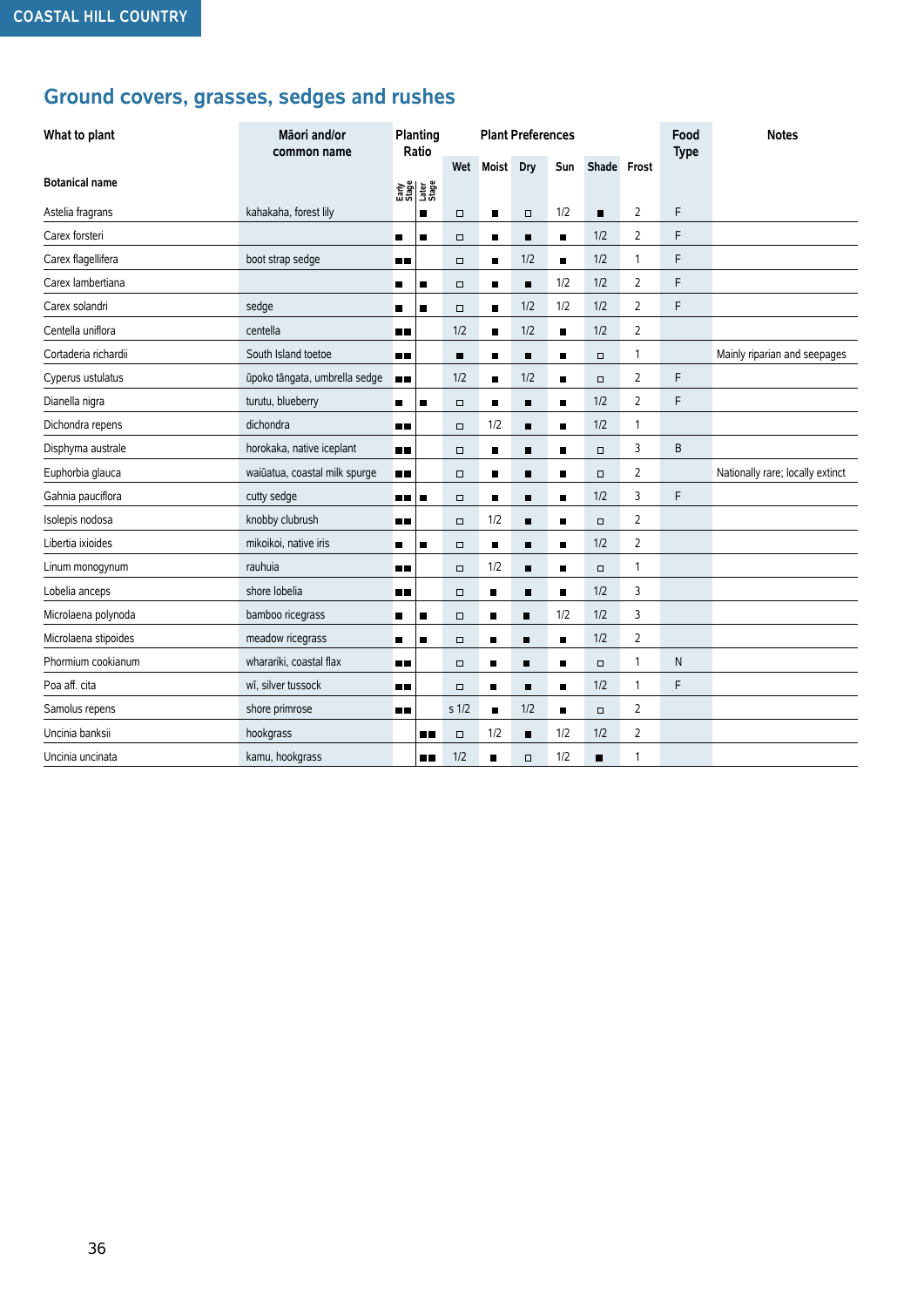## **Lowland flats & alluvial terraces**



#### **PLANTING RATIO** relative proportions of

plants

- $\blacksquare$  = plant commonly
- $\blacksquare$  = plant less commonly

#### **PLANT PREFERENCES**  $\blacksquare$  = prefers or tolerates

1/2 = prefers or tolerates some  $=$  intolerant of 1= frost hardy  $2 =$  semi-frost hardy 3 = frost tender

**TYPE OF FOOD PROVIDED FOR BIRDS & LIZARDS**  F = Fruit/seeds N = Nectar B = Buds/foliage  $I = Insects$ 

#### **Trees**

| Wet<br>Moist<br>Dry<br>Shade Frost<br>Sun<br><b>Botanical name</b><br>요즘<br>전문 프랑<br>3<br>F, I<br>tītoki<br>5m<br>Alectryon excelsus<br>$\Box$<br>$\blacksquare$<br>$\blacksquare$<br>$\Box$<br>$\blacksquare$<br><b>H H</b><br>$\overline{2}$<br>F, B, I<br>Aristotelia serrata<br>makomako, wineberry<br>1/2<br>1/2<br>1/2<br>1/2<br>10 <sub>m</sub><br>o p<br>$\blacksquare$<br>3<br>Beilschmiedia tawa<br>20 <sub>m</sub><br>tawa<br>$\Box$<br>$\Box$<br>$\blacksquare$<br>п<br>$\blacksquare$<br>$\Box$<br>F, B, I<br>1/2<br>Carpodetus serratus<br>putaputāwētā, marble leaf<br>1<br>10 <sub>m</sub><br>$\blacksquare$<br>$\blacksquare$<br>п<br>п<br>$\Box$<br>$\blacksquare$<br>F, N, I<br>Cordyline australis<br>tī kouka, cabbage tree<br>12m<br>1<br>$\blacksquare$<br>п<br>$\Box$<br>$\blacksquare$<br>$\blacksquare$<br>п<br>$\blacksquare$<br>$\overline{2}$<br>F, N<br>Cordyline banksii<br>tī ngahere, forest cabbage tree<br>1/2<br>4m<br>$\blacksquare$<br>$\blacksquare$<br>$\blacksquare$<br>■<br>$\blacksquare$<br>1/2<br>F, I<br>Dacrycarpus dacrydioides<br>kahikatea, white pine<br>1/2<br>1<br>60 <sub>m</sub><br>$\blacksquare$<br><b>H H</b><br>$\blacksquare$<br>$\blacksquare$<br>$\Box$<br>1/2<br>F, I<br>1/2<br>1/2<br>1<br>35m<br>Dacrydium cupressinum<br>rimu, red pine<br>п<br>п<br>$\blacksquare$<br>$\overline{2}$<br>akeake<br>7m<br>Dodonaea viscosa<br>$\blacksquare$<br>$\blacksquare$<br>$\Box$<br>I<br>∎∎<br>$\Box$<br>$\blacksquare$<br>$\overline{2}$<br>F, I<br>1/2<br>1/2<br>1/2<br>Elaeocarpus dentatus<br>hīnau<br>18 <sub>m</sub><br>$\blacksquare$<br>$\blacksquare$<br>F, I<br>pōkākā<br>1/2<br>1/2<br>12m<br>Elaeocarpus hookerianus<br>1<br>$\blacksquare$<br>п<br>$\blacksquare$<br>$\Box$<br>п.<br>2<br>F, N, B,<br>Fuchsia excorticata<br>kōtukutuku, tree fuchsia<br>1/2<br>1/2<br>10 <sub>m</sub><br>$\blacksquare$<br>$\blacksquare$<br><b>H H</b><br>$\Box$<br>I<br>F, B, N,<br>Griselinia littoralis<br>papauma, broadleaf<br>1<br>15 <sub>m</sub><br>$\Box$<br>п<br>П<br>п<br>$\blacksquare$<br>$\blacksquare$<br>1/2<br>3<br>Griselinia lucida<br>puka<br>$\Box$<br>$\blacksquare$<br>. .<br>$\blacksquare$<br>п<br>$\blacksquare$<br>1/2<br>3<br>F, B, N,<br>Hedycarya arborea<br>porokaiwhiri, pigeonwood<br>8m<br>$\blacksquare$<br>п<br>ш<br>I<br>1/2<br>F, I<br>Especially floodplains<br>Hoheria angustifolia<br>houhere, narrow-leaved<br>10 <sub>m</sub><br>1<br>$\Box$<br><b>D D</b><br>$\blacksquare$<br>п<br>$\blacksquare$<br>88 M<br>lacebark<br>and deltas<br>Kunzea ericoides<br>kānuka<br>1/2<br>15m<br>N, I<br>1<br>$\Box$<br>$\blacksquare$<br>$\Box$<br>∎∎<br>$\blacksquare$<br>$\blacksquare$<br>1/2<br>3<br>B, I<br><b>Especially floodplains</b><br>Laurelia novae-zelandiae<br>pukatea<br>35m<br>$\Box$<br>$\Box$<br>$\blacksquare$<br>$\blacksquare$<br>П<br>and deltas in<br>depressions<br>8m<br>N, I<br>Leptospermum scoparium<br>mānuka, teatree<br>1<br>π<br>$\blacksquare$<br>п<br>$\blacksquare$<br>$\blacksquare$<br>$\Box$<br>$\overline{2}$<br>N, F<br>1/2<br>Lophomyrtus bullata<br>5m<br>ramarama<br>$\blacksquare$<br>Ξ<br>$\blacksquare$<br>$\blacksquare$<br>2<br>F, I<br>Lophomyrtus obcordata<br>rõhutu, NZ myrtle<br>Mainly riparian<br>П<br>$\blacksquare$<br>$\blacksquare$<br>п<br>$\blacksquare$<br>$\blacksquare$<br>kawakawa<br>1/2<br>3<br>F, I<br>Macropiper excelsum<br>6m<br>$\blacksquare$<br>п<br>$\blacksquare$<br><b>H H</b><br>$\blacksquare$<br>1/2<br>2<br>F, B., I<br>Melicytus lanceolatus<br>māhoe wao<br>6m<br>$\Box$<br>п<br>$\blacksquare$<br>$\Box$<br>$\blacksquare$<br>$\overline{2}$<br>N, B, I<br>Melicytus ramiflorus<br>māhoe, whiteywood<br>1/2<br>1/2<br>10 <sub>m</sub><br>$\Box$<br>П<br>$\Box$<br>$\blacksquare$<br>п.<br>N, I<br>Metrosideros umbellata<br>southern rātā<br>1/2<br>1<br>15m<br>Riparian only<br>$\Box$<br>$\blacksquare$<br>$\blacksquare$<br>$\Box$<br>п<br>F, I<br>1/2<br>Myrsine australis<br>māpou<br>1<br>8m<br>Slow growing<br>$\Box$<br>П<br>п<br>$\blacksquare$<br>п п<br>п | What to plant | Māori and/or<br>common name | Planting<br>Ratio |  | <b>Plant Preferences</b> |  | Max<br><b>Heights</b> | Food<br><b>Type</b> | <b>Notes</b> |
|---------------------------------------------------------------------------------------------------------------------------------------------------------------------------------------------------------------------------------------------------------------------------------------------------------------------------------------------------------------------------------------------------------------------------------------------------------------------------------------------------------------------------------------------------------------------------------------------------------------------------------------------------------------------------------------------------------------------------------------------------------------------------------------------------------------------------------------------------------------------------------------------------------------------------------------------------------------------------------------------------------------------------------------------------------------------------------------------------------------------------------------------------------------------------------------------------------------------------------------------------------------------------------------------------------------------------------------------------------------------------------------------------------------------------------------------------------------------------------------------------------------------------------------------------------------------------------------------------------------------------------------------------------------------------------------------------------------------------------------------------------------------------------------------------------------------------------------------------------------------------------------------------------------------------------------------------------------------------------------------------------------------------------------------------------------------------------------------------------------------------------------------------------------------------------------------------------------------------------------------------------------------------------------------------------------------------------------------------------------------------------------------------------------------------------------------------------------------------------------------------------------------------------------------------------------------------------------------------------------------------------------------------------------------------------------------------------------------------------------------------------------------------------------------------------------------------------------------------------------------------------------------------------------------------------------------------------------------------------------------------------------------------------------------------------------------------------------------------------------------------------------------------------------------------------------------------------------------------------------------------------------------------------------------------------------------------------------------------------------------------------------------------------------------------------------------------------------------------------------------------------------------------------------------------------------------------------------------------------------------------------------------------------------------------------------------------------------------------------------------------------------------------------------------------------------------------------------------------------------------------------------------------------------------------------------------------------------------------------------------------------------------------------------------------|---------------|-----------------------------|-------------------|--|--------------------------|--|-----------------------|---------------------|--------------|
|                                                                                                                                                                                                                                                                                                                                                                                                                                                                                                                                                                                                                                                                                                                                                                                                                                                                                                                                                                                                                                                                                                                                                                                                                                                                                                                                                                                                                                                                                                                                                                                                                                                                                                                                                                                                                                                                                                                                                                                                                                                                                                                                                                                                                                                                                                                                                                                                                                                                                                                                                                                                                                                                                                                                                                                                                                                                                                                                                                                                                                                                                                                                                                                                                                                                                                                                                                                                                                                                                                                                                                                                                                                                                                                                                                                                                                                                                                                                                                                                                                                   |               |                             |                   |  |                          |  |                       |                     |              |
|                                                                                                                                                                                                                                                                                                                                                                                                                                                                                                                                                                                                                                                                                                                                                                                                                                                                                                                                                                                                                                                                                                                                                                                                                                                                                                                                                                                                                                                                                                                                                                                                                                                                                                                                                                                                                                                                                                                                                                                                                                                                                                                                                                                                                                                                                                                                                                                                                                                                                                                                                                                                                                                                                                                                                                                                                                                                                                                                                                                                                                                                                                                                                                                                                                                                                                                                                                                                                                                                                                                                                                                                                                                                                                                                                                                                                                                                                                                                                                                                                                                   |               |                             |                   |  |                          |  |                       |                     |              |
|                                                                                                                                                                                                                                                                                                                                                                                                                                                                                                                                                                                                                                                                                                                                                                                                                                                                                                                                                                                                                                                                                                                                                                                                                                                                                                                                                                                                                                                                                                                                                                                                                                                                                                                                                                                                                                                                                                                                                                                                                                                                                                                                                                                                                                                                                                                                                                                                                                                                                                                                                                                                                                                                                                                                                                                                                                                                                                                                                                                                                                                                                                                                                                                                                                                                                                                                                                                                                                                                                                                                                                                                                                                                                                                                                                                                                                                                                                                                                                                                                                                   |               |                             |                   |  |                          |  |                       |                     |              |
|                                                                                                                                                                                                                                                                                                                                                                                                                                                                                                                                                                                                                                                                                                                                                                                                                                                                                                                                                                                                                                                                                                                                                                                                                                                                                                                                                                                                                                                                                                                                                                                                                                                                                                                                                                                                                                                                                                                                                                                                                                                                                                                                                                                                                                                                                                                                                                                                                                                                                                                                                                                                                                                                                                                                                                                                                                                                                                                                                                                                                                                                                                                                                                                                                                                                                                                                                                                                                                                                                                                                                                                                                                                                                                                                                                                                                                                                                                                                                                                                                                                   |               |                             |                   |  |                          |  |                       |                     |              |
|                                                                                                                                                                                                                                                                                                                                                                                                                                                                                                                                                                                                                                                                                                                                                                                                                                                                                                                                                                                                                                                                                                                                                                                                                                                                                                                                                                                                                                                                                                                                                                                                                                                                                                                                                                                                                                                                                                                                                                                                                                                                                                                                                                                                                                                                                                                                                                                                                                                                                                                                                                                                                                                                                                                                                                                                                                                                                                                                                                                                                                                                                                                                                                                                                                                                                                                                                                                                                                                                                                                                                                                                                                                                                                                                                                                                                                                                                                                                                                                                                                                   |               |                             |                   |  |                          |  |                       |                     |              |
|                                                                                                                                                                                                                                                                                                                                                                                                                                                                                                                                                                                                                                                                                                                                                                                                                                                                                                                                                                                                                                                                                                                                                                                                                                                                                                                                                                                                                                                                                                                                                                                                                                                                                                                                                                                                                                                                                                                                                                                                                                                                                                                                                                                                                                                                                                                                                                                                                                                                                                                                                                                                                                                                                                                                                                                                                                                                                                                                                                                                                                                                                                                                                                                                                                                                                                                                                                                                                                                                                                                                                                                                                                                                                                                                                                                                                                                                                                                                                                                                                                                   |               |                             |                   |  |                          |  |                       |                     |              |
|                                                                                                                                                                                                                                                                                                                                                                                                                                                                                                                                                                                                                                                                                                                                                                                                                                                                                                                                                                                                                                                                                                                                                                                                                                                                                                                                                                                                                                                                                                                                                                                                                                                                                                                                                                                                                                                                                                                                                                                                                                                                                                                                                                                                                                                                                                                                                                                                                                                                                                                                                                                                                                                                                                                                                                                                                                                                                                                                                                                                                                                                                                                                                                                                                                                                                                                                                                                                                                                                                                                                                                                                                                                                                                                                                                                                                                                                                                                                                                                                                                                   |               |                             |                   |  |                          |  |                       |                     |              |
|                                                                                                                                                                                                                                                                                                                                                                                                                                                                                                                                                                                                                                                                                                                                                                                                                                                                                                                                                                                                                                                                                                                                                                                                                                                                                                                                                                                                                                                                                                                                                                                                                                                                                                                                                                                                                                                                                                                                                                                                                                                                                                                                                                                                                                                                                                                                                                                                                                                                                                                                                                                                                                                                                                                                                                                                                                                                                                                                                                                                                                                                                                                                                                                                                                                                                                                                                                                                                                                                                                                                                                                                                                                                                                                                                                                                                                                                                                                                                                                                                                                   |               |                             |                   |  |                          |  |                       |                     |              |
|                                                                                                                                                                                                                                                                                                                                                                                                                                                                                                                                                                                                                                                                                                                                                                                                                                                                                                                                                                                                                                                                                                                                                                                                                                                                                                                                                                                                                                                                                                                                                                                                                                                                                                                                                                                                                                                                                                                                                                                                                                                                                                                                                                                                                                                                                                                                                                                                                                                                                                                                                                                                                                                                                                                                                                                                                                                                                                                                                                                                                                                                                                                                                                                                                                                                                                                                                                                                                                                                                                                                                                                                                                                                                                                                                                                                                                                                                                                                                                                                                                                   |               |                             |                   |  |                          |  |                       |                     |              |
|                                                                                                                                                                                                                                                                                                                                                                                                                                                                                                                                                                                                                                                                                                                                                                                                                                                                                                                                                                                                                                                                                                                                                                                                                                                                                                                                                                                                                                                                                                                                                                                                                                                                                                                                                                                                                                                                                                                                                                                                                                                                                                                                                                                                                                                                                                                                                                                                                                                                                                                                                                                                                                                                                                                                                                                                                                                                                                                                                                                                                                                                                                                                                                                                                                                                                                                                                                                                                                                                                                                                                                                                                                                                                                                                                                                                                                                                                                                                                                                                                                                   |               |                             |                   |  |                          |  |                       |                     |              |
|                                                                                                                                                                                                                                                                                                                                                                                                                                                                                                                                                                                                                                                                                                                                                                                                                                                                                                                                                                                                                                                                                                                                                                                                                                                                                                                                                                                                                                                                                                                                                                                                                                                                                                                                                                                                                                                                                                                                                                                                                                                                                                                                                                                                                                                                                                                                                                                                                                                                                                                                                                                                                                                                                                                                                                                                                                                                                                                                                                                                                                                                                                                                                                                                                                                                                                                                                                                                                                                                                                                                                                                                                                                                                                                                                                                                                                                                                                                                                                                                                                                   |               |                             |                   |  |                          |  |                       |                     |              |
|                                                                                                                                                                                                                                                                                                                                                                                                                                                                                                                                                                                                                                                                                                                                                                                                                                                                                                                                                                                                                                                                                                                                                                                                                                                                                                                                                                                                                                                                                                                                                                                                                                                                                                                                                                                                                                                                                                                                                                                                                                                                                                                                                                                                                                                                                                                                                                                                                                                                                                                                                                                                                                                                                                                                                                                                                                                                                                                                                                                                                                                                                                                                                                                                                                                                                                                                                                                                                                                                                                                                                                                                                                                                                                                                                                                                                                                                                                                                                                                                                                                   |               |                             |                   |  |                          |  |                       |                     |              |
|                                                                                                                                                                                                                                                                                                                                                                                                                                                                                                                                                                                                                                                                                                                                                                                                                                                                                                                                                                                                                                                                                                                                                                                                                                                                                                                                                                                                                                                                                                                                                                                                                                                                                                                                                                                                                                                                                                                                                                                                                                                                                                                                                                                                                                                                                                                                                                                                                                                                                                                                                                                                                                                                                                                                                                                                                                                                                                                                                                                                                                                                                                                                                                                                                                                                                                                                                                                                                                                                                                                                                                                                                                                                                                                                                                                                                                                                                                                                                                                                                                                   |               |                             |                   |  |                          |  |                       |                     |              |
|                                                                                                                                                                                                                                                                                                                                                                                                                                                                                                                                                                                                                                                                                                                                                                                                                                                                                                                                                                                                                                                                                                                                                                                                                                                                                                                                                                                                                                                                                                                                                                                                                                                                                                                                                                                                                                                                                                                                                                                                                                                                                                                                                                                                                                                                                                                                                                                                                                                                                                                                                                                                                                                                                                                                                                                                                                                                                                                                                                                                                                                                                                                                                                                                                                                                                                                                                                                                                                                                                                                                                                                                                                                                                                                                                                                                                                                                                                                                                                                                                                                   |               |                             |                   |  |                          |  |                       |                     |              |
|                                                                                                                                                                                                                                                                                                                                                                                                                                                                                                                                                                                                                                                                                                                                                                                                                                                                                                                                                                                                                                                                                                                                                                                                                                                                                                                                                                                                                                                                                                                                                                                                                                                                                                                                                                                                                                                                                                                                                                                                                                                                                                                                                                                                                                                                                                                                                                                                                                                                                                                                                                                                                                                                                                                                                                                                                                                                                                                                                                                                                                                                                                                                                                                                                                                                                                                                                                                                                                                                                                                                                                                                                                                                                                                                                                                                                                                                                                                                                                                                                                                   |               |                             |                   |  |                          |  |                       |                     |              |
|                                                                                                                                                                                                                                                                                                                                                                                                                                                                                                                                                                                                                                                                                                                                                                                                                                                                                                                                                                                                                                                                                                                                                                                                                                                                                                                                                                                                                                                                                                                                                                                                                                                                                                                                                                                                                                                                                                                                                                                                                                                                                                                                                                                                                                                                                                                                                                                                                                                                                                                                                                                                                                                                                                                                                                                                                                                                                                                                                                                                                                                                                                                                                                                                                                                                                                                                                                                                                                                                                                                                                                                                                                                                                                                                                                                                                                                                                                                                                                                                                                                   |               |                             |                   |  |                          |  |                       |                     |              |
|                                                                                                                                                                                                                                                                                                                                                                                                                                                                                                                                                                                                                                                                                                                                                                                                                                                                                                                                                                                                                                                                                                                                                                                                                                                                                                                                                                                                                                                                                                                                                                                                                                                                                                                                                                                                                                                                                                                                                                                                                                                                                                                                                                                                                                                                                                                                                                                                                                                                                                                                                                                                                                                                                                                                                                                                                                                                                                                                                                                                                                                                                                                                                                                                                                                                                                                                                                                                                                                                                                                                                                                                                                                                                                                                                                                                                                                                                                                                                                                                                                                   |               |                             |                   |  |                          |  |                       |                     |              |
|                                                                                                                                                                                                                                                                                                                                                                                                                                                                                                                                                                                                                                                                                                                                                                                                                                                                                                                                                                                                                                                                                                                                                                                                                                                                                                                                                                                                                                                                                                                                                                                                                                                                                                                                                                                                                                                                                                                                                                                                                                                                                                                                                                                                                                                                                                                                                                                                                                                                                                                                                                                                                                                                                                                                                                                                                                                                                                                                                                                                                                                                                                                                                                                                                                                                                                                                                                                                                                                                                                                                                                                                                                                                                                                                                                                                                                                                                                                                                                                                                                                   |               |                             |                   |  |                          |  |                       |                     |              |
|                                                                                                                                                                                                                                                                                                                                                                                                                                                                                                                                                                                                                                                                                                                                                                                                                                                                                                                                                                                                                                                                                                                                                                                                                                                                                                                                                                                                                                                                                                                                                                                                                                                                                                                                                                                                                                                                                                                                                                                                                                                                                                                                                                                                                                                                                                                                                                                                                                                                                                                                                                                                                                                                                                                                                                                                                                                                                                                                                                                                                                                                                                                                                                                                                                                                                                                                                                                                                                                                                                                                                                                                                                                                                                                                                                                                                                                                                                                                                                                                                                                   |               |                             |                   |  |                          |  |                       |                     |              |
|                                                                                                                                                                                                                                                                                                                                                                                                                                                                                                                                                                                                                                                                                                                                                                                                                                                                                                                                                                                                                                                                                                                                                                                                                                                                                                                                                                                                                                                                                                                                                                                                                                                                                                                                                                                                                                                                                                                                                                                                                                                                                                                                                                                                                                                                                                                                                                                                                                                                                                                                                                                                                                                                                                                                                                                                                                                                                                                                                                                                                                                                                                                                                                                                                                                                                                                                                                                                                                                                                                                                                                                                                                                                                                                                                                                                                                                                                                                                                                                                                                                   |               |                             |                   |  |                          |  |                       |                     |              |
|                                                                                                                                                                                                                                                                                                                                                                                                                                                                                                                                                                                                                                                                                                                                                                                                                                                                                                                                                                                                                                                                                                                                                                                                                                                                                                                                                                                                                                                                                                                                                                                                                                                                                                                                                                                                                                                                                                                                                                                                                                                                                                                                                                                                                                                                                                                                                                                                                                                                                                                                                                                                                                                                                                                                                                                                                                                                                                                                                                                                                                                                                                                                                                                                                                                                                                                                                                                                                                                                                                                                                                                                                                                                                                                                                                                                                                                                                                                                                                                                                                                   |               |                             |                   |  |                          |  |                       |                     |              |
|                                                                                                                                                                                                                                                                                                                                                                                                                                                                                                                                                                                                                                                                                                                                                                                                                                                                                                                                                                                                                                                                                                                                                                                                                                                                                                                                                                                                                                                                                                                                                                                                                                                                                                                                                                                                                                                                                                                                                                                                                                                                                                                                                                                                                                                                                                                                                                                                                                                                                                                                                                                                                                                                                                                                                                                                                                                                                                                                                                                                                                                                                                                                                                                                                                                                                                                                                                                                                                                                                                                                                                                                                                                                                                                                                                                                                                                                                                                                                                                                                                                   |               |                             |                   |  |                          |  |                       |                     |              |
|                                                                                                                                                                                                                                                                                                                                                                                                                                                                                                                                                                                                                                                                                                                                                                                                                                                                                                                                                                                                                                                                                                                                                                                                                                                                                                                                                                                                                                                                                                                                                                                                                                                                                                                                                                                                                                                                                                                                                                                                                                                                                                                                                                                                                                                                                                                                                                                                                                                                                                                                                                                                                                                                                                                                                                                                                                                                                                                                                                                                                                                                                                                                                                                                                                                                                                                                                                                                                                                                                                                                                                                                                                                                                                                                                                                                                                                                                                                                                                                                                                                   |               |                             |                   |  |                          |  |                       |                     |              |
|                                                                                                                                                                                                                                                                                                                                                                                                                                                                                                                                                                                                                                                                                                                                                                                                                                                                                                                                                                                                                                                                                                                                                                                                                                                                                                                                                                                                                                                                                                                                                                                                                                                                                                                                                                                                                                                                                                                                                                                                                                                                                                                                                                                                                                                                                                                                                                                                                                                                                                                                                                                                                                                                                                                                                                                                                                                                                                                                                                                                                                                                                                                                                                                                                                                                                                                                                                                                                                                                                                                                                                                                                                                                                                                                                                                                                                                                                                                                                                                                                                                   |               |                             |                   |  |                          |  |                       |                     |              |
|                                                                                                                                                                                                                                                                                                                                                                                                                                                                                                                                                                                                                                                                                                                                                                                                                                                                                                                                                                                                                                                                                                                                                                                                                                                                                                                                                                                                                                                                                                                                                                                                                                                                                                                                                                                                                                                                                                                                                                                                                                                                                                                                                                                                                                                                                                                                                                                                                                                                                                                                                                                                                                                                                                                                                                                                                                                                                                                                                                                                                                                                                                                                                                                                                                                                                                                                                                                                                                                                                                                                                                                                                                                                                                                                                                                                                                                                                                                                                                                                                                                   |               |                             |                   |  |                          |  |                       |                     |              |
|                                                                                                                                                                                                                                                                                                                                                                                                                                                                                                                                                                                                                                                                                                                                                                                                                                                                                                                                                                                                                                                                                                                                                                                                                                                                                                                                                                                                                                                                                                                                                                                                                                                                                                                                                                                                                                                                                                                                                                                                                                                                                                                                                                                                                                                                                                                                                                                                                                                                                                                                                                                                                                                                                                                                                                                                                                                                                                                                                                                                                                                                                                                                                                                                                                                                                                                                                                                                                                                                                                                                                                                                                                                                                                                                                                                                                                                                                                                                                                                                                                                   |               |                             |                   |  |                          |  |                       |                     |              |
|                                                                                                                                                                                                                                                                                                                                                                                                                                                                                                                                                                                                                                                                                                                                                                                                                                                                                                                                                                                                                                                                                                                                                                                                                                                                                                                                                                                                                                                                                                                                                                                                                                                                                                                                                                                                                                                                                                                                                                                                                                                                                                                                                                                                                                                                                                                                                                                                                                                                                                                                                                                                                                                                                                                                                                                                                                                                                                                                                                                                                                                                                                                                                                                                                                                                                                                                                                                                                                                                                                                                                                                                                                                                                                                                                                                                                                                                                                                                                                                                                                                   |               |                             |                   |  |                          |  |                       |                     |              |
|                                                                                                                                                                                                                                                                                                                                                                                                                                                                                                                                                                                                                                                                                                                                                                                                                                                                                                                                                                                                                                                                                                                                                                                                                                                                                                                                                                                                                                                                                                                                                                                                                                                                                                                                                                                                                                                                                                                                                                                                                                                                                                                                                                                                                                                                                                                                                                                                                                                                                                                                                                                                                                                                                                                                                                                                                                                                                                                                                                                                                                                                                                                                                                                                                                                                                                                                                                                                                                                                                                                                                                                                                                                                                                                                                                                                                                                                                                                                                                                                                                                   |               |                             |                   |  |                          |  |                       |                     |              |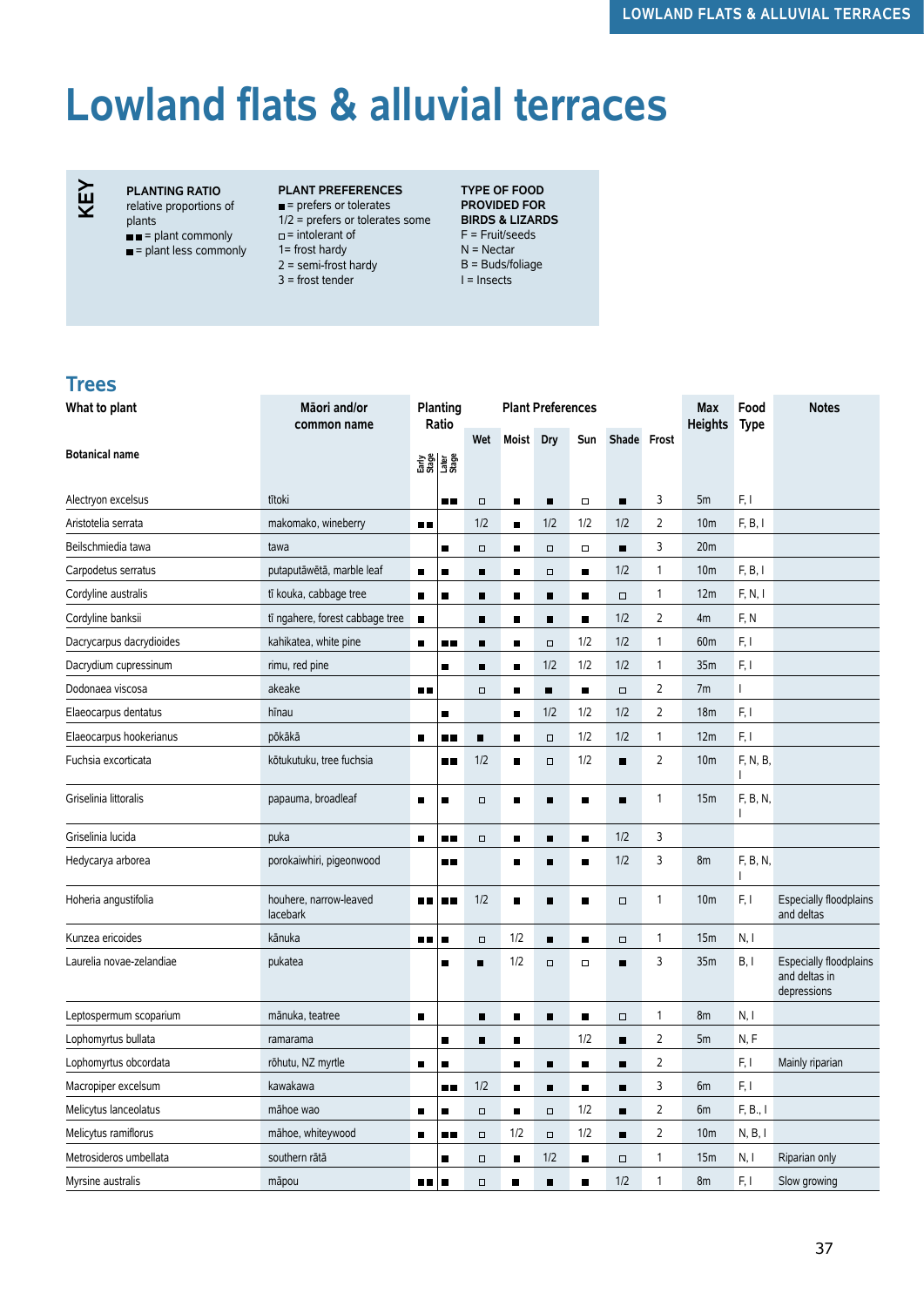| Nestegis cunninghamii             | black maire                    |                | $\blacksquare$ | $\Box$ | п              | $\Box$         | $\Box$         | п      | 2 | 20 <sub>m</sub> | F, I          |                                             |
|-----------------------------------|--------------------------------|----------------|----------------|--------|----------------|----------------|----------------|--------|---|-----------------|---------------|---------------------------------------------|
| Nestegis lanceolata               | maire, white maire             |                | П              | 1/2    | $\blacksquare$ | 1/2            | $\Box$         | п      | 2 | 15m             | F, I          |                                             |
| Nothofagus menziesii              | tawhai, silver beech           | $\blacksquare$ | 8 E            | п      | п              | $\blacksquare$ | 1/2            | 1/2    | 1 | 30 <sub>m</sub> | F, I          |                                             |
| Nothofagus solandri var. solandri | tawhairauriki, black beech     | п              | п п            | $\Box$ | п              | п              |                | 1/2    | 1 | 25m             | F, N, I       |                                             |
| Olearia avicenniifolia            | tree daisy                     | $\blacksquare$ | ■              | $\Box$ | 1/2            | $\blacksquare$ | п              | $\Box$ | 1 | 5m              |               | Riparian only                               |
| Pennantia corymbosa               | kaikōmako                      | ■■             | 88 M           | п      | п              | п              | ▬              | п      | 1 | 12m             | F, N, I,<br>B | Slow growing                                |
| Phyllocladus trichomanoides       | tānekaha                       | п              | п              | $\Box$ | п              | п              | п              | 1/2    | 2 | 20 <sub>m</sub> |               |                                             |
| Pittosporum eugenioides           | tarata, lemonwood              | m m            | $\blacksquare$ | 1/2    | $\blacksquare$ | $\blacksquare$ | п              | 1/2    | 1 | 12m             | F, I          |                                             |
| Pittosporum tenuifolium           | kōhūhū                         | . .            | $\blacksquare$ | $\Box$ | п              | п              | ■              | 1/2    | 1 | 9m              | F, I, B       |                                             |
| Plagianthus regius                | manatū, lowland ribbonwood     | ш              | n r            | 1/2    | П              | п              |                | $\Box$ | 1 | 15m             | F, I, B       | <b>Especially floodplains</b><br>and deltas |
| Podocarpus totara                 | tōtara                         | $\blacksquare$ | п п            | $\Box$ | п              | п              | $\blacksquare$ | 1/2    | 1 | 30 <sub>m</sub> | F, B, I       |                                             |
| Prumnopitys ferruginea            | miro                           |                | П              | 1/2    | $\blacksquare$ | $\Box$         | 1/2            | 1/2    | 1 | 25m             | F, 1          |                                             |
| Prumnopitys taxifolia             | mataī, black pine              | $\blacksquare$ | 88 M           | $\Box$ | $\blacksquare$ | п              | п              | 1/2    | 1 | 25m             | F, I          |                                             |
| Pseudopanax arboreus              | whauwhaupaku, five-finger      | п              |                | $\Box$ | п              | 1/2            | 1/2            | 1/2    | 2 | 8m              | F, N, I,<br>B |                                             |
| Pseudopanax crassifolius          | horoeka, lancewood             | 見直             | 88 M           | 1/2    | $\blacksquare$ | п              | п              | п      | 1 | 10 <sub>m</sub> | F, N, I       |                                             |
| Rhopalostylis sapida              | nīkau                          |                | п п            | 1/2    | п              | $\Box$         | $\Box$         | п      | 3 | 10 <sub>m</sub> | F, N, I       |                                             |
| Schefflera digitata               | patē, seven finger             |                | . .            | 1/2    | п              | $\Box$         | 1/2            | п      | 2 | 8m              | F, N, B       |                                             |
| Sophora microphylla               | kōwhai                         | ш              | 88 M           | $\Box$ | 1/2            | $\blacksquare$ | п              | 1/2    | 1 | 10 <sub>m</sub> | N, I, B       | Especially floodplains<br>and deltas        |
| Streblus heterophyllus            | tūrepo, small-leaved milk tree | п              | ■              | $\Box$ | п              | п              | 1/2            | 1/2    | 3 | 10 <sub>m</sub> | F, B          | Slow growing                                |
| Weinmannia racemosa               | kamahi                         | п              | $\blacksquare$ | 1/2    | п              | 1/2            | 1/2            | 1/2    | 1 | 10 <sub>m</sub> | N, I          |                                             |

#### **Shrubs**

\* indicates those that can become small trees, 5-8m

| What to plant                                | Māori and/or<br>common name | Planting<br>Ratio  |        |                | <b>Plant Preferences</b> |                |             |                | <b>Max</b><br><b>Heights</b> | Food<br><b>Type</b> | <b>Notes</b>                                               |
|----------------------------------------------|-----------------------------|--------------------|--------|----------------|--------------------------|----------------|-------------|----------------|------------------------------|---------------------|------------------------------------------------------------|
|                                              |                             |                    | Wet    | Moist          | Dry                      | Sun            | Shade Frost |                |                              |                     |                                                            |
| <b>Botanical name</b>                        |                             | 요금<br>이 보험<br>그 사람 |        |                |                          |                |             |                |                              |                     |                                                            |
| Alepis flavida                               | vellow mistletoe            | п п                |        |                |                          | п              | 1/2         | $\overline{2}$ |                              | F, N                | Not a suitable<br>revegetation species;<br>nationally rare |
| Alseuosmia pusilla                           | toropapa                    | n n                | 1/2    | $\blacksquare$ | $\Box$                   | $\Box$         | п           | 2              |                              | F, N                |                                                            |
| Carmichaelia australis var. "flagelliformis" | whip broom                  | <b>A 11</b><br>n n | 1/2    | $\blacksquare$ | п                        | п              | 1/2         | 1              |                              | В                   | Mainly riparian                                            |
| Carmichaelia odorata var. "glabrata"         | leafy broom                 | n n<br>п           | 1/2    | П              | п                        | п              | 1/2         | 2              |                              | B                   | Mainly riparian                                            |
| Coprosma areolata                            | thin-leaved coprosma        | п п                | $\Box$ | $\blacksquare$ | 1/2                      | 1/2            | 1/2         | 2              | $*5m$                        | F, B                |                                                            |
| Coprosma crassifolia                         | thick leaved coprosma       | <b>HH</b><br>п     | $\Box$ | 1/2            | п                        | п              | 1/2         | 1              | $\ast$                       | F, N                | Mainly riparian -<br>especially dry sites                  |
| Coprosma foetidissima                        | hūpiro, stinking coprosma   | mп                 | п      | $\blacksquare$ | $\Box$                   | 1/2            | п           | $\mathbf{1}$   | $\ast$                       | F                   |                                                            |
| Coprosma grandifolia                         | raurēkau                    | m m                | 1/2    | $\blacksquare$ | $\Box$                   | 1/2            | п           | 3              | $*6m$                        | F, B                |                                                            |
| Coprosma linariifolia                        | yellow-wood                 | 8 E                | $\Box$ | $\blacksquare$ | 1/2                      | п              | ■           | $\overline{2}$ | $\ast$                       | F, I                | Mainly riparian                                            |
| Coprosma lucida                              | shining karamū              | ш                  | $\Box$ | П              | $\blacksquare$           | $\blacksquare$ | 1/2         | $\overline{2}$ | $\ast$                       | F                   |                                                            |
| Coprosma obconica                            | base coprosma               | <b>HR</b><br>п     | 1/2    | $\blacksquare$ | п                        | 1/2            | 1/2         | 1              | $\ast$                       | F                   | Nationally rare                                            |
| Coprosma propinqua                           | mingimingi, common coprosma | <b>. .</b> .       | п      | п              | п                        | ■              | 0           | 1              | $\ast$                       | F, I                |                                                            |
| Coprosma rhamnoides                          | scrub coprosma              | ш<br>п             | $\Box$ | 1/2            | п                        | п              | 1/2         | $\mathbf{1}$   |                              | F, I                |                                                            |
| Coprosma rigida                              | streamside coprosma         | . .<br>п           | 1/2    | $\blacksquare$ | 1/2                      | $\blacksquare$ | 1/2         | $\mathbf{1}$   | $\ast$                       | F                   | Especially riparian                                        |
| Coprosma robusta                             | karamū                      | 88 I B             | 1/2    | п              | п                        | п              | 1/2         | $\overline{2}$ |                              | F                   |                                                            |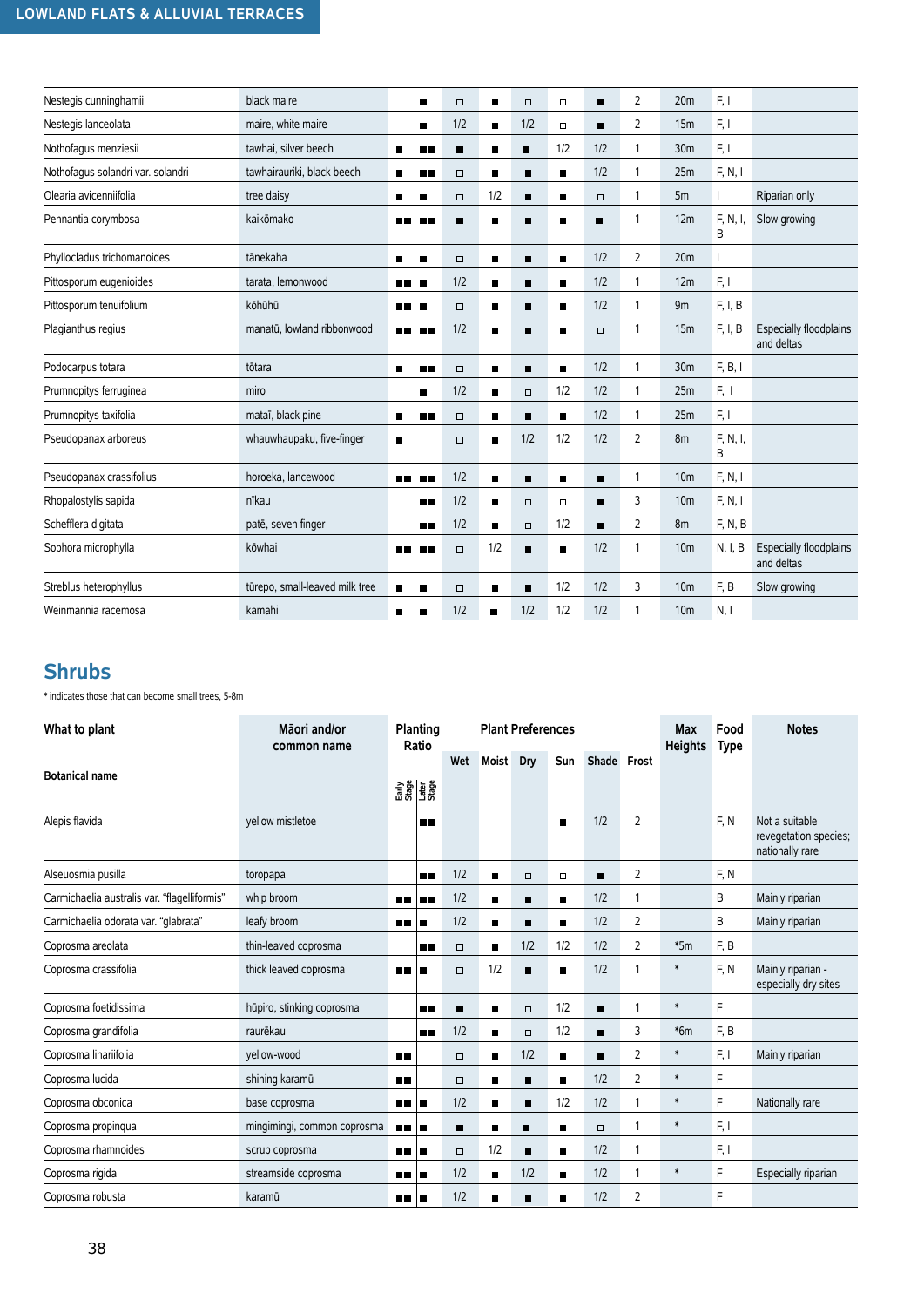#### **Shrubs continued**

| What to plant                              | Māori and/or<br>common name        |                | Planting<br>Ratio |        |                | <b>Plant Preferences</b> |                |                |                | <b>Max</b><br><b>Heights</b> | Food<br><b>Type</b> | <b>Notes</b>                                                |
|--------------------------------------------|------------------------------------|----------------|-------------------|--------|----------------|--------------------------|----------------|----------------|----------------|------------------------------|---------------------|-------------------------------------------------------------|
| <b>Botanical name</b>                      |                                    |                | $\frac{1}{2}$     | Wet    | Moist          | Dry                      | Sun            | Shade Frost    |                |                              |                     |                                                             |
|                                            |                                    |                |                   |        |                |                          |                |                |                |                              |                     |                                                             |
| Coprosma rotundifolia                      | round-leaved coprosma              | ш              | $\blacksquare$    | 1/2    | $\blacksquare$ | $\Box$                   | 1/2            | $\blacksquare$ | $\mathbf{1}$   | $*5m$                        | F, I                |                                                             |
| Coprosma aff. parviflora (=C. "tayloriae") | tier coprosma                      | ■              | ■                 | ■      | п              | п                        | $\blacksquare$ | 1/2            | $\mathbf{1}$   | $\ast$                       | F                   |                                                             |
| Coriaria arborea                           | tutu                               | 8 E            |                   | 1/2    | $\blacksquare$ | $\blacksquare$           | П              | $\Box$         | 2              | $\ast$                       | F                   |                                                             |
| Corokia cotoneaster                        | korokio                            | 88 O           | ■                 | $\Box$ | 1/2            | п                        | п              | $\Box$         | $\mathbf{1}$   |                              | N, F                |                                                             |
| Gaultheria antipoda                        | false beech                        |                | n 11              | $\Box$ | 1/2            | п                        | П              | 1/2            | 1              |                              | F                   | Mainly riparian                                             |
| Geniostoma ligustrifolium                  | hangehange                         |                | 6 E               | $\Box$ | $\blacksquare$ | 1/2                      | 1/2            | п              | 3              |                              | N                   |                                                             |
| Hebe divaricata                            | hebe                               | <b>.</b>       |                   | $\Box$ | 1/2            | $\blacksquare$           | $\blacksquare$ | 1/2            | $\overline{2}$ |                              |                     | Mainly riparian                                             |
| Hebe gracillima                            | hebe                               | . .            | г                 | 1/2    | 1/2            | 1/2                      | 1/2            | $\blacksquare$ | $\mathbf{1}$   |                              |                     |                                                             |
| Hebe stenophylla var. stenophylla          | hebe                               | ■■             | п                 | $\Box$ | 1/2            | $\blacksquare$           | $\blacksquare$ | $\Box$         | 1              |                              | N, I, B             | Mainly riparian                                             |
| Hebe stricta var. atkinsonii               |                                    | ПΕ             |                   | 1/2    | ■              | 1/2                      | $\blacksquare$ | 1/2            | 2              |                              | N, I, B             |                                                             |
| Hebe venustula                             | hebe                               | ∎∎             | п                 | $\Box$ | $\Box$         | ٠                        | $\blacksquare$ | 1/2            | $\mathbf{1}$   |                              |                     | Mainly riparian                                             |
| Helichrysum lanceolatum                    | niniao                             | 30 T           | г                 | $\Box$ | 1/2            | $\blacksquare$           | $\blacksquare$ | 1/2            | 2              |                              |                     | Mainly riparian in<br>later stage                           |
| lleostylus micranthus                      | small-flowered mistletoe           | п п            | г                 |        |                |                          | П              | 1/2            | $\overline{2}$ |                              | F, B                | Not a suitable<br>revegetation species;<br>nationally rare  |
| Korthalsella lindsayi                      | forest coral mistletoe             | . .            | п                 |        |                |                          | $\blacksquare$ | 1/2            | 2              |                              |                     | Not a suitable<br>revegetation species                      |
| Korthalsella salicornioides                | coral mistletoe                    | n r            |                   |        |                |                          | г              | 1/2            | $\overline{2}$ |                              |                     | Not a suitable<br>revegetation species;<br>nationally rare  |
| Leptecophylla juniperina (= Cyathodes)     | prickly mingimingi                 | ٠              | ■                 | $\Box$ | 1/2            | $\blacksquare$           | $\blacksquare$ | 1/2            | $\mathbf{1}$   |                              | F                   | Mainly riparian                                             |
| Leucopogon fasciculatus                    | mingimingi                         |                | ∎∎                | $\Box$ | ■              | п                        | 1/2            | 1/2            | $\mathbf{1}$   |                              | F, I                |                                                             |
| Melicope simplex                           | poataniwha                         | 8 E            | п                 | $\Box$ | $\blacksquare$ | $\blacksquare$           | $\blacksquare$ | 1/2            | $\overline{2}$ | *8m                          | I, N                |                                                             |
| Melicytus micranthus                       | manakura, swamp māhoe              |                | 88                | п      | П              | $\Box$                   | 1/2            | п              | $\overline{2}$ | $\pmb{\ast}$                 | F, I                | Especially on<br>low-lying floodplains                      |
| Myrsine divaricata                         | weeping māpou                      | . .            | ■                 | п      | п              | 1/2                      | $\blacksquare$ | 1/2            | $\mathbf{1}$   | $\ast$                       | F, I                |                                                             |
| Neomyrtus pedunculata                      | rōhutu                             |                | ∎∎                | 1/2    | $\blacksquare$ | $\Box$                   | 1/2            | п              | $\mathbf{1}$   |                              | F, I                |                                                             |
| Olearia arborescens                        |                                    | <b>H H</b>     | п                 | 1/2    | ■              | $\Box$                   | 1/2            | 1/2            | 1              | $\ast$                       |                     | Riparian only                                               |
| Peraxilla colensoi                         | pirita, scarlet-flowered mistletoe |                | <b>H H</b>        |        |                |                          | $\blacksquare$ | 1/2            | $\overline{2}$ |                              | F, N                | Not a suitable<br>revegetation species;<br>nationally rare  |
| Pseudowintera axillaris                    | lowland horopito                   |                | <b>H H</b>        | 1/2    | $\blacksquare$ | $\Box$                   | $\Box$         | π              | 3              | $\pmb{\ast}$                 | F                   |                                                             |
| Pseudowintera colorata                     | horopito                           |                | <b>. .</b>        | 1/2    | $\blacksquare$ | $\Box$                   | $\blacksquare$ | п              | $\mathbf{1}$   |                              | F                   |                                                             |
| Raukaua anomalus                           | raukawa                            |                | 88 E              | 1/2    | $\blacksquare$ | 1/2                      | 1/2            | $\blacksquare$ | $\mathbf{1}$   |                              | F, N                |                                                             |
| Solanum laciniatum                         | southern poroporo                  | <b>H H</b>     |                   | $\Box$ | п              | п                        | $\blacksquare$ | $\Box$         | 3              |                              | F, N, I             |                                                             |
| Teucridium parvifolium                     | native germander                   | . .            | г                 | $\Box$ | $\blacksquare$ | $\blacksquare$           | 1/2            | 1/2            | $\overline{2}$ |                              |                     | Nationally rare;<br>riparian only                           |
| Tupeia antarctica                          | tāpia, white mistletoe             | $\blacksquare$ |                   |        |                |                          | $\blacksquare$ | 1/2            | $\overline{2}$ |                              |                     | Not a suitable<br>revegetation species;<br>locally extinct? |
| Urtica ferox                               | stinging tree nettle               |                | . .               | 1/2    | $\blacksquare$ | п                        | 1/2            | 1/2            | $\overline{2}$ |                              |                     | Not a suitable<br>revegetation species                      |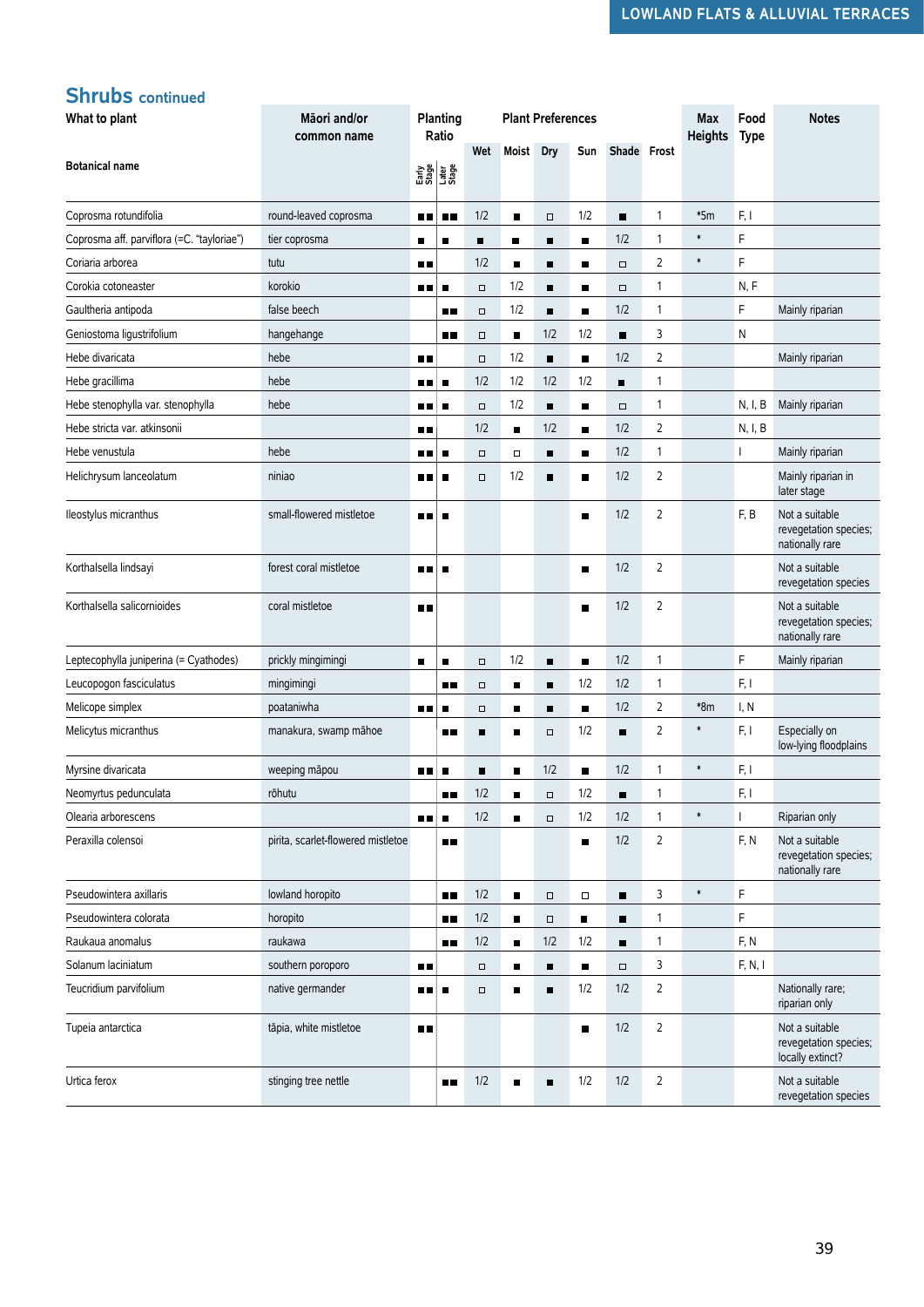### **Climbers**

| What to plant                                 | Māori and/or<br>common name           |                | Planting<br>Ratio |        |                | <b>Plant Preferences</b> |                |                |   | Food<br><b>Type</b> | <b>Notes</b>                           |
|-----------------------------------------------|---------------------------------------|----------------|-------------------|--------|----------------|--------------------------|----------------|----------------|---|---------------------|----------------------------------------|
|                                               |                                       |                |                   | Wet    | Moist          | <b>Dry</b>               | Sun            | Shade Frost    |   |                     |                                        |
| <b>Botanical name</b>                         |                                       |                | 함을<br>대표<br>그래프   |        |                |                          |                |                |   |                     |                                        |
| Calystegia tuguriorum                         | powhiwhi, native convolvulus          | <b>HE</b>      | п                 | 1/2    | $\blacksquare$ | 1/2                      | $\blacksquare$ | 1/2            | 2 |                     | Can be weedy                           |
| Clematis foetida                              | small clematis                        |                | п                 | $\Box$ | п              | п                        | 1/2            | 1/2            | 2 |                     | Not a suitable revegetation<br>species |
| Clematis paniculata                           | puawānanga, bush clematis             | $\blacksquare$ | $\blacksquare$    | $\Box$ | п              | $\Box$                   | 1/2            | 1/2            | 2 | N                   |                                        |
| Freycinetia banksii                           | kiekie                                |                | п                 | 1/2    | $\blacksquare$ | 1/2                      | $\Box$         | п              | 3 | F, N, I             | Semi-coastal                           |
| Fuchsia perscandens                           | climbing fuchsia                      |                | ■                 | 1/2    | ■              | $\Box$                   | 1/2            | 1/2            | 2 | F, N, B             |                                        |
| Metrosideros colensoi                         | limestone climbing rātā               |                | $\blacksquare$    | $\Box$ | $\blacksquare$ | п                        | 1/2            | п              | 2 | N                   | Only on the inland limestone<br>belt   |
| Metrosideros diffusa                          | climbing rātā                         |                | $\blacksquare$    | 1/2    | $\blacksquare$ | $\Box$                   | 1/2            | $\blacksquare$ | 2 | N                   |                                        |
| Metrosideros fulgens                          | akakura, scarlet climbing rātā        |                | ٠                 | $\Box$ | $\blacksquare$ | 1/2                      | 1/2            | П              | 2 | N, I                |                                        |
| Metrosideros perforata                        | climbing rātā                         |                | <b>H H</b>        | $\Box$ | $\blacksquare$ | 1/2                      | 1/2            | п              | 2 | N, I                |                                        |
| Muehlenbeckia australis                       | pōhuehue                              |                | ■                 | 1/2    | $\blacksquare$ | $\blacksquare$           | 1/2            | 1/2            | 1 | F, I, B             | Can become weedy                       |
| Parsonsia heterophylla                        | kaihua, forest jasmine                |                | $\blacksquare$    | $\Box$ | $\blacksquare$ | $\Box$                   | 1/2            | $\blacksquare$ | 2 |                     |                                        |
| Passiflora tetrandra                          | kōhia, passionvine                    |                | п                 | $\Box$ | $\blacksquare$ | $\Box$                   | 1/2            | 1/2            | 3 | F, N                |                                        |
| Ripogonum scandens                            | kareao, supplejack                    |                | ∎∎                | П      | ■              | $\Box$                   | 1/2            | п              | 2 | F                   |                                        |
| Rubus australis                               | tātarāmoa, ground lawyer              |                | $\blacksquare$    |        |                |                          | $\blacksquare$ | 1/2            | 1 |                     |                                        |
| Rubus cissoides                               | bush lawyer                           |                | $\blacksquare$    | 1/2    | $\blacksquare$ | $\Box$                   | 1/2            | п              | 2 | F                   |                                        |
| Rubus schmidelioides                          | scrub lawyer                          |                | ■                 | $\Box$ | $\blacksquare$ | п                        | п              | 1/2            | 1 | F                   |                                        |
| Rubus squarrosus                              | tātarāmoa, leafless lawyer            | $\blacksquare$ |                   | $\Box$ | 1/2            | $\blacksquare$           | п              | 1/2            | 1 | F                   |                                        |
| <b>Ferns</b><br>What to plant                 | Māori and/or<br>common name           |                | Planting<br>Ratio |        |                | <b>Plant Preferences</b> |                |                |   | Food<br><b>Type</b> | <b>Notes</b>                           |
| <b>Botanical name</b>                         |                                       |                |                   | Wet    | <b>Moist</b>   | Dry                      | Sun            | Shade Frost    |   |                     |                                        |
|                                               |                                       |                | 함을 하고<br>이 그 유    |        |                |                          |                |                |   |                     |                                        |
| Asplenium bulbiferum<br>hen and chickens fern | mauku, manamana,                      |                | ■■                | 1/2    | $\blacksquare$ | $\Box$                   | $\Box$         | п              | 3 |                     |                                        |
| Asplenium oblongifolium                       | huruhuruwhenua,<br>shining spleenwort |                | $\blacksquare$    | $\Box$ | $\blacksquare$ | Ξ                        | 1/2            | п              | 3 |                     |                                        |
| Blechnum discolor                             | piupiu, crown fern                    |                | $\blacksquare$    | $\Box$ | $\blacksquare$ | 1/2                      | 1/2            | п              | 2 |                     |                                        |
| Blechnum filiforme                            | pānako, climbing hardfern             |                | 8 E               | $\Box$ | п              | Ξ                        | $\Box$         | ■              | 3 |                     |                                        |
| <b>Blechnum fluviatile</b>                    | kiwakiwa, terrace hardfern            |                |                   | 1/2    | $\blacksquare$ | $\Box$                   | $\Box$         | п              | 1 |                     |                                        |
| Blechnum novae-zelandiae                      | kiokio                                | <b>DB</b>      |                   | п      | $\blacksquare$ | $\blacksquare$           | 1/2            | п              | 1 |                     |                                        |
| Cyathea dealbata                              | ponga, silver tree fern               | 88 E           | ■                 | $\Box$ | $\blacksquare$ | 1/2                      | $\Box$         | п              | 2 |                     |                                        |
| Cyathea medullaris                            | mamaku, black tree fern               | п              | ٠                 | 1/2    | $\blacksquare$ | $\Box$                   | $\Box$         | ∎              | 3 |                     |                                        |
| Dicksonia fibrosa                             | whekī ponga, stout tree fern          | $\blacksquare$ | 88                | 1/2    | п              | $\Box$                   | $\Box$         | ٠              | 1 | $\mathsf{l}$        |                                        |
| Dicksonia squarrosa                           | whekī, rough tree fern                | п              | 8 E               | 1/2    | $\blacksquare$ | $\Box$                   | $\Box$         | п              | 2 | $\mathsf{I}$        |                                        |
| Microsorum pustulatum                         | kōwaowao, hound's tongue              | ■■             | п                 | $\Box$ | п              | п                        | 1/2            | п              | 2 |                     |                                        |
| Pneumatopteris pennigera                      | pākau, gully fern                     | п              | ■■                | $\Box$ | г              | $\Box$                   | $\Box$         | п              | 2 |                     |                                        |

#### **Ferns**

| What to plant                                 | Māori and/or<br>common name           |                | Planting<br>Ratio |        |                | <b>Plant Preferences</b> |        |                |   | Food<br><b>Type</b> | <b>Notes</b> |
|-----------------------------------------------|---------------------------------------|----------------|-------------------|--------|----------------|--------------------------|--------|----------------|---|---------------------|--------------|
|                                               |                                       |                |                   | Wet    | Moist          | Dry                      | Sun    | Shade Frost    |   |                     |              |
| <b>Botanical name</b>                         |                                       | 요즘<br>문화<br>문화 |                   |        |                |                          |        |                |   |                     |              |
| Asplenium bulbiferum<br>hen and chickens fern | mauku, manamana,                      |                | n n               | 1/2    | $\blacksquare$ | $\Box$                   | $\Box$ | $\blacksquare$ | 3 |                     |              |
| Asplenium oblongifolium                       | huruhuruwhenua,<br>shining spleenwort |                | п                 | $\Box$ | п              | п                        | 1/2    | п              | 3 |                     |              |
| Blechnum discolor                             | piupiu, crown fern                    |                | п                 | $\Box$ | $\blacksquare$ | 1/2                      | 1/2    | п              | 2 |                     |              |
| Blechnum filiforme                            | pānako, climbing hardfern             |                | . .               | $\Box$ | п              | п                        | $\Box$ | п              | 3 |                     |              |
| Blechnum fluviatile                           | kiwakiwa, terrace hardfern            |                | 8 E               | 1/2    | $\blacksquare$ | $\Box$                   | $\Box$ | ■              |   |                     |              |
| Blechnum novae-zelandiae                      | kiokio                                | <b>DE</b>      |                   | п      | п              | $\blacksquare$           | 1/2    | п              |   |                     |              |
| Cyathea dealbata                              | ponga, silver tree fern               | <b>BE 18</b>   |                   | $\Box$ | $\blacksquare$ | 1/2                      | $\Box$ | п              | 2 |                     |              |
| Cyathea medullaris                            | mamaku, black tree fern               | $\blacksquare$ | п                 | 1/2    | ■              | $\Box$                   | $\Box$ | п              | 3 |                     |              |
| Dicksonia fibrosa                             | whekī ponga, stout tree fern          | $\blacksquare$ | o o               | 1/2    | $\blacksquare$ | $\Box$                   | $\Box$ | ■              |   |                     |              |
| Dicksonia squarrosa                           | whekī, rough tree fern                | $\blacksquare$ | <b>A 11</b>       | 1/2    | $\blacksquare$ | $\Box$                   | $\Box$ | п              | 2 |                     |              |
| Microsorum pustulatum                         | kōwaowao, hound's tonque              | .              |                   | □      | $\blacksquare$ | $\blacksquare$           | 1/2    | п              | 2 |                     |              |
| Pneumatopteris pennigera                      | pākau, gully fern                     | п              | п п               | □      | п              | $\Box$                   | о      | п              | 2 |                     |              |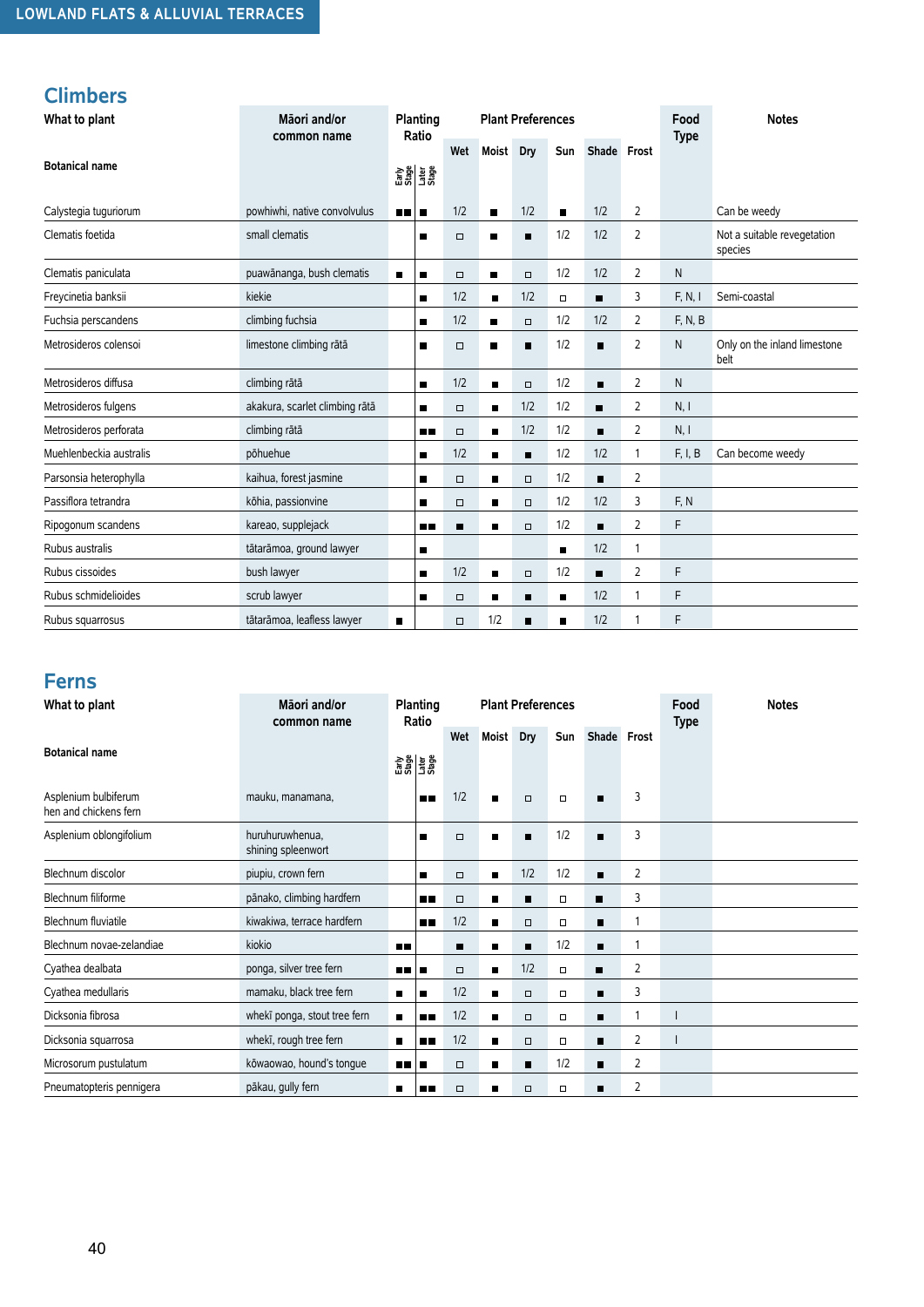## **Ground covers, grasses, sedges and rushes**

| What to plant               | Māori and/or<br>Planting<br><b>Plant Preferences</b><br>Ratio<br>common name |                |                 |                |                |                |                |                |                | Food<br><b>Type</b> | <b>Notes</b>                                           |
|-----------------------------|------------------------------------------------------------------------------|----------------|-----------------|----------------|----------------|----------------|----------------|----------------|----------------|---------------------|--------------------------------------------------------|
|                             |                                                                              |                |                 | Wet            | Moist Dry      |                | Sun            | Shade Frost    |                |                     |                                                        |
| <b>Botanical name</b>       |                                                                              |                | 8동생<br>대학<br>고등 |                |                |                |                |                |                |                     |                                                        |
| Acaena anserinifolia        | piripiri                                                                     | nп             | $\blacksquare$  | 1/2            | $\blacksquare$ | $\blacksquare$ | $\blacksquare$ | 1/2            | 1              |                     | Mainly riparian                                        |
| Anaphalioides bellidioides  | everlasting daisy                                                            | <b>HR</b>      | п               | $\Box$         | ٠              | п              | п              | 1/2            | 1              |                     | Mainly riparian                                        |
| Anemanthele lessoniana      | gossamer grass                                                               | ■■             | п               | $\Box$         | П              | $\blacksquare$ | п              | 1/2            | $\overline{2}$ |                     | Confined to alluvium and<br>limestone; nationally rare |
| Astelia fragrans            | kahakaha, forest lily                                                        |                | п.              | $\Box$         | $\blacksquare$ | $\Box$         | 1/2            | п              | 2              | F                   |                                                        |
| Carex cockayneana           |                                                                              | $\blacksquare$ | п               | $\Box$         | ■              | 1/2            | 1/2            | 1/2            | $\overline{2}$ | F                   |                                                        |
| Carex dissita               |                                                                              |                | п               | $\blacksquare$ | $\blacksquare$ | $\Box$         | 1/2            | 1/2            | 1              | F                   |                                                        |
| Carex flagellifera          | boot strap sedge                                                             | п              |                 | $\Box$         | $\blacksquare$ | 1/2            | п              | 1/2            | 1              | F                   |                                                        |
| Carex solandri              |                                                                              | $\blacksquare$ | п               | $\Box$         | $\blacksquare$ | 1/2            | 1/2            | 1/2            | 2              | F                   |                                                        |
| Centella uniflora           | centella                                                                     | $\blacksquare$ |                 | 1/2            | $\blacksquare$ | 1/2            | $\blacksquare$ | 1/2            | 2              |                     |                                                        |
| Chionochloa conspicua       | hunangāmoho,<br>streambank snowtussock                                       | $\blacksquare$ | п               | 1/2            | п              | $\Box$         | $\blacksquare$ | 1/2            | $\mathbf{1}$   |                     | Mainly riparian                                        |
| Cortaderia richardii        | South Island toetoe                                                          | <b>A 11</b>    | <b>H H</b>      | п              | П              | п              | п              | $\Box$         | $\mathbf{1}$   |                     | Mainly riparian                                        |
| Dianella nigra              | turutu, blueberry                                                            |                | $\blacksquare$  | $\Box$         | $\blacksquare$ | п              | $\blacksquare$ | 1/2            | 2              | F                   |                                                        |
| Gahnia pauciflora           | cutty sedge                                                                  | $\blacksquare$ |                 | $\Box$         | $\blacksquare$ | п              | п              | 1/2            | 3              | F                   |                                                        |
| Libertia mooreae            | mikoikoi, native iris                                                        | $\blacksquare$ | п               | $\Box$         | п              | П              | П              | 1/2            | 2              |                     |                                                        |
| Microlaena avenacea         | bush ricegrass                                                               |                | <b>HR</b>       | 1/2            | $\blacksquare$ | 1/2            | 1/2            | $\blacksquare$ | 1              |                     |                                                        |
| Microlaena polynoda         | bamboo ricegrass                                                             |                | п               | $\Box$         | п              | п              | 1/2            | 1/2            | 3              |                     |                                                        |
| Microlaena stipoides        | meadow ricegrass                                                             | $\blacksquare$ |                 | $\blacksquare$ | ■              | п              | п              | 1/2            | 2              |                     |                                                        |
| Phormium tenax              | harakeke, swamp flax                                                         | $\blacksquare$ | $\blacksquare$  | $\blacksquare$ | $\blacksquare$ | 1/2            | $\blacksquare$ | $\Box$         | 1              | N                   | Mainly riparian                                        |
| Pratia angulata             | pānakenake, pratia                                                           | п              |                 | 1/2            | $\blacksquare$ | $\Box$         | п              | $\Box$         | 1              | F                   | Mainly riparian                                        |
| Scutellaria novae-zelandiae | shovel mint                                                                  |                | . .             | $\Box$         | $\blacksquare$ | 1/2            | $\Box$         | п              | 2              |                     | Nationally rare                                        |
| Uncinia banksii             | hookgrass                                                                    |                | п               | $\Box$         | 1/2            | п              | 1/2            | 1/2            | 2              |                     |                                                        |
| Uncinia uncinata            | kamu, hookgrass                                                              | nп             | . .             | 1/2            | $\blacksquare$ | $\Box$         | 1/2            | ▬              | 1              |                     |                                                        |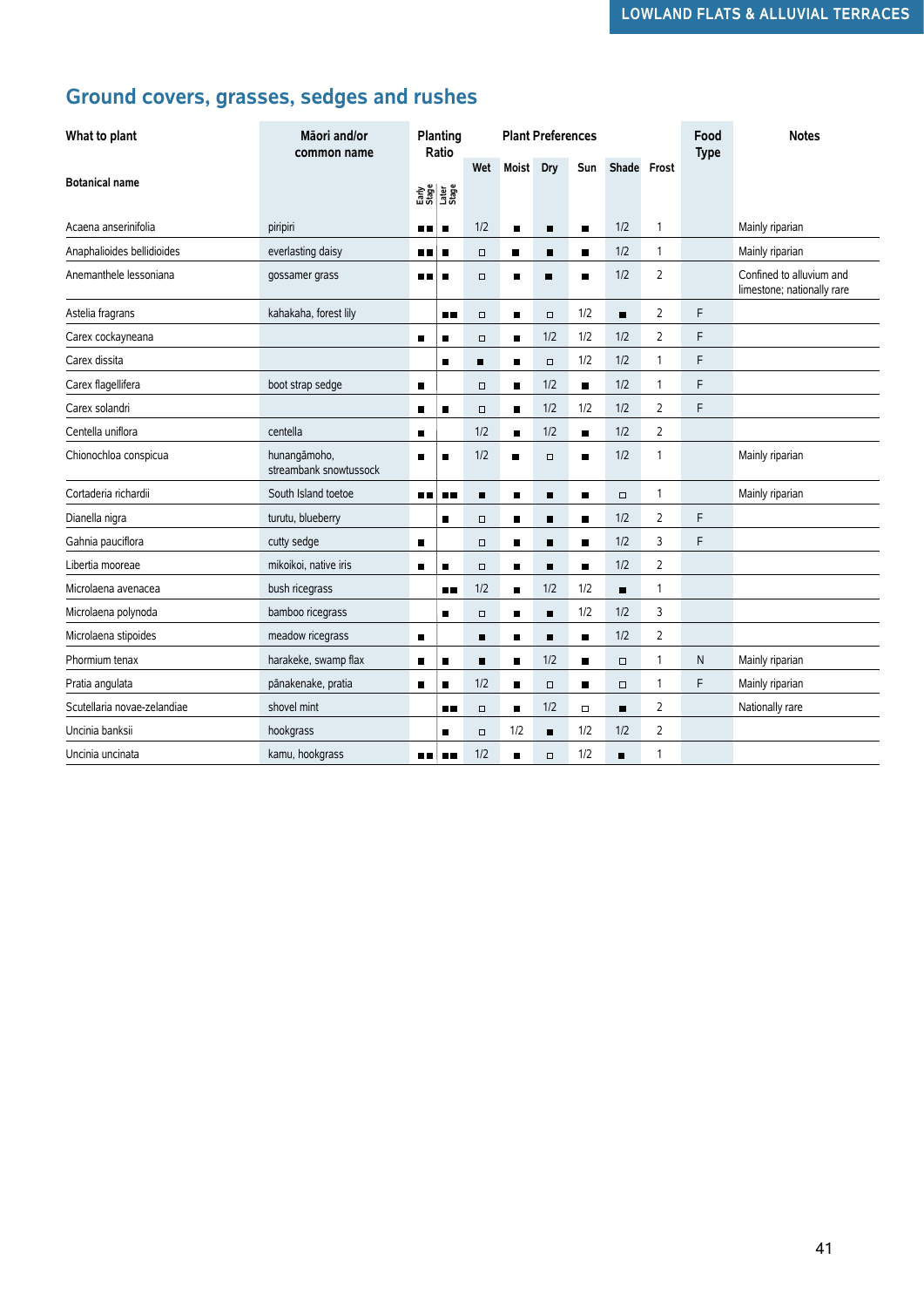# **Lowland hill country**



**PLANTING RATIO** relative proportions of plants  $\blacksquare$  = plant commonly

 $\blacksquare$  = plant less commonly

- 1= frost hardy
	- $2 =$  semi-frost hardy 3 = frost tender

 $\Box$  = intolerant of

**PLANT PREFERENCES**  $\blacksquare$  = prefers or tolerates

1/2 = prefers or tolerates some **BIRDS & LIZARDS TYPE OF FOOD PROVIDED FOR**  F = Fruit/seeds N = Nectar B = Buds/foliage I = Insects

#### **Trees**

| What to plant                     | Māori and/or<br>common name     | Planting<br>Ratio |                     |                |                | <b>Plant Preferences</b> |                |        |              | <b>Max</b><br><b>Heights</b> | Food<br><b>Type</b> | <b>Notes</b>                                 |
|-----------------------------------|---------------------------------|-------------------|---------------------|----------------|----------------|--------------------------|----------------|--------|--------------|------------------------------|---------------------|----------------------------------------------|
| <b>Botanical name</b>             |                                 |                   |                     | Wet            | Moist          | <b>Dry</b>               | Sun            |        | Shade Frost  |                              |                     |                                              |
|                                   |                                 |                   |                     |                |                |                          |                |        |              |                              |                     |                                              |
| Alectryon excelsus                | tītoki                          |                   | 함을 보급<br>도움 프랑<br>π | $\Box$         | п              | Ξ                        | $\Box$         | ٠      | 3            | 5m                           | F, I                |                                              |
| Aristotelia serrata               | makomako, wineberry             | $\blacksquare$    |                     | 1/2            | П              | 1/2                      | 1/2            | 1/2    | 2            | 10 <sub>m</sub>              | F, B, I             |                                              |
| Beilschmiedia tawa                | tawa                            |                   | П                   | $\Box$         | Π              | $\Box$                   | $\Box$         | п      | 3            | 20 <sub>m</sub>              |                     |                                              |
| Carpodetus serratus               | putaputāwētā, marble leaf       | П                 | П                   | п              | π              | $\Box$                   | п              | 1/2    | $\mathbf{1}$ | 10 <sub>m</sub>              | F, B, I             |                                              |
| Cordyline australis               | tī kouka, cabbage tree          | $\blacksquare$    |                     | $\blacksquare$ | Е              | π                        | $\blacksquare$ | $\Box$ | 1            | 12m                          | F, N, I             |                                              |
| Cordyline banksii                 | tī ngahere, forest cabbage tree | п                 |                     | п              | Г              | π                        | п              | 1/2    | 2            | 4m                           | F, N                |                                              |
| Dacrydium cupressinum             | rimu, red pine                  |                   | ∎∎                  | $\blacksquare$ | $\blacksquare$ | 1/2                      | 1/2            | 1/2    | 1            | 35m                          | F, I                |                                              |
| Dodonaea viscosa                  | akeake                          | n n               | $\blacksquare$      | $\Box$         | $\blacksquare$ | Ξ                        | $\blacksquare$ | $\Box$ | 2            | 7m                           | L                   |                                              |
| Elaeocarpus dentatus              | hīnau                           | п                 | ∎∎                  |                | п              | 1/2                      | 1/2            | 1/2    | 2            | 18 <sub>m</sub>              | F, I                |                                              |
| Elaeocarpus hookerianus           | pōkākā                          | п                 | ■                   | $\blacksquare$ | $\blacksquare$ | $\Box$                   | 1/2            | 1/2    | 1            | 12m                          | F, I                |                                              |
| Fuchsia excorticata               | kōtukutuku, tree fuchsia        |                   | 8 B                 | 1/2            | $\blacksquare$ | $\Box$                   | 1/2            | п      | 2            | 10 <sub>m</sub>              | F, N, B,            |                                              |
| Griselinia littoralis             | papauma, broadleaf              | П                 | ■                   | $\Box$         | $\blacksquare$ | π                        | $\blacksquare$ | п      | 1            | 15 <sub>m</sub>              | F, B, N,            |                                              |
| Griselinia lucida                 | puka                            |                   | $\blacksquare$      | $\Box$         | п              | π                        | ■              | 1/2    | 3            | 8m                           | F, B, N,            |                                              |
| Hedycarya arborea                 | porokaiwhiri, pigeonwood        |                   | 88.                 | 1/2            | $\blacksquare$ | 1/2                      | $\Box$         | п      | 3            | 12m                          | F, I                |                                              |
| Kunzea ericoides                  | kānuka                          | <b>HD</b>         | $\blacksquare$      | $\Box$         | 1/2            | π                        | ■              | $\Box$ | $\mathbf{1}$ | 15 <sub>m</sub>              | N, I                |                                              |
| Leptospermum scoparium            | mānuka, teatree                 | п                 |                     | ٠              | п              | Ξ                        | п              | $\Box$ | $\mathbf{1}$ | 8m                           | N, I                |                                              |
| Lophomyrtus bullata               | ramarama                        |                   | п                   | Ξ              | $\blacksquare$ |                          | 1/2            | п      | 2            | 5m                           | N, F                |                                              |
| Macropiper excelsum               | kawakawa                        |                   | 8 E                 | $\Box$         | п              | Ξ                        | 1/2            | п      | 3            | 6m                           | F, I, B             | Semi-coastal                                 |
| Melicytus lanceolatus             | māhoe wao                       | П                 | п                   | $\Box$         | $\blacksquare$ | $\Box$                   | 1/2            | п      | 2            | 6m                           | F, I, B             |                                              |
| Melicytus ramiflorus              | māhoe, whiteywood               | п                 | 8 E                 | $\Box$         | 1/2            | $\Box$                   | 1/2            | П      | 2            | 10 <sub>m</sub>              | N, B, I             |                                              |
| Myoporum laetum                   | ngaio                           | п                 | п                   | $\Box$         | $\blacksquare$ | п                        | п              | $\Box$ | 3            | 10 <sub>m</sub>              | F, N                | Semi-coastal                                 |
| Myrsine australis                 | māpou                           | п                 | ■                   | $\Box$         | п              | $\blacksquare$           | п              | 1/2    | $\mathbf{1}$ | 8m                           | F, I                | Slow growing                                 |
| Nestegis cunninghamii             | black maire                     |                   | ■                   | $\Box$         | П              | $\Box$                   | $\Box$         | ■      | 2            | 20 <sub>m</sub>              | F, I                |                                              |
| Nestegis lanceolata               | white maire                     |                   | п                   | 1/2            | п              | 1/2                      | $\Box$         | п      | 2            | 15 <sub>m</sub>              | F, I                |                                              |
| Nothofagus fusca                  | red beech, tawhairaunui         | П                 | $\blacksquare$      | $\Box$         | П              | $\Box$                   | 1/2            | 1/2    | $\mathbf{1}$ | 30 <sub>m</sub>              | F, N, I             |                                              |
| Nothofagus menziesii              | tawhai, silver beech            | п                 | ■■                  | $\blacksquare$ | П              | Ξ                        | 1/2            | 1/2    | $\mathbf{1}$ | 30 <sub>m</sub>              | F, I                |                                              |
| Nothofagus solandri var. solandri | tawhairauriki, black beech      | п                 | $\blacksquare$      | $\Box$         | $\blacksquare$ | Ξ                        | $\blacksquare$ | 1/2    | 1            | 25m                          | F, N, I             |                                              |
| Nothofagus truncata               | hututawai, hard beech           | п                 | ∎∎                  | $\Box$         | 1/2            | п                        | п              | 1/2    | 2            | 30 <sub>m</sub>              | F, N, I             |                                              |
| Olearia paniculata                | akiraho, golden akeake          | ■■                |                     | $\Box$         | $\Box$         | п                        | п              | $\Box$ | 2            | 6m                           |                     | Mainly riparian - dry<br>and rock substrates |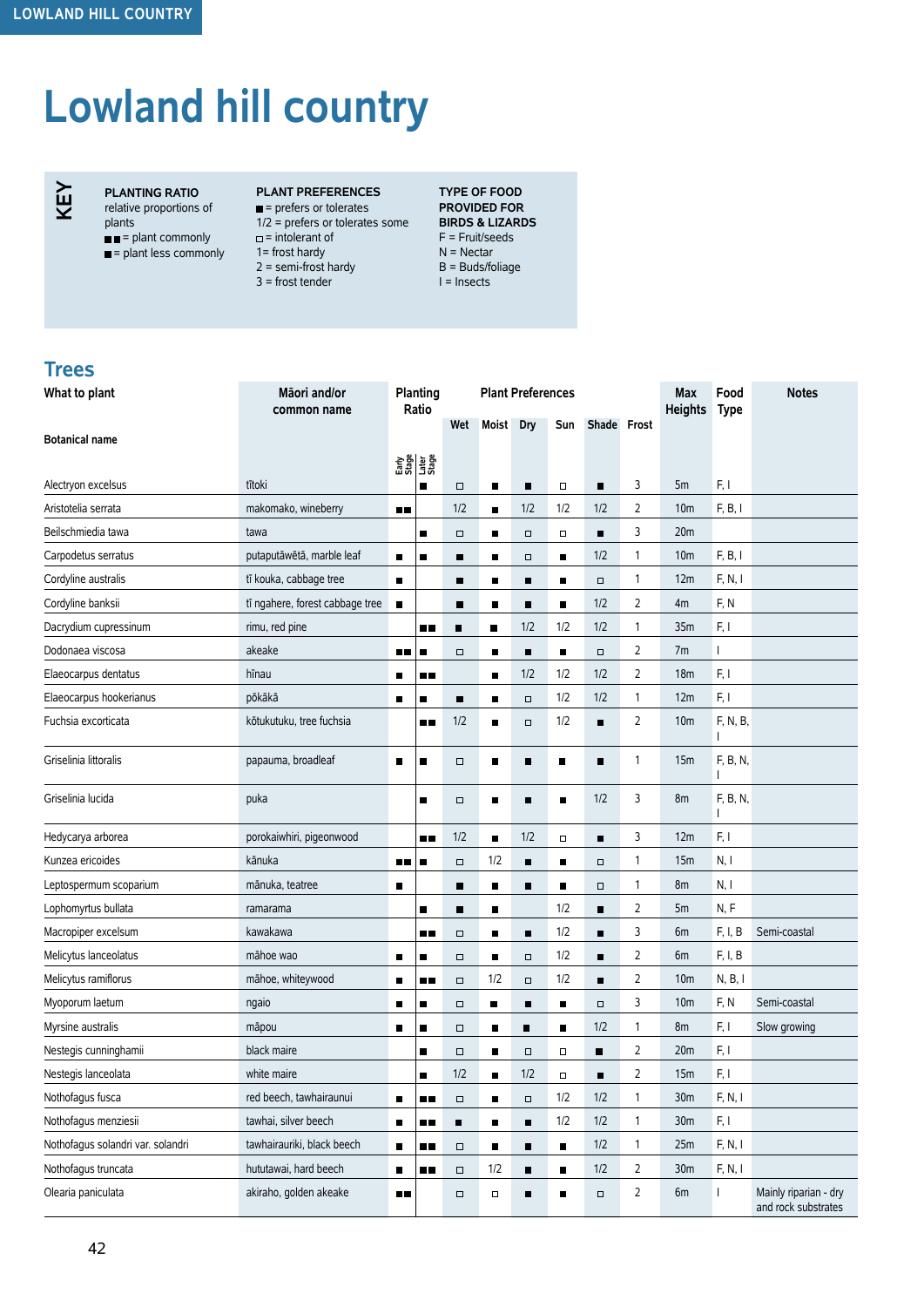| Olearia rani                | heketara                  |           | п              | $\Box$ | п              | п              | 1/2            | 1/2 | 2              | 7 <sub>m</sub>  |               |                                                          |
|-----------------------------|---------------------------|-----------|----------------|--------|----------------|----------------|----------------|-----|----------------|-----------------|---------------|----------------------------------------------------------|
| Pennantia corymbosa         | kaikōmako                 | П         | п              | п      | П              | п              |                | п   | 1              | 12m             | F. N. I.<br>B | Slow growing                                             |
| Phyllocladus aff. alpinus   | forest toatoa             |           | п              | п      |                | $\Box$         | 1/2            | п   | 1              | 15m             |               |                                                          |
| Phyllocladus trichomanoides | tānekaha                  | п         | п              | $\Box$ | п              | п              | $\blacksquare$ | 1/2 | 2              | 20 <sub>m</sub> |               |                                                          |
| Pittosporum eugenioides     | tarata, lemonwood         | пп        | п              | 1/2    | $\blacksquare$ | п              | п              | 1/2 | 1              | 12m             | F, I          |                                                          |
| Pittosporum tenuifolium     | kōhūhū, black matipo      | m m       | п              | $\Box$ | $\blacksquare$ | п              | п              | 1/2 | 1              | 9m              | F, I, B       |                                                          |
| Podocarpus hallii           | thin-barked tōtara        | П         | п п            | $\Box$ | п              | п              | п              | 1/2 | 1              | 20 <sub>m</sub> |               |                                                          |
| Prumnopitys ferruginea      | miro                      |           | п              | 1/2    | $\blacksquare$ | $\Box$         | 1/2            | 1/2 | 1              | 25m             | F, I          |                                                          |
| Prumnopitys taxifolia       | mataī, black pine         | п         | . .            | $\Box$ | п              | п              | п              | 1/2 | 1              | 25m             | F, I          |                                                          |
| Pseudopanax arboreus        | whauwhaupaku, five-finger | . .       | г              | $\Box$ | $\blacksquare$ | 1/2            | 1/2            | 1/2 | 2              | 8m              | F, N, I,<br>B |                                                          |
| Pseudopanax crassifolius    | horoeka. lancewood        | <b>HR</b> | п.             | 1/2    | $\blacksquare$ | п              | п              | П   | 1              | 10 <sub>m</sub> | F, N, I       |                                                          |
| Pseudopanax macintyrei      | limestone five-finger     |           | п              | $\Box$ | г              | п              |                | п   | $\overline{2}$ | 5m              | F, N, I       | Only on the inland<br>limestone belt                     |
| Rhopalostylis sapida        | nīkau                     |           | п              | 1/2    | $\blacksquare$ | $\Box$         | $\Box$         | п   | 3              | 10 <sub>m</sub> | F, N, I       |                                                          |
| Schefflera digitata         | patē, seven finger        |           | п              | 1/2    |                | $\Box$         | 1/2            | п   | 2              | 8m              |               |                                                          |
| Sophora longicarinata       | limestone kōwhai          | П         | п              | $\Box$ | 1/2            | $\blacksquare$ | п              | 1/2 | 2              | 10 <sub>m</sub> | N, I, B       | Only on the inland<br>limestone belt:<br>nationally rare |
| Weinmannia racemosa         | kamahi                    |           | $\blacksquare$ | 1/2    | п              | 1/2            | 1/2            | 1/2 | 1              | 10 <sub>m</sub> | N, I          |                                                          |

#### **Shrubs**

\* indicates those that can become small trees, 5-8m

| What to plant                              | Māori and/or<br>common name        |            | Planting<br>Ratio |                | <b>Plant Preferences</b> |                |                |                |                |                |      |                                                            | Food<br><b>Type</b> | <b>Notes</b> |
|--------------------------------------------|------------------------------------|------------|-------------------|----------------|--------------------------|----------------|----------------|----------------|----------------|----------------|------|------------------------------------------------------------|---------------------|--------------|
|                                            |                                    |            |                   | Wet            | Moist Dry                |                | Sun            | Shade Frost    |                | <b>Heights</b> |      |                                                            |                     |              |
| <b>Botanical name</b>                      |                                    |            | 함을 보기<br>이 사람     |                |                          |                |                |                |                |                |      |                                                            |                     |              |
| Alepis flavida                             | vellow mistletoe                   |            | п.                |                |                          |                | п              | 1/2            | $\overline{2}$ |                | F, N | Not a suitable<br>revegetation species;<br>nationally rare |                     |              |
| Brachyglottis repanda                      | rangiora                           | ш          |                   | $\Box$         | $\blacksquare$           | п              | 1/2            | п              | 3              | $\pmb{\ast}$   |      | Not a suitable<br>revegetation species                     |                     |              |
| Coprosma areolata                          | thin-leaved coprosma               | <b>A 8</b> | $\blacksquare$    | $\Box$         | $\blacksquare$           | 1/2            | 1/2            | 1/2            | 2              | $*5m$          | F, B |                                                            |                     |              |
| Coprosma crassifolia                       | thick leaved coprosma              | m m        | п                 | $\Box$         | 1/2                      | п              | $\blacksquare$ | 1/2            | $\mathbf{1}$   | $\ast$         | F, N |                                                            |                     |              |
| Coprosma foetidissima                      | hūpiro, stinking coprosma          |            | Œ                 | $\blacksquare$ | $\blacksquare$           | $\Box$         | 1/2            | $\blacksquare$ | $\mathbf{1}$   | $\pmb{\ast}$   | F    |                                                            |                     |              |
| Coprosma grandifolia                       | raurēkau                           |            | <b>HD</b>         | 1/2            | $\blacksquare$           | $\Box$         | 1/2            | $\blacksquare$ | 3              | $*6m$          | F, B |                                                            |                     |              |
| Coprosma linariifolia                      | yellow-wood                        |            | <b>HR</b>         | $\Box$         | $\blacksquare$           | 1/2            | $\blacksquare$ | п              | 2              | $\ast$         | F, I | Mainly riparian                                            |                     |              |
| Coprosma lucida                            | shining karamū                     | m m        | $\blacksquare$    | $\Box$         | п                        | п              | $\blacksquare$ | 1/2            | 2              | $\pmb{\ast}$   | F    |                                                            |                     |              |
| Coprosma microcarpa                        | beech coprosma                     |            | 88                | $\Box$         | $\blacksquare$           | 1/2            | $\Box$         | $\blacksquare$ | 1              |                | F    |                                                            |                     |              |
| Coprosma rhamnoides                        | scrub coprosma                     |            | п.                | $\Box$         | 1/2                      | п              | $\blacksquare$ | 1/2            | $\mathbf{1}$   |                | F, I |                                                            |                     |              |
| Coprosma robusta                           | karamū                             | <b>HI</b>  | п                 | 1/2            | П                        | π              | п              | 1/2            | 2              |                | F    |                                                            |                     |              |
| Coprosma aff. parviflora (=C. "tayloriae") |                                    | п          | п                 | $\blacksquare$ | п                        | п              | п              | 1/2            | $\mathbf{1}$   | $\ast$         | F    |                                                            |                     |              |
| Coriaria arborea                           | tutu                               | п п        |                   | 1/2            | п                        | п              | $\blacksquare$ | $\Box$         | 2              | $\pmb{\ast}$   | F    |                                                            |                     |              |
| Discaria toumatou                          | tūmatakuru.<br>prostrate matagouri | <b>BB</b>  |                   | $\Box$         | $\Box$                   | п              | п              | $\Box$         | 1              |                | F, I |                                                            |                     |              |
| Dracophyllum filifolium                    | inaka                              | п п        |                   | $\Box$         | 1/2                      | $\blacksquare$ | 1/2            | 1/2            | $\overline{2}$ |                |      |                                                            |                     |              |
| Gaultheria antipoda                        | false beech                        | <b>DIE</b> | $\blacksquare$    | $\Box$         | 1/2                      | П              | $\blacksquare$ | 1/2            | 1              |                | F    |                                                            |                     |              |
| Geniostoma ligustrifolium                  | hangehange                         |            | 88 M              | $\Box$         | $\blacksquare$           | 1/2            | 1/2            | $\blacksquare$ | 3              |                | N    |                                                            |                     |              |
| Hebe divaricata                            | hebe                               | п.         | $\blacksquare$    | $\Box$         | 1/2                      | $\blacksquare$ | $\blacksquare$ | 1/2            | 2              |                |      | Mainly riparian                                            |                     |              |
| Hebe gracillima                            |                                    | п п        |                   | 1/2            | 1/2                      | 1/2            |                |                | $\mathbf{1}$   |                |      |                                                            |                     |              |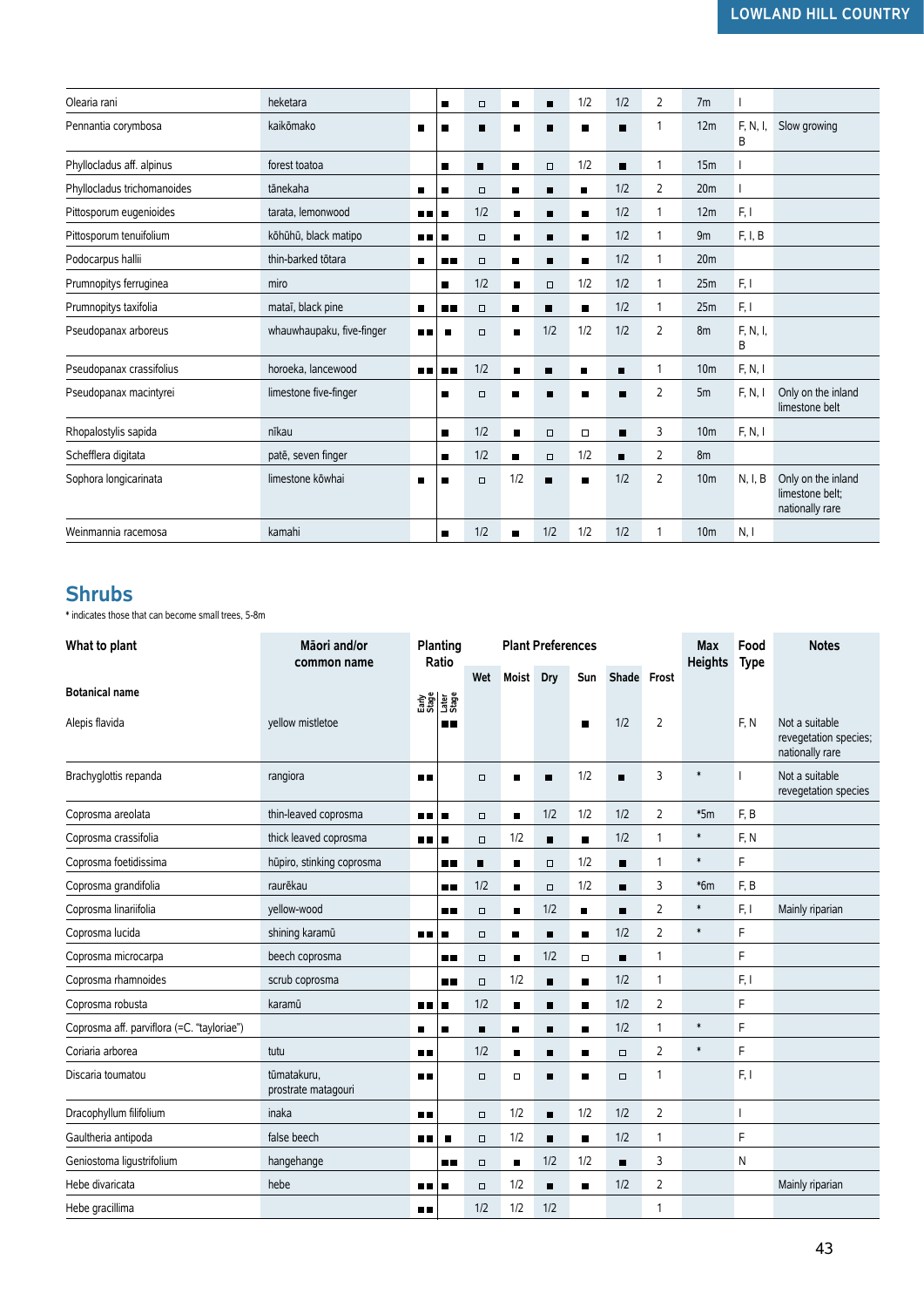| Hebe stricta var. atkinsonii           | koromiko                                 | n n            |                |        | 1/2            | 1/2            | 1/2            | п      | $\overline{2}$ |        |      |                                                             |
|----------------------------------------|------------------------------------------|----------------|----------------|--------|----------------|----------------|----------------|--------|----------------|--------|------|-------------------------------------------------------------|
| Hebe vernicosa                         |                                          |                | п п            | $\Box$ | 1/2            | п              | 1/2            | 1/2    | 2              |        |      |                                                             |
| Helichrysum lanceolatum                | niniao                                   |                |                | $\Box$ | 1/2            | п              | п              | 1/2    | $\overline{2}$ |        |      | Mainly riparian                                             |
| Ileostylus micranthus                  | small-flowered mistletoe                 |                | $\blacksquare$ |        |                |                | п              | 1/2    | 2              |        | F.B  | Not a suitable<br>revegetation species;<br>nationally rare  |
| Leptecophylla juniperina (=Cyathodes)  | prickly mingimingi                       | $\blacksquare$ | . .            | $\Box$ | 1/2            | $\blacksquare$ | $\blacksquare$ | 1/2    | 1              |        | F    |                                                             |
| Leucopogon fasciculatus                | mingimingi                               | п              | п п            | $\Box$ | п              | п              | 1/2            | 1/2    | 1              |        | F, I |                                                             |
| Melicope simplex                       | poataniwha                               | п              |                | $\Box$ | $\blacksquare$ | $\blacksquare$ | п              | 1/2    | 2              | $*8m$  | I, N |                                                             |
| Melicytus aff. alpinus (=M. "Waipapa") | lowland porcupine shrub                  | $\blacksquare$ |                | $\Box$ | 1/2            | п              | $\blacksquare$ | 1/2    | $\mathbf{1}$   |        | F, N |                                                             |
| Melicytus obovatus                     | limestone māhoe                          | $\blacksquare$ |                | $\Box$ | $\Box$         | п              | $\blacksquare$ | 1/2    | 3              | $\ast$ | F    | Only on the inland<br>limestone belt                        |
| Ozothamnus leptophyllus (=Cassinia)    | tauhinu                                  | m m            |                | $\Box$ | 1/2            | $\blacksquare$ | $\blacksquare$ | $\Box$ | 1              |        |      |                                                             |
| Peraxilla colensoi                     | pirita, scarlet-flowered mistletoe       |                | $\blacksquare$ |        |                |                | $\blacksquare$ | 1/2    | $\overline{2}$ |        | F. N | Not a suitable<br>revegetation species;<br>nationally rare  |
| Peraxilla tetrapetala                  | pikirangi,<br>scarlet-flowered mistletoe |                | п              |        |                |                | $\blacksquare$ | 1/2    | 1              |        | F. N |                                                             |
| Pseudowintera axillaris                | lowland horopito                         |                | $\blacksquare$ | 1/2    | $\blacksquare$ | $\Box$         | $\Box$         | п      | 3              | $\ast$ | F    |                                                             |
| Raukaua anomalus                       | raukawa                                  |                |                | 1/2    | $\blacksquare$ | 1/2            | 1/2            | п      | 1              |        | F. N |                                                             |
| Tupeia antarctica                      | tāpia, white mistletoe                   | П              |                |        |                |                | п              | 1/2    | 2              |        |      | Not a suitable<br>revegetation species;<br>locally extinct? |

#### **Climbers**

| --------                |                                |   |                              |        |                |                          |                |                |   |                     |                                      |
|-------------------------|--------------------------------|---|------------------------------|--------|----------------|--------------------------|----------------|----------------|---|---------------------|--------------------------------------|
| What to plant           | Māori and/or<br>common name    |   | Planting<br>Ratio            |        |                | <b>Plant Preferences</b> |                |                |   | Food<br><b>Type</b> | <b>Notes</b>                         |
| <b>Botanical name</b>   |                                |   | emes<br>1988<br>Esta<br>1988 | Wet    | <b>Moist</b>   | Dry                      | Sun            | Shade Frost    |   |                     |                                      |
| Calystegia tuguriorum   | powhiwhi, native convolvulus   |   | <b>R R</b>                   | 1/2    | $\blacksquare$ | 1/2                      | $\blacksquare$ | 1/2            | 2 |                     | Can be weedy                         |
| Clematis paniculata     | puawānanga, bush clematis      | п | п                            | $\Box$ | п              | $\Box$                   | 1/2            | 1/2            | 2 | N                   |                                      |
| Freycinetia banksii     | kiekie                         |   | n n                          | 1/2    | п              | 1/2                      | $\Box$         | п              | 3 | F, N, I             | Semi-coastal                         |
| Metrosideros colensoi   | limestone climbing rātā        |   | п                            | $\Box$ | п              | п                        | 1/2            | п              | 2 | N                   | Only on the inland limestone<br>belt |
| Metrosideros diffusa    | climbing rātā                  |   | П                            | 1/2    | $\blacksquare$ | $\Box$                   | 1/2            | п              | 2 | N                   |                                      |
| Metrosideros fulgens    | akakura, scarlet climbing rātā |   | n n                          | $\Box$ | $\blacksquare$ | 1/2                      | 1/2            | п              | 2 | N, I                |                                      |
| Metrosideros perforata  | climbing rātā                  |   | п                            | $\Box$ | п              | 1/2                      | 1/2            |                | 2 | N, I                |                                      |
| Muehlenbeckia australis | põhuehue                       | п | П                            | 1/2    | $\blacksquare$ | п                        | 1/2            | 1/2            |   | F, I, B             | Can become weedy                     |
| Parsonsia heterophylla  | kaihua, forest jasmine         | п | п                            | $\Box$ | г              | $\Box$                   | 1/2            | $\blacksquare$ | 2 |                     |                                      |
| Parsonsia capsularis    | kaiwhiria, scrub jasmine       | п | п                            | $\Box$ | $\blacksquare$ | п                        | $\blacksquare$ | 1/2            |   |                     |                                      |
| Ripogonum scandens      | kareao, supplejack             |   | 88                           | п      | ■              | $\Box$                   | 1/2            | п              | 2 | F                   |                                      |
| Rubus cissoides         | tātarāmoa, bush lawyer         | H | П                            | $\Box$ | $\blacksquare$ | 1/2                      | 1/2            | 1/2            | 2 | F                   |                                      |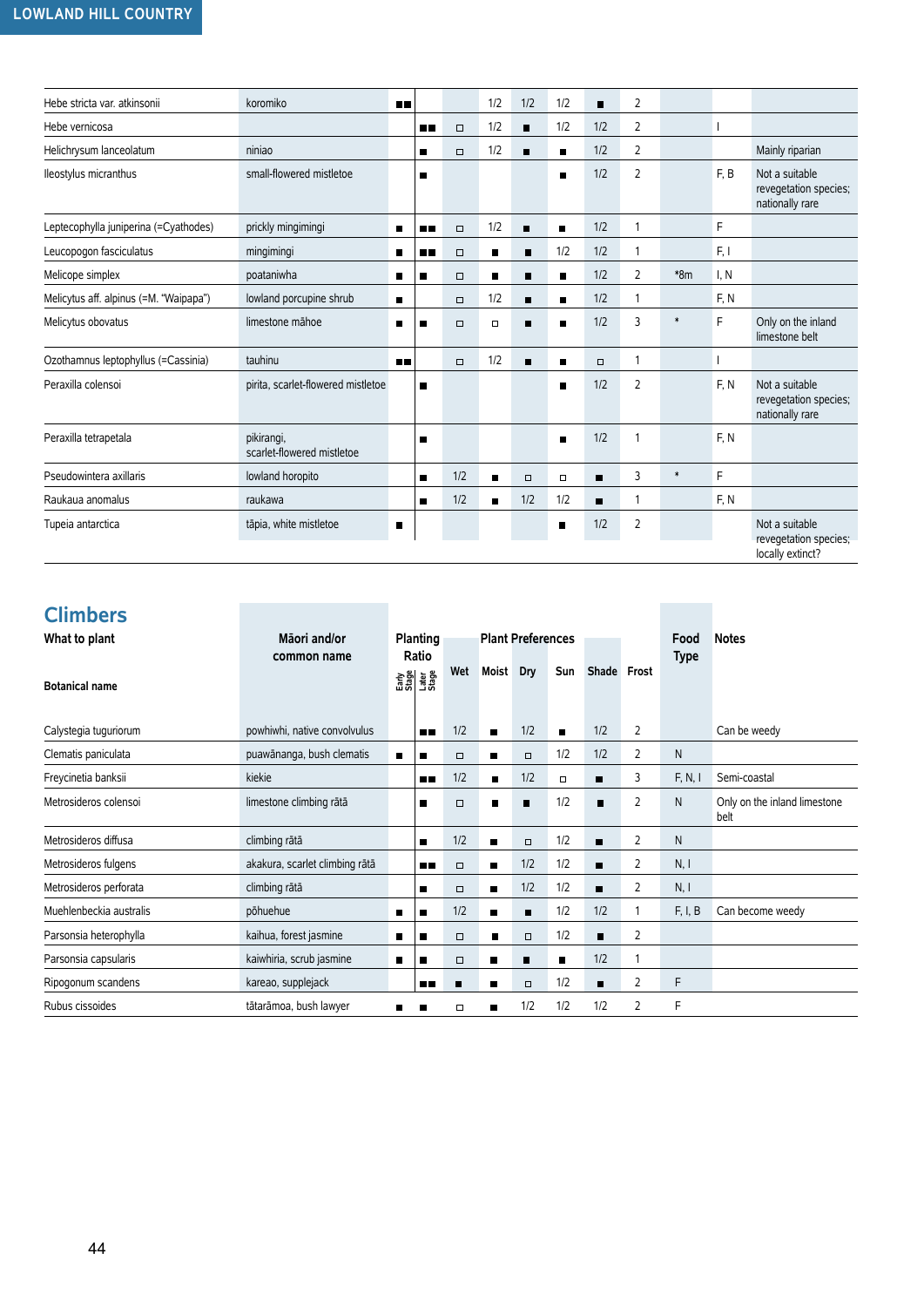| <b>Ferns</b>             |                                       |            |                              |        |                |                          |        |                |                |      |              |             |  |             |  |
|--------------------------|---------------------------------------|------------|------------------------------|--------|----------------|--------------------------|--------|----------------|----------------|------|--------------|-------------|--|-------------|--|
| What to plant            | Māori and/or                          |            | Planting                     |        |                | <b>Plant Preferences</b> |        |                |                | Food | <b>Notes</b> |             |  |             |  |
|                          | common name                           |            | Ratio                        |        |                |                          | Wet    |                | <b>Moist</b>   | Dry  | Sun          | Shade Frost |  | <b>Type</b> |  |
| <b>Botanical name</b>    |                                       |            | 8월 15일<br>15월 15일<br>15월 15일 |        |                |                          |        |                |                |      |              |             |  |             |  |
| Asplenium gracillimum    | manamana, hen & chicken               |            | п.                           | $\Box$ | $\blacksquare$ | 1/2                      |        | п              | 3              |      |              |             |  |             |  |
| Asplenium oblongifolium  | huruhuruwhenua,<br>shining spleenwort |            |                              |        | п              | п                        | 1/2    | п              | 3              |      |              |             |  |             |  |
| Blechnum discolor        | piupiu, crown fern                    |            | п.                           | $\Box$ | $\blacksquare$ | 1/2                      | 1/2    | п              | 2              |      |              |             |  |             |  |
| Blechnum novae-zelandiae | kiokio                                | <b>ALC</b> |                              |        | $\blacksquare$ | п                        | 1/2    | п              |                |      |              |             |  |             |  |
| Blechnum procerum        | beech kiokio                          |            | . .                          | $\Box$ | П              | 1/2                      | 1/2    | $\blacksquare$ | $\overline{2}$ |      |              |             |  |             |  |
| Cyathea dealbata         | ponga, silver tree fern               | n n l      | <b>FR</b>                    | $\Box$ | $\blacksquare$ | 1/2                      | $\Box$ | $\blacksquare$ | $\overline{2}$ |      |              |             |  |             |  |
| Cyathea medullaris       | mamaku, black tree fern               | n n        |                              | 1/2    | п              | $\Box$                   | $\Box$ | п              | 3              |      |              |             |  |             |  |
| Cyathea smithii          | katote, soft treefern                 |            | п                            | 1/2    | п              | $\Box$                   | $\Box$ | $\blacksquare$ | $\overline{2}$ |      |              |             |  |             |  |
| Dicksonia squarrosa      | whekī, rough tree fern                |            | п                            | 1/2    | п              | $\Box$                   | $\Box$ | $\blacksquare$ | 2              |      |              |             |  |             |  |
| Microsorum pustulatum    | kowaowao, hound's tonque              |            | п                            | 1/2    | п              | $\Box$                   | $\Box$ | п              | $\overline{2}$ |      |              |             |  |             |  |

## **Ground covers, grasses, sedges and rushes**

| סוווסוו וסטוווסיט                         |                                       |                | 8월 물을<br>조금 물을                  |        |                |                          |                |                |                |                     |                                                        |
|-------------------------------------------|---------------------------------------|----------------|---------------------------------|--------|----------------|--------------------------|----------------|----------------|----------------|---------------------|--------------------------------------------------------|
| Asplenium gracillimum                     | manamana, hen & chicken               |                | <b>HR</b>                       | $\Box$ | п              | 1/2                      |                | $\blacksquare$ | 3              |                     |                                                        |
| Asplenium oblongifolium                   | huruhuruwhenua.<br>shining spleenwort |                | п                               |        | П              | п                        | 1/2            | $\blacksquare$ | 3              |                     |                                                        |
| Blechnum discolor                         | piupiu, crown fern                    |                | п.                              | $\Box$ | $\blacksquare$ | 1/2                      | 1/2            | п              | $\overline{2}$ |                     |                                                        |
| Blechnum novae-zelandiae                  | kiokio                                | ш              |                                 | п      | п              | п                        | 1/2            | п              | 1              |                     |                                                        |
| Blechnum procerum                         | beech kiokio                          |                | п п                             | $\Box$ | П              | 1/2                      | 1/2            | п              | 2              |                     |                                                        |
| Cyathea dealbata                          | ponga, silver tree fern               | $\blacksquare$ | <b>HD</b>                       | $\Box$ | $\blacksquare$ | 1/2                      | $\Box$         | $\blacksquare$ | 2              |                     |                                                        |
| Cyathea medullaris                        | mamaku, black tree fern               | . .            | п                               | 1/2    | п              | $\Box$                   | $\Box$         | п              | 3              |                     |                                                        |
| Cyathea smithii                           | katote, soft treefern                 |                | п                               | 1/2    | П              | $\Box$                   | $\Box$         | п              | 2              |                     |                                                        |
| Dicksonia squarrosa                       | whekī, rough tree fern                |                | $\blacksquare$                  | 1/2    | $\blacksquare$ | $\Box$                   | $\Box$         | $\blacksquare$ | 2              |                     |                                                        |
| Microsorum pustulatum                     | kowaowao, hound's tonque              |                | $\blacksquare$                  | 1/2    | п              | $\Box$                   | $\Box$         | $\blacksquare$ | 2              |                     |                                                        |
| Ground covers, grasses, sedges and rushes |                                       |                |                                 |        |                |                          |                |                |                |                     |                                                        |
| What to plant                             | Māori and/or<br>common name           |                | Planting<br>Ratio               |        |                | <b>Plant Preferences</b> |                |                |                | Food<br><b>Type</b> | <b>Notes</b>                                           |
| <b>Botanical name</b>                     |                                       |                |                                 | Wet    | Moist Dry      |                          | Sun            | Shade Frost    |                |                     |                                                        |
| Anemanthele lessoniana                    | gossamer grass                        |                | Angel<br>E31<br>E31<br>E31<br>п | $\Box$ | П              | п                        | п              | 1/2            | $\overline{2}$ |                     | Confined to alluvium and<br>limestone; nationally rare |
| Astelia fragrans                          | kahakaha, forest lily                 |                | п                               | $\Box$ | П              | $\Box$                   | 1/2            | $\blacksquare$ | 2              | F                   |                                                        |
| Dianella nigra                            | turutu, blueberry                     |                | п                               | $\Box$ | п              | ■                        | П              | 1/2            | 2              | F                   |                                                        |
| Gahnia pauciflora                         | cutty sedge                           |                | ٠                               | $\Box$ | п              | п                        | п              | 1/2            | 3              | F                   |                                                        |
| Libertia ixioides                         | mikoikoi, native iris                 | ■              | п                               | $\Box$ | $\blacksquare$ | $\blacksquare$           | $\blacksquare$ | 1/2            | 2              |                     |                                                        |
| Microlaena avenacea                       | bush ricegrass                        |                | $\blacksquare$                  | 1/2    | п              | 1/2                      | 1/2            | $\blacksquare$ | $\mathbf{1}$   |                     |                                                        |
| Phormium cookianum                        | wharariki, coastal flax               | $\blacksquare$ |                                 | $\Box$ | п              | п                        | $\blacksquare$ | $\Box$         | 1              | N                   |                                                        |
| Uncinia banksii                           | hookgrass                             |                | п                               | $\Box$ | 1/2            | π                        | 1/2            | 1/2            | 2              |                     |                                                        |
| Unicinia unicinata                        | kamu, hookgrass                       | $\blacksquare$ | пπ                              | 1/2    | П              | $\Box$                   | 1/2            | п              | 1              |                     |                                                        |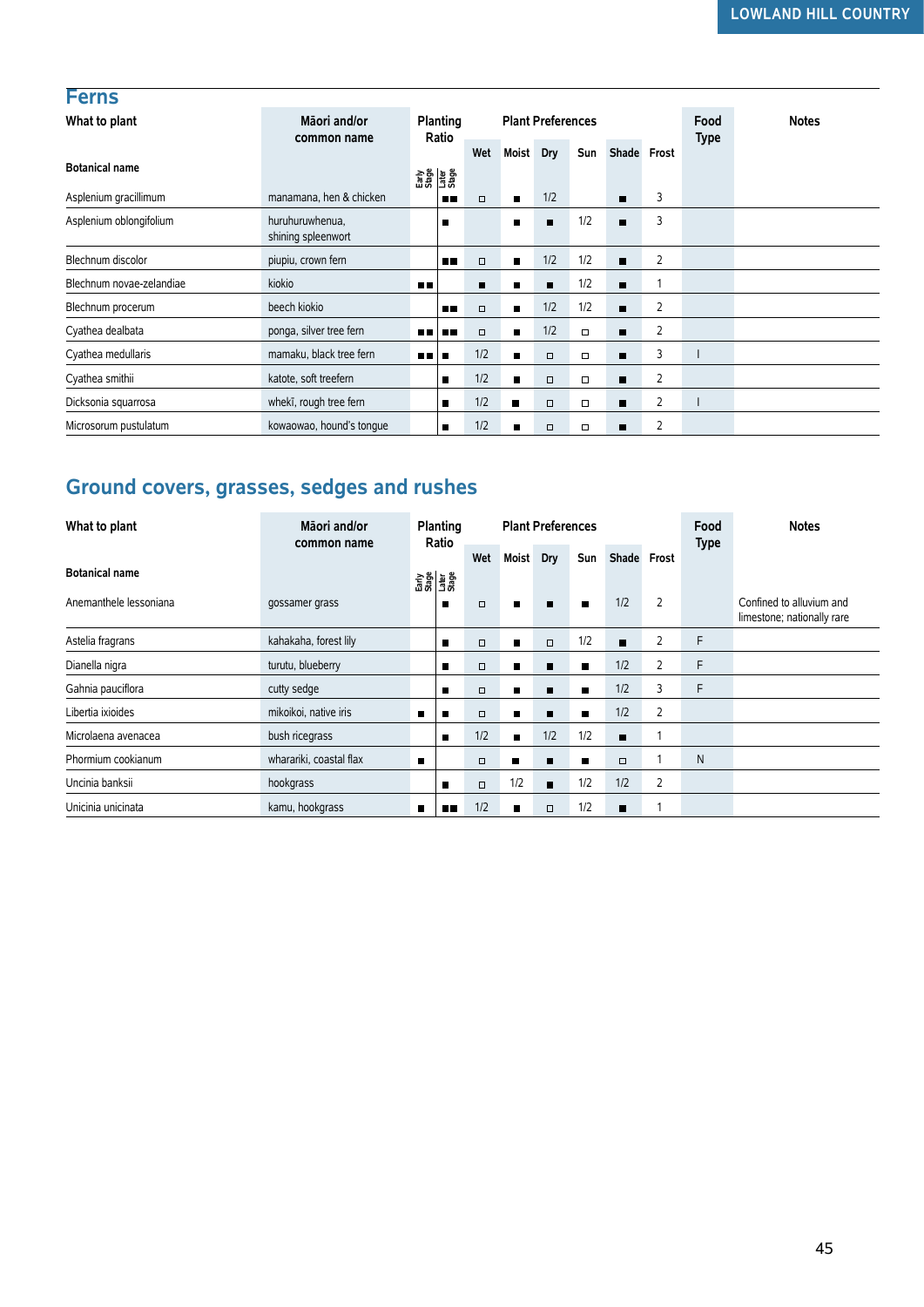## **Loss of lowland native forest in Nelson**



Legend

**Cleared lowland forest**

**Protected lowland forest**



**Non-forested ecosystems (alpine, wetland, dune, riverbed, cliff and ultramafic vegetation)**



**Cleared upland forest**

**Protected upland forest**

**Unprotected upland forest**

**\* Since map was drafted some of these areas have become protected through covenants.**

**Shannel Courtney, 1989**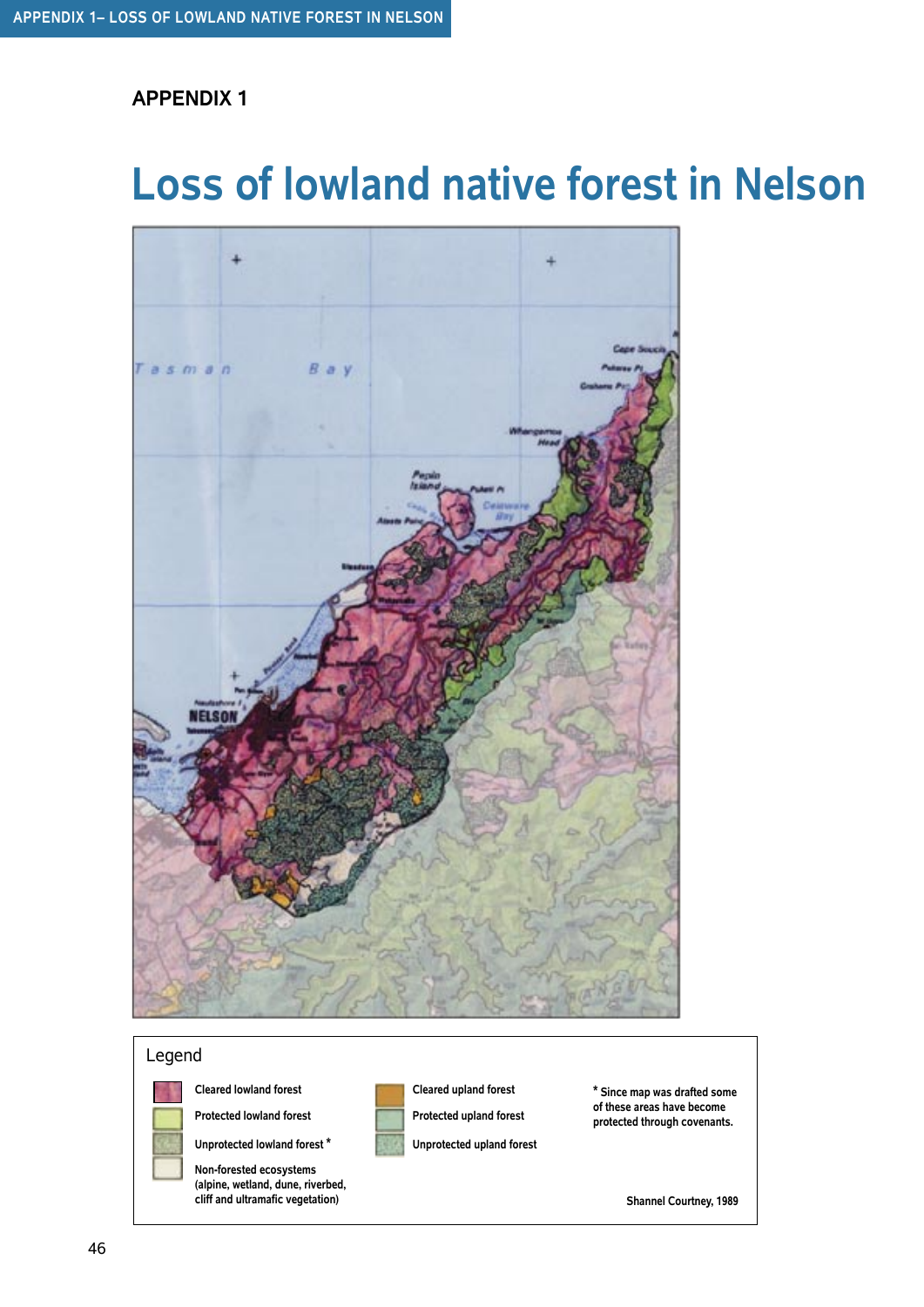## **Fire resistant native plants**

The following plants are relatively fire resistant and can be used as a buffer between likely sources of fire and a forest remnant:

raurëkau (*Coprosma grandifolia*) tree ferns (*Dicksonia* and *Cyathea* species) mähoe (*Melicytus ramiflorus*) taupata (*Coprosma repens*) tree fuchsia (*Fuchsia excorticata*) ngaio (*Myoporum laetum*) karamü (*Coprosma robusta*) hangehange (*Geniostoma ligustrifolium*) wharariki, coastal flax (*Phormium cookianum*) tï kouka/cabbage tree (*Cordyline australis*) koromiko (*Pennantia corymbosa*) harakeke, swamp flax (*Phormium tenax*) tutu (*Coriaria arborea*) mähoe wao (*Melicytus lanceolatus*) five-finger (*Pseudopanax arboreus*)

Protection of houses and their occupants from bush fires is a growing concern in rural areas. The Nelson Resource Management Plan contains requirements that dwellings be kept a certain distance from flammable vegetation. However it does allow the use of the low flammability species such as those listed above within these fire separation distances.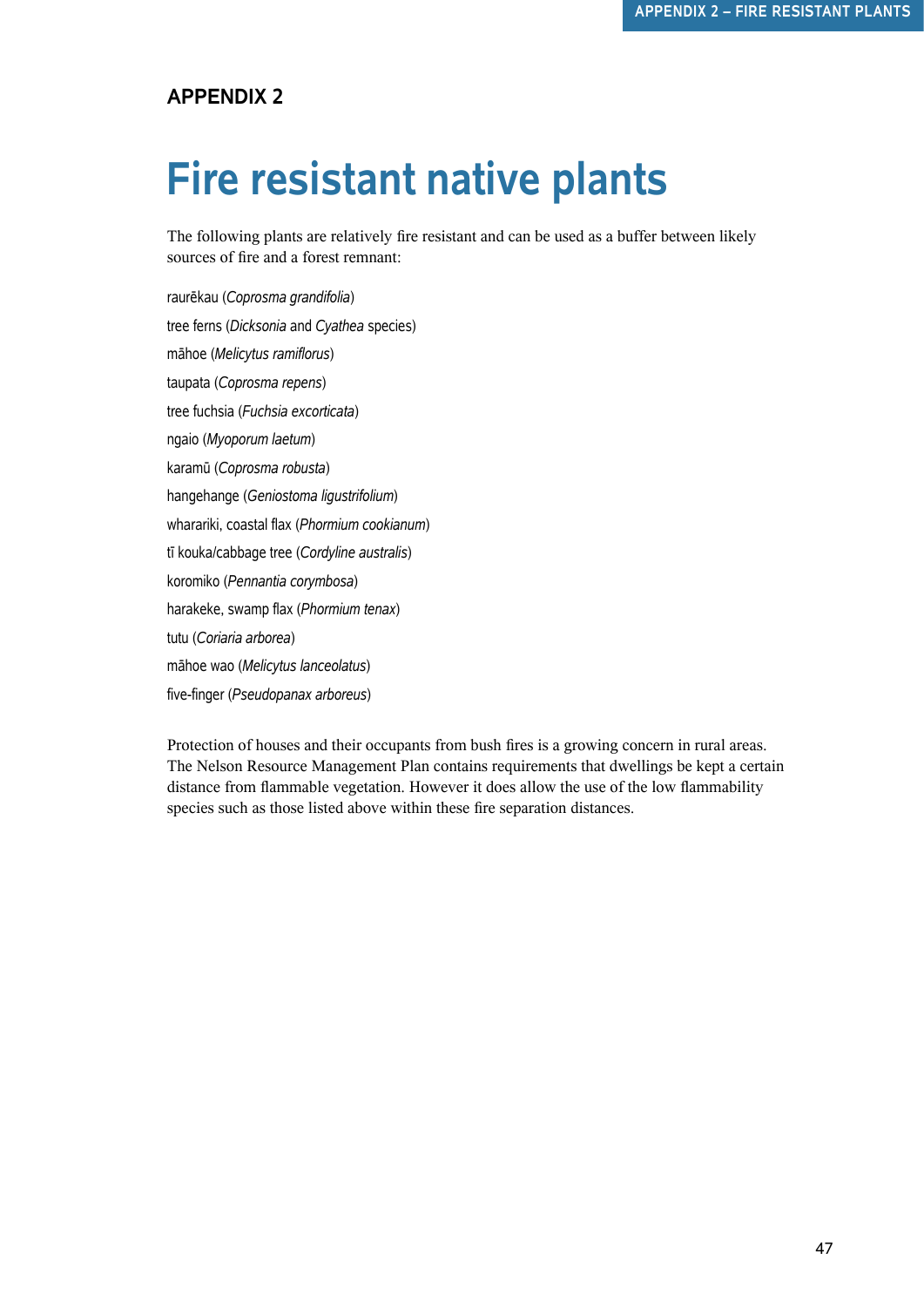## **Threatened plants of Nelson City**

The table below lists all the nationally threatened species that occur, or once occurred in Nelson City and its environs. This includes the area between Cape Soucis in the north and Richmond in the south, and as far inland as the lower slopes of the Bryant Range.

These threatened plants have been recently ranked according to threat of extinction.<sup>1</sup> They have been given a national threat status on the basis of: the number of remaining individuals, the number of remaining populations, the extent of area of occupancy, and rate of decline.

Those with threat status marked with an asterisk (\*) are now locally extinct within the area defined above.

| <b>Species</b>                          | <b>Common Name</b>         | <b>Threat Status</b>  | <b>Habitat</b>                                           |
|-----------------------------------------|----------------------------|-----------------------|----------------------------------------------------------|
| Alepis flavida                          | yellow mistletoe           | gradual decline       | grows only on black beech                                |
| Atriplex cinerea                        | grey saltbush              | coloniser*            | boulder bank and islets                                  |
| Austrofestuca littoralis                | sand tussock               | gradual decline*      | coastal dunes                                            |
| Brachyglottis sciadophila               | climbing groundsel         | gradual decline*      | alluvial forest margins                                  |
| Carex litorosa                          | delta sedge                | serious decline*      | river deltas at estuaries                                |
| Coprosma obconica                       | base coprosma              | gradual decline       | alluvial forest margins                                  |
| Dracophyllum urvilleanum                | inaka                      | nationally vulnerable | open black beech-hard beech<br>forest on hill country    |
| Epilobium chionanthum                   | marsh willowherb           | gradual decline       | lowland, fertile freshwater<br>wetlands                  |
| Euphorbia glauca                        | coastal milk spurge        | serious decline*      | coastal dunes and open<br>hillslopes with sand deposits  |
| Hypolepis dicksonioides                 | giant hypolepis            | sparse                | warm alluvial coastal sites                              |
| Korthalsella salicornioides             | coral mistletoe            | sparse                | grows only on manuka and<br>kanuka                       |
| Lepidium banksii                        | coastal peppercress        | nationally critical*  | boulder bank and islets                                  |
| Libertia peregrinans                    | sand iris                  | gradual decline*      | coastal dunes                                            |
| Melicytus aff. alpinus (= M. "Waipapa") | lowland porcupine shrub    | data deficient        | dry hillcountry and boulder bank                         |
| Melicytus crassifolius                  | coastal porcupine shrub    | sparse                | boulder bank and exposed<br>rocky coast                  |
| Melicytus obovatus                      | limestone mähoe            | range-restricted      | limestone substrate                                      |
| Mimulus repens                          | native musk                | sparse                | brackish estuary margins and<br>stream mouths            |
| Muehlenbeckia ephedroides               | creeping põhuehue          | sparse                | exposed, open, coastal<br>hillslopes                     |
| Myosotis spathulata                     | a forget-me-not            | sparse*               | margins of forested flood<br>channels and river banks    |
| Peraxilla colensoi                      | scarlet-flowered mistletoe | gradual decline*      | grows only on silver beech                               |
| Peraxilla tetrapetala                   | red-flowered mistletoe     | gradual decline       | grows mainly on black beech                              |
| Pimelea aff. arenaria                   | southern sand daphne       | serious decline*      | coastal dunes                                            |
| Poranthera microphylla                  | poranthera                 | range-restricted      | alluvium derived from mineral<br>belt                    |
| Pseudopanax ferox                       | fierce lancewood           | sparse                | dry, fertile sites; coastal and<br>limestone hillcountry |
| Pterostylis porrecta                    | gaping greenhood orchid    | data deficient        | alluvium derived from limestone                          |
| Raukaua edgerleyi                       | raukawa                    | gradual decline       | hill country, upland mixed forest                        |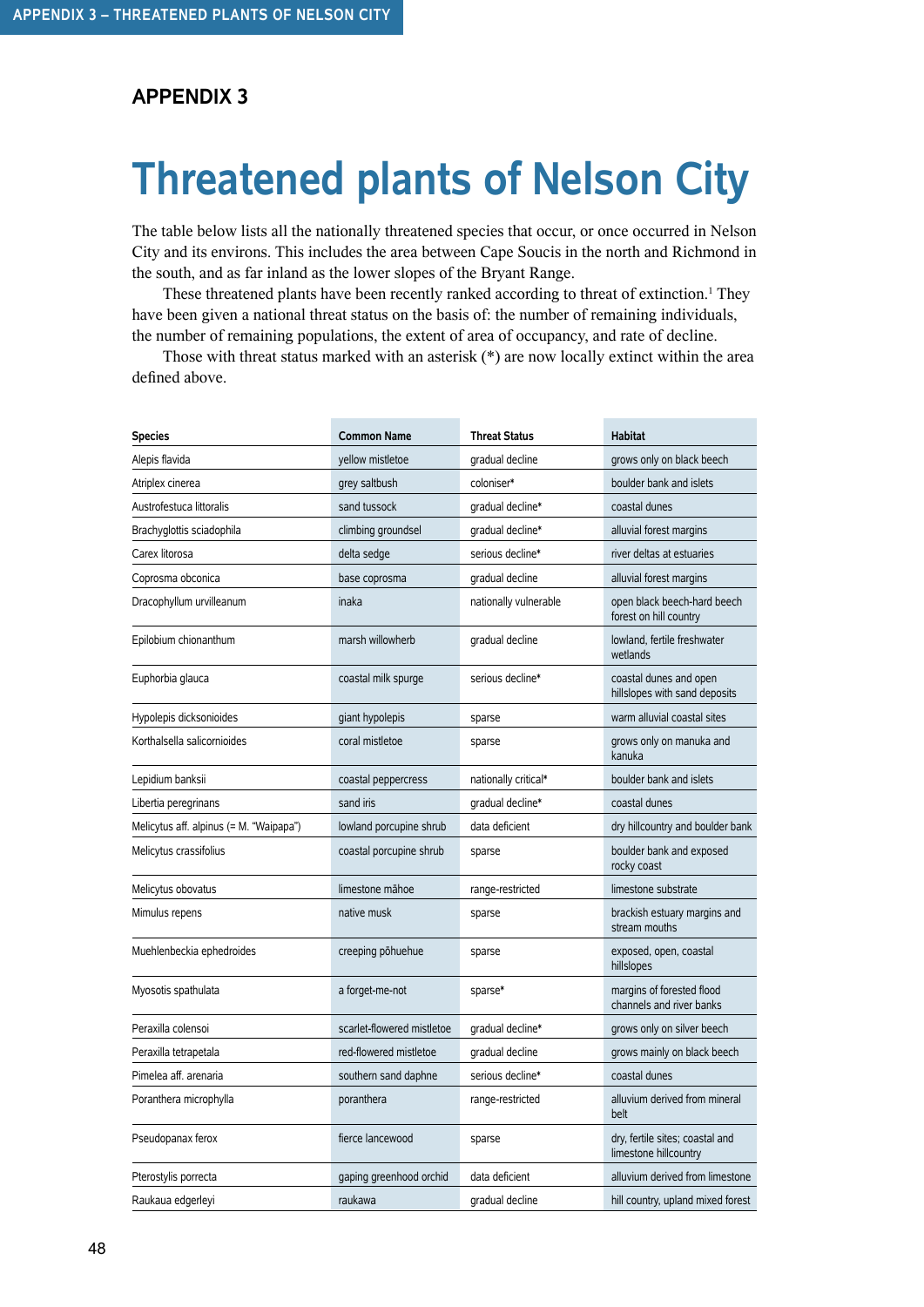| Rorippa divaricata          | matangoa              | nationally endangered* | coastal forest margin near high<br>tide level    |
|-----------------------------|-----------------------|------------------------|--------------------------------------------------|
| Ranunculus macropus         | waoriki               | serious decline        | coastal freshwater swamps                        |
| Scutellaria novae-zelandiae | shovel mint           | nationally vulnerable  | under mataī-black beech forest<br>on alluvium    |
| Sonchus kirkii              | pūhā                  | gradual decline*       | coastal rock-faces exposed to<br>the sea         |
| Sophora longicarinata       | limestone kōwhai      | range-restricted       | limestone                                        |
| Streblus banksii            | large-leaved milktree | sparse*                | coastal hillslopes                               |
| Tetragonia tetragonioides   | NZ spinach            | sparse                 | dunes, and stony beaches along<br>shoreline      |
| Teucridium parvifolium      | native germander      | gradual decline*       | riparian alluvial forest margin<br>and limestone |
| Trisetum antarcticum        | Cook Strait oatgrass  | gradual decline*       | exposed coastal rock-faces                       |
| Tupeia antarctica           | white mistletoe       | gradual decline        | grows on a range of broad-<br>leaved species     |

1. Hitchmough R (compiler). 2002. *New Zealand Threat Classification Systems Lists - 2002*. Threatened species occasional publication 23, 210p. Department of Conservation, Wellington.

#### **Growing nationally threatened plants from this list**

At this stage, the only way people can get hold of rare plants is through local nurseries, or from owners of private property where such plants grow naturally.

As long as the seeds and cuttings are ecosourced, Department of Conservation and Nelson City Council would like to encourage the planting of our local rarities, especially in their right habitats as part of restoration projects. It is in these places that they are most likely to persist and perpetuate themselves. Many of them are very difficult to grow, but with effort it is feasible to get self-maintaining populations of some of these species at new sites.

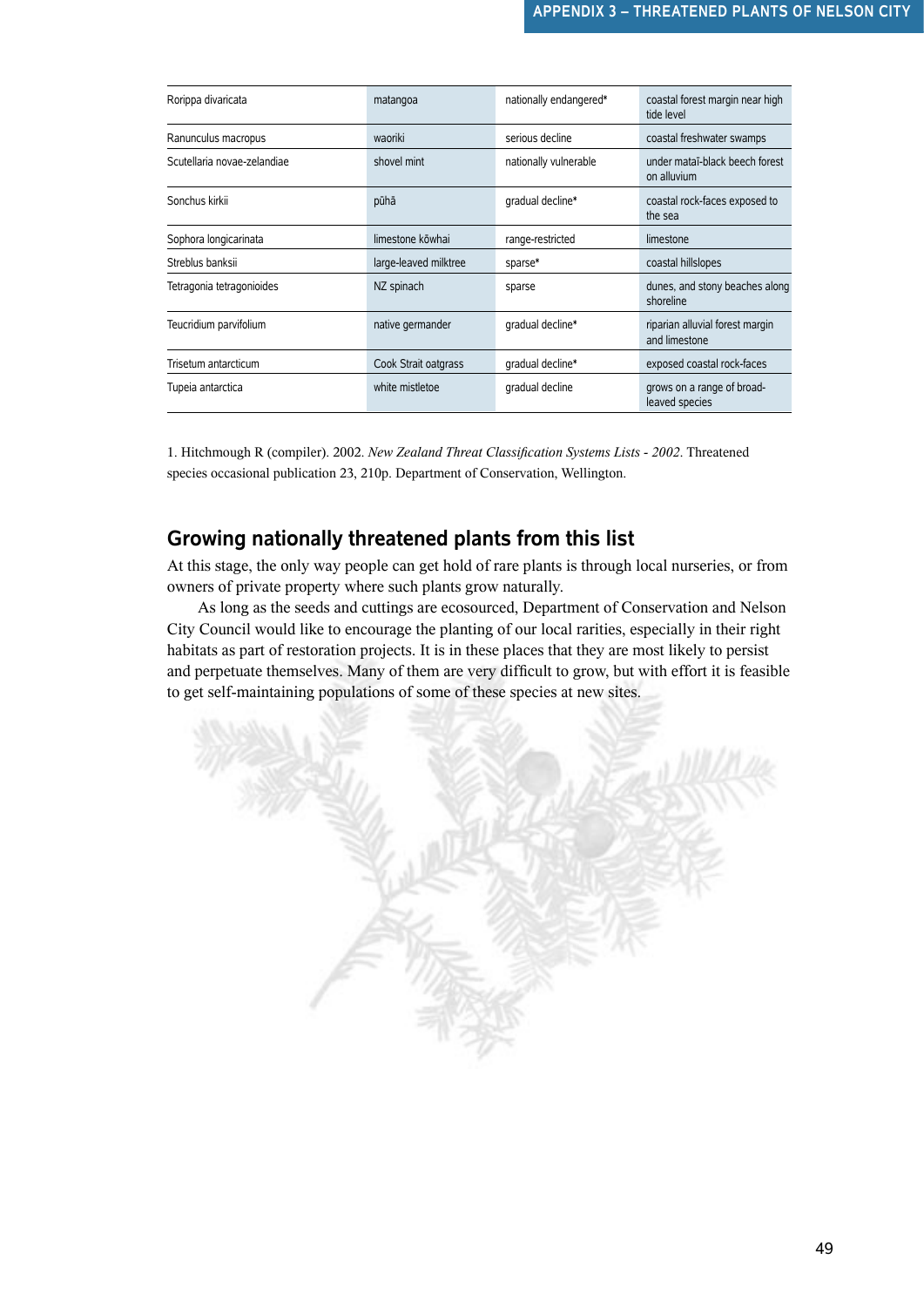## **Cultural uses of native plants**

Mäori accumulated a vast storehouse of knowledge about the plants of New Zealand. Internal herbal treatments were given for respiratory ailments like asthma, bronchitis and coughs; for stomach, bowel and urinary tract problems; for menstrual and birthing difficulties; and for at least one form of tuberculosis. External treatment using herbs were given for a wide range of skin complaints, including boils, bruises, burns, eczema, leprosy, ringworm, warts, as well as for fractures and wounds.

Some uses are generally described below.

| Plant    | Use                                                                                                                                      |
|----------|------------------------------------------------------------------------------------------------------------------------------------------|
| rimu     | to stop bleeding                                                                                                                         |
| hīnau    | bread making                                                                                                                             |
| pukatea  | for treating open sores and as a pain killer                                                                                             |
| māhoe    | to carry fire when travelling                                                                                                            |
| horopito | to treat stomach sickness                                                                                                                |
| kamahi   | to dye cloaks and to heal wounds                                                                                                         |
| mānuka   | for canoe poles, fish traps, fish hooks, gardening implements and weapons. Also used as a laxative and to speed<br>healing.              |
| ngaio    | sandfly and mosquito repellent<br>to heal ulcers and toothache                                                                           |
| kawakawa | bactericide and fungicide<br>treatments for coughs and colds, toothache and bladder complaint                                            |
| tī kouka | for stomach complaints                                                                                                                   |
| nīkau    | to ease birth<br>to make houses, hats, mats, baskets, shoulder bags and leggings                                                         |
| aka      | to stop blood flow (aka refers to several species of rātā vine. Metrosideros diffusa and Metrosideros perforata are the<br>common ones.) |
| mauku    | wrapped around hangi food                                                                                                                |
| koromiko | to treat diarrhoea and stomach ache                                                                                                      |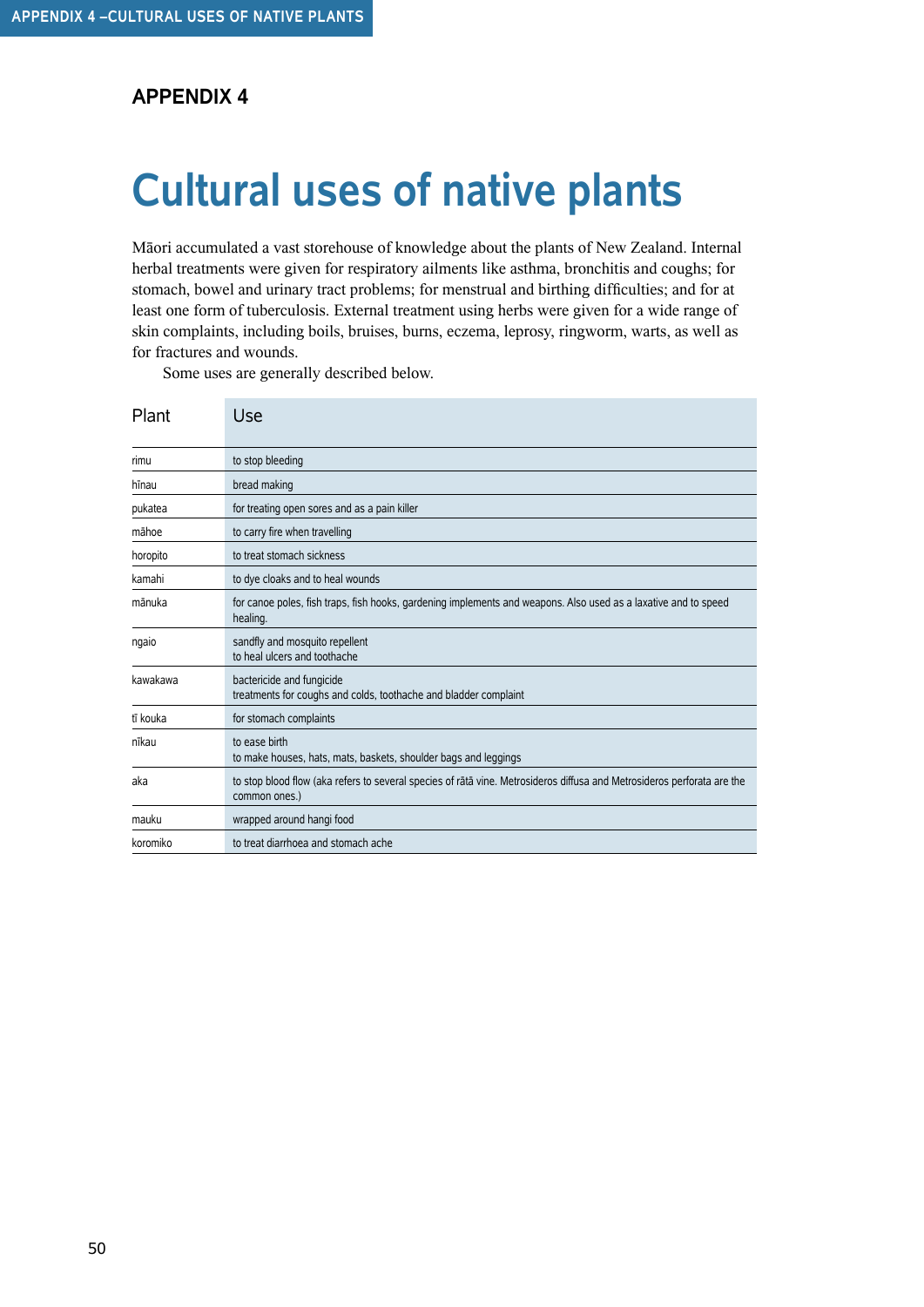## **Useful references**

Andrew Crowe, *The Quickfind Guide to Growing Native Plants*, Viking, Paraparaumu, 1997.

Muriel E. Fisher, E. Satchell, Janet M Watkins, Collins, *Gardening with New Zealand Plants, Shrubs and Trees*, Auckland, 1975.

Lawrie Metcalf, *The Cultivation of New Zealand Plants*, Godwit, Auckland, 1993.

Tim Porteous, *Native Forest Restoration; A Practical Guide for Landowners*, QEII National Trust, Wellington, 1993.

Isobel Gabites & Rob Lucas, *The Native Garden: Design Themes from Wild New Zealand*, Godwit, Auckland, 1998.

Mark Davis and Dr Colin Meurk, *Protecting and Restoring our Natural Heritage – a Practical Guide***,** 2002 (available on the internet: www.doc.govt.nz/regional/Canterbury)

Boyden Evans, *Revegetation Manual using New Zealand Native Plants,* QEII National Trust, Wellington, 1983.

Robert Brockie, *A Living New Zealand Forest*, David Bateman Ltd, Auckland, 1992.

Audrey Eagle, *Eagle's Trees and Shrubs of New Zealand in colour – 228 botanical paintings*, Collins, Auckland, 1978 and 1982.

H E Connor, *The Poisonous Plants of New Zealand,* second edition, Government Printer, Wellngton, 1977.

Bruce Roy et al, *An Illustrated Guide to Common Weeds of New Zealand*, New Zealand Plant Protection Society, Canterbury, 1998.

Murdoch Riley, *Mäori Healing and Herbal*, Viking Sevenseas NZ Ltd, Paraparaumu, New Zealand, 1994.